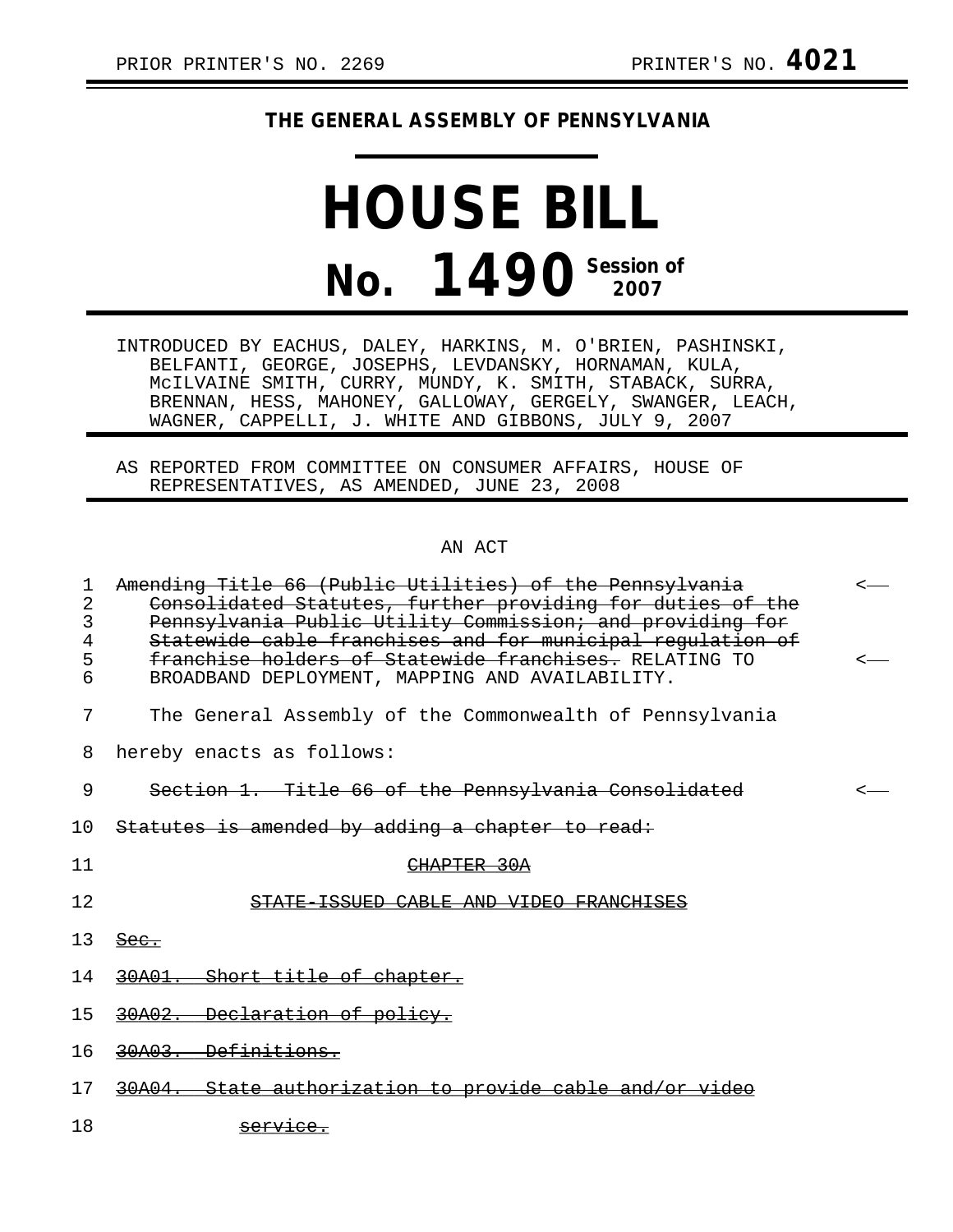- 1 30A05. Commission responsibilities.
- 2 30A06. Application for Statewide cable franchise.
- 3 30A07. Length of Statewide franchise.
- 4 30A08. Termination of Statewide franchise.
- 5 30A09. Abandonment of service.
- 6 30A10. Access to public rights of way.
- 7 30A11. Municipal requlation of franchise holders.
- 8 30A12. Payment and remittance of franchise fee.
- 9 30A13. Public, educational and governmental access channels.
- 10 30A14. Cable operator's community commitment and
- 11 responsibilities.
- 12 <del>30A15. Deployment requirements for Statewide cable license.</del>
- 13 30A16. Discrimination in provision of service prohibited.
- 14 30A17. Requirement of adequate service and consumer protection.
- 15 30A18. Enforcement.
- 16 30A19. Statewide high speed broadband assessment and
- 17 development.
- 18 § 30A01. Short title of chapter.
- 19 This chapter shall be known and may be cited as the Consumer
- 20 Choice Cable Franchising and High speed Broadband Promotion Act.
- 21 § 30A02. Declaration of policy.
- 22 The General Assembly finds and declares as follows:
- 23 That it is and has been the longstanding policy of this
- 24 Commonwealth that every resident and business in this
- 25 Commonwealth has a right to have equal physical and social
- 26 access to adequate telecommunications services at just and
- 27 reasonable rates, because universal access to the benefits of
- 28 telephony is fundamental to effective communication, quality of
- 29 <del>life, economic development, public safety and security and</del>
- 30 democratic participation. Telecommunications, however, is

20070H1490B4021 - 2 -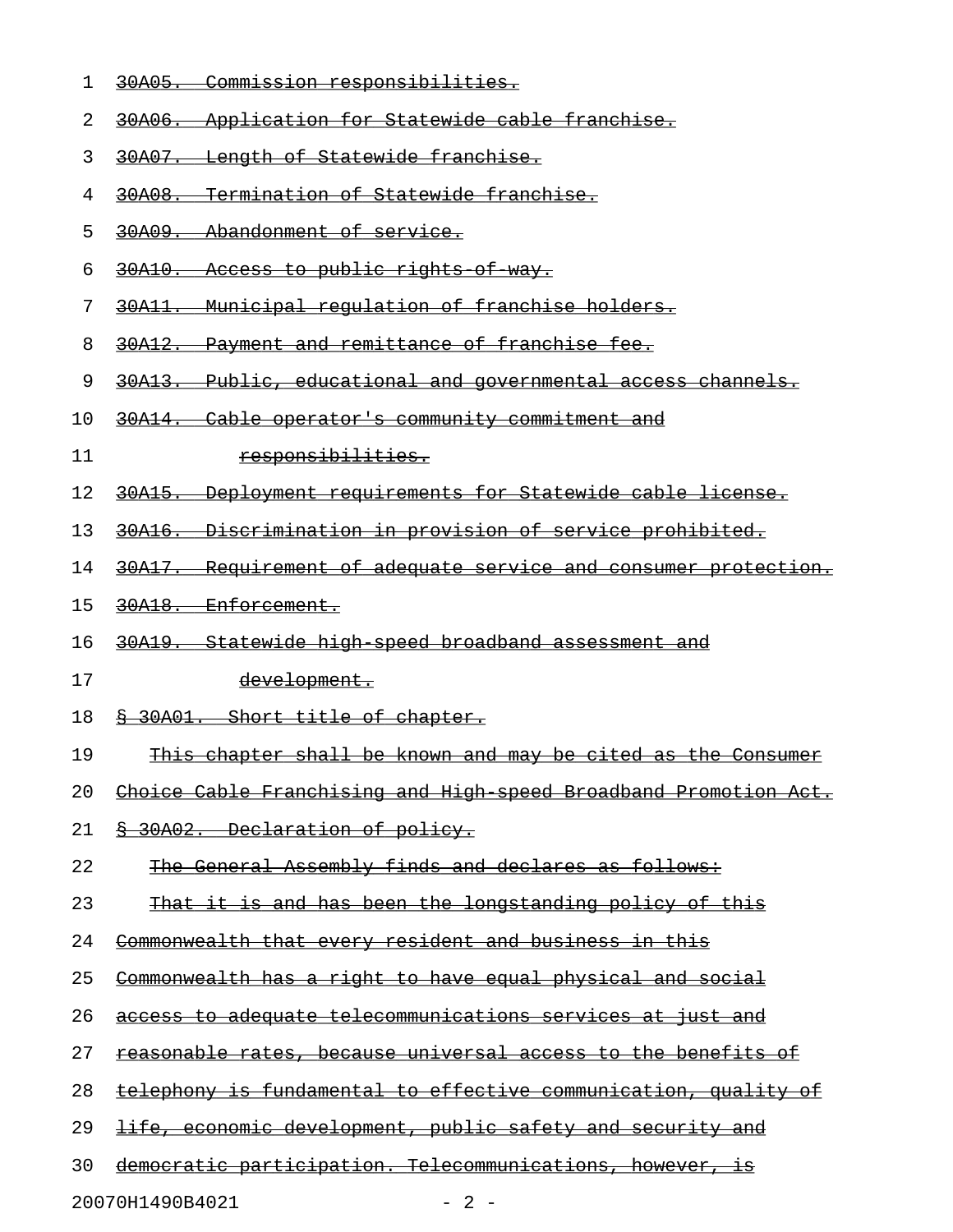| 1  | undergoing dramatic changes with new technologies driving the    |
|----|------------------------------------------------------------------|
| 2  | ways people communicate with one another. No matter the source   |
| 3  | or vehicle by which people communicate with each other, the      |
| 4  | people of this Commonwealth have the right to adequate service   |
| 5  | at just and reasonable rates. Therefore, all telecommunications  |
| 6  | services must meet the highest standards of quality, reliability |
| 7  | and safety, including protecting and expanding the system of     |
| 8  | emergency 911 service, which requires sufficient investment in   |
| 9  | telecommunications infrastructure and, as many years of          |
| 10 | experience have shown, adequate staffing provided by trained     |
| 11 | career employees operating under the applicable safety codes and |
| 12 | requlations. New cable television services requlation is         |
| 13 | <del>necessary to:</del>                                         |
| 14 | (1) Promote adequate, affordable and efficient cable             |
| 15 | services to the citizens and residents of this Commonwealth.     |
| 16 | (2) Promote and encourage the optimum development of the         |
| 17 | <u>educational, government and community based service</u>       |
| 18 | potentials of the cable television medium.                       |
| 19 | (3) Provide just and reasonable rates for cable                  |
| 20 | <u>television service without geographic discrimination.</u>     |
| 21 | (4) Protect the municipalities of this Commonwealth as           |
| 22 | to the issuance of consents and agreements for the operations    |
| 23 | of cable television companies in municipalities and              |
| 24 | iurisdictions of municipalities.                                 |
| 25 | (5) Protect the rights of consumers to access lawful             |
| 26 | Internet content of their choice, subject to law enforcement,    |
| 27 | and connect their choice of legal devices that do not harm       |
| 28 | the network.                                                     |
| 29 | (6) Cooperate with the Federal Government in promoting           |
| 30 | and coordinating efforts to regulate cable television            |
|    |                                                                  |

20070H1490B4021 - 3 -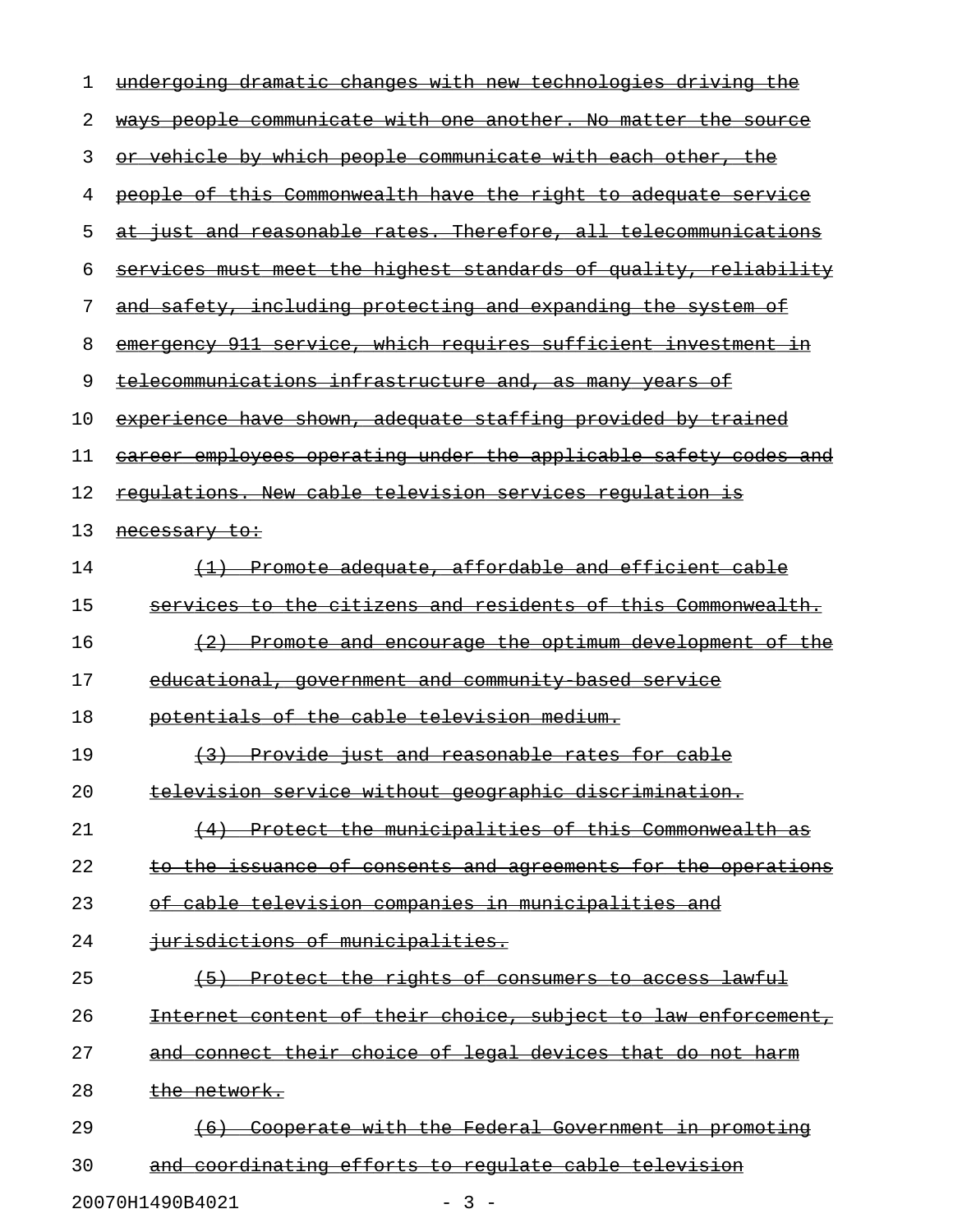| 1  | effectively and in the public interest.                           |
|----|-------------------------------------------------------------------|
| 2  | (7) Competition in providing cable services is emerging           |
| 3  | with the convergence of pre existing and new technologies for     |
| 4  | providing voice, video and data services, which results in        |
| 5  | increased investment in this Commonwealth, lower prices and       |
| 6  | improved service offerings for consumers.                         |
| 7  | (8) Increased investment in and the potential for                 |
| 8  | competition in the cable service market through the provision     |
| 9  | of new communications services and deployment of advanced         |
| 10 | communication infrastructure further enhances economic            |
| 11 | opportunities and the overall health, safety and welfare of       |
| 12 | the residents of this Commonwealth.                               |
| 13 | (9) State issued franchises for providing cable service           |
| 14 | will promote and facilitate the deployment of advanced            |
| 15 | technologies and new services ubiquitously to all communities     |
| 16 | and preserve Pennsylvania's ability to compete in the             |
| 17 | <u>national and global market place for business and industry</u> |
| 18 | and the creation and preservation of jobs.                        |
| 19 | (10) Modifying existing cable service regulation through          |
| 20 | the enactment of new standards and procedures that provide        |
| 21 | consumers with access to a competitive, facilities based          |
| 22 | cable market that also preserves the municipal authority to       |
| 23 | maintain and manage public rights of way, collect a franchise     |
| 24 | fee, administer public educational and governmental access        |
| 25 | channels and ensure that competitive cable services are           |
| 26 | delivered in a nondiscriminatory manner is warranted in this      |
| 27 | <del>Commonwealth.</del>                                          |
| 28 | Nothing in this act shall be seen to limit or                     |
| 29 | reduce the protection afforded to cable television customers,     |
| 30 | broadband Internet services customers, telephone customers        |
|    |                                                                   |

20070H1490B4021 - 4 -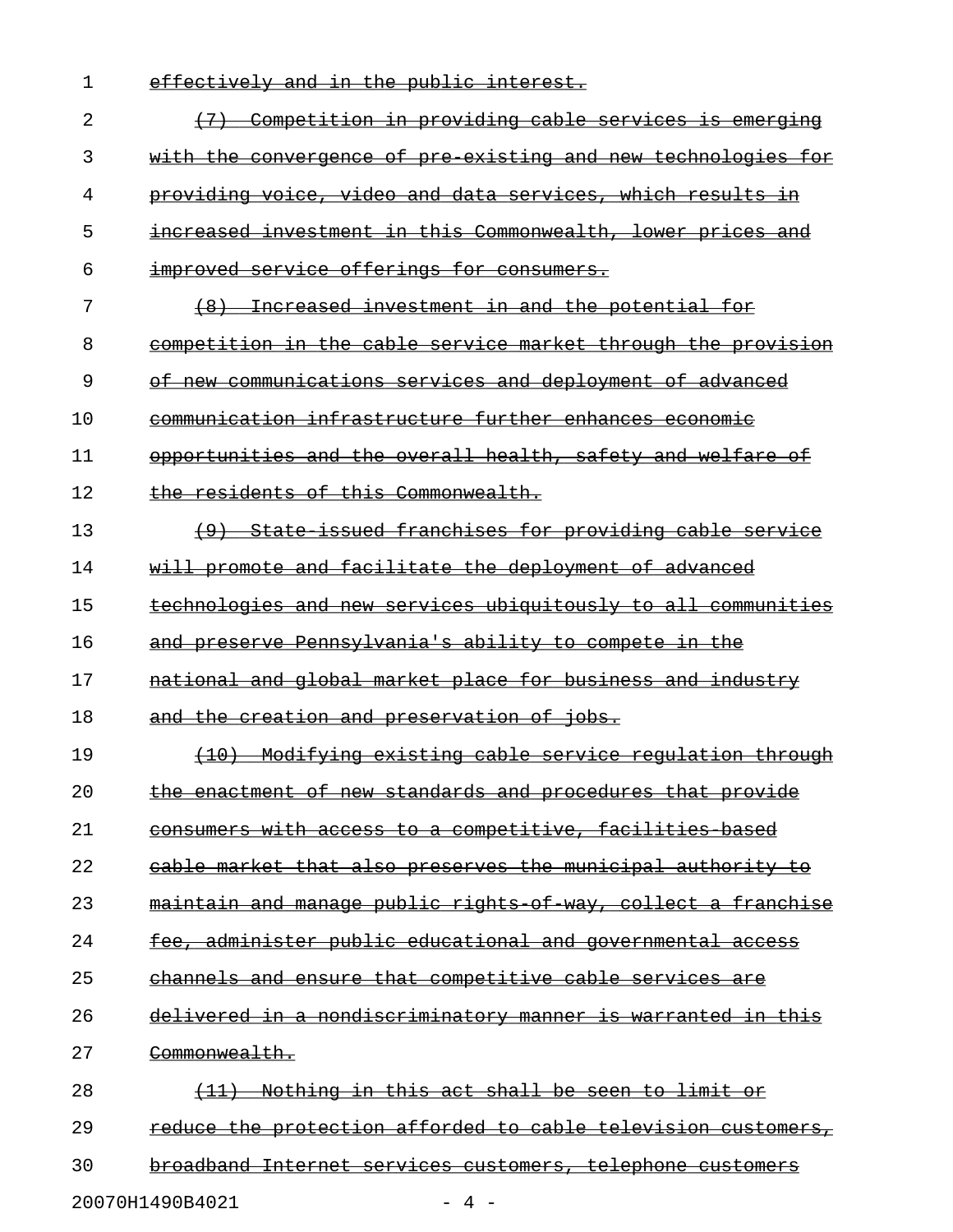| 1  | and customers of advanced communications services generally,      |
|----|-------------------------------------------------------------------|
| 2  | and it is in the public interest to ensure that customers         |
| 3  | continue to be provided a high level of customer protection       |
| 4  | and customer service in a more competitive market. Therefore,     |
| 5  | the General Assembly declares that the Commonwealth needs to      |
| 6  | fundamentally reform broadband Internet access and cable          |
| 7  | television to provide 21st Century technology to all              |
| 8  | Pennsylvanians that is safe, reliable and affordable.             |
| 9  | 8 30A03. Definitions.                                             |
| 10 | The following words and phrases when used in this chapter         |
| 11 | shall have the meanings given to them in this section unless the  |
| 12 | context clearly indicates otherwise:                              |
| 13 | <u> "Cable operator." Any person or group of persons who:</u>     |
| 14 | (1) provides cable service over a cable system and                |
| 15 | directly or through one or more affiliates owns a significant     |
| 16 | interest in such cable system; or                                 |
| 17 | (2) otherwise controls or is responsible for, through             |
| 18 | any arrangement, the management and operation of such a cable     |
| 19 | system, as set forth in section 522(5) of the Cable               |
| 20 | Communications Policy Act of 1984 (Public Law 98 549, 47          |
| 21 | $\overline{0.5.C. 8 522(5)}$ .                                    |
| 22 | "Cable service." The one way transmission to subscribers of       |
| 23 | video programming or other programming service, and subscriber    |
| 24 | interaction, if any, which is required for the selection or use   |
| 25 | <u>of such video programming or other programming service and</u> |
| 26 | subscriber interaction, if any, which is required for the         |
| 27 | selection or use of such video programming or other programming   |
| 28 | service, regardless of the technology utilized by a cable         |
| 29 | television company to enable such selection or use.               |
| 30 | "Cable system." Any facility consisting of a set of closed        |
|    |                                                                   |

20070H1490B4021 - 5 -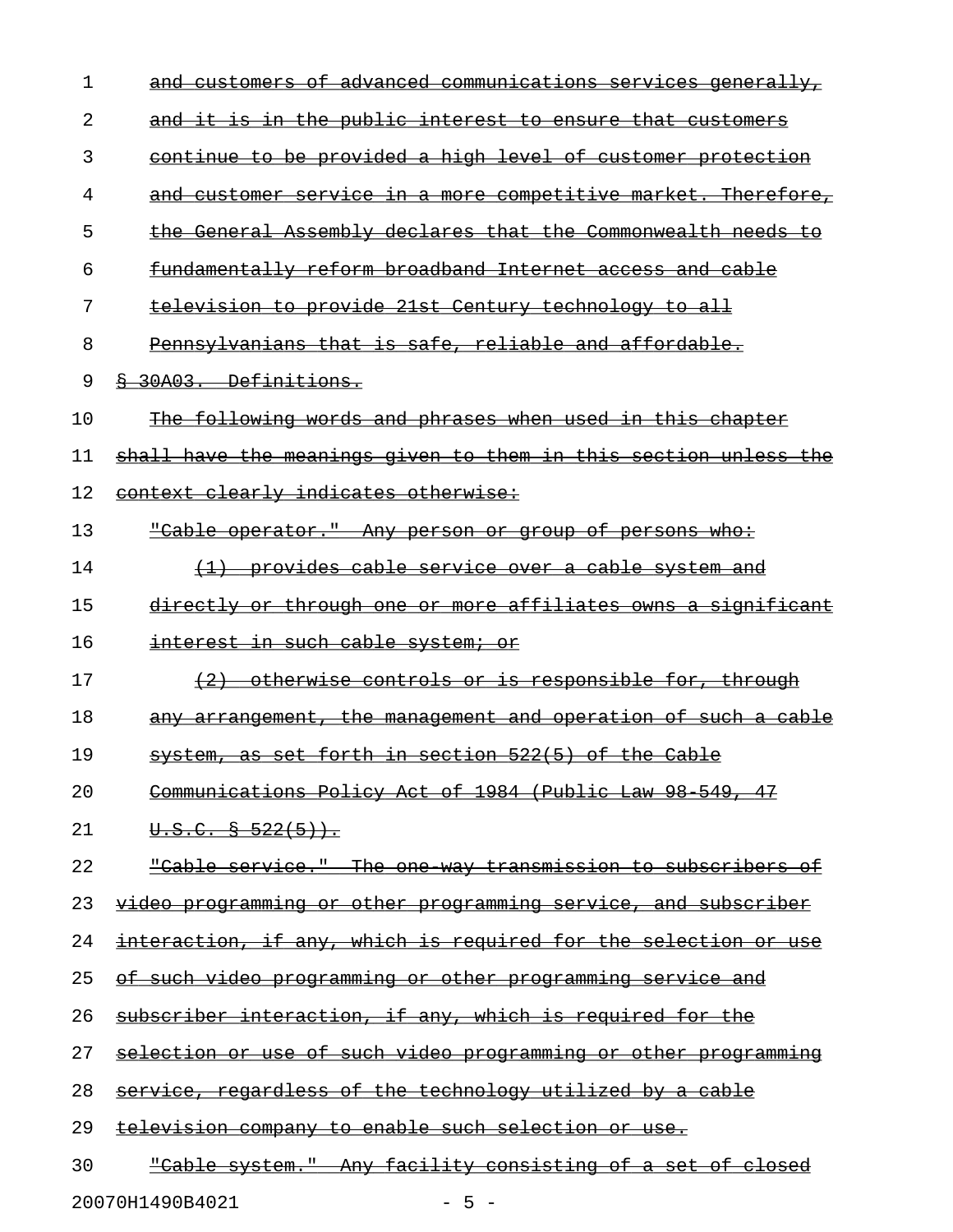| 1  | transmission paths and associated signal generation, reception   |
|----|------------------------------------------------------------------|
| 2  | and control equipment that is designed to provide cable service  |
| 3  | which includes video programming without regard to the           |
| 4  | technology used to deliver such video programming, including     |
| 5  | Internet protocol technology or any successor technology and     |
| 6  | which is provided to multiple subscribers within a community, as |
| 7  | set forth in section 522(7) of the Cable Communications Policy   |
| 8  | Act of 1984 (Public Law 98 549, 47 U.S.C. § 522(7)), but the     |
| 9  | term does not include:                                           |
| 10 | (1) A facility that serves only to retransmit the                |
| 11 | television signals of one or more television broadcast           |
| 12 | stations.                                                        |
| 13 | (2) A facility that serves subscribers without using any         |
| 14 | <del>public rights of way.</del>                                 |
| 15 | (3) A facility of a common carrier which is subject, in          |
| 16 | whole or in part, to the provisions of Title II of the           |
| 17 | Communications Act of 1934 (48 Stat. 1064, 47 U.S.C. § 201 et    |
| 18 | seq.), except that such facility shall be considered a cable     |
| 19 | system other than for purposes of section 541(c) of the Cable    |
| 20 | Communications Policy Act of 1984 (Public Law 98 549, 47         |
| 21 | U.S.C. § 541(c)) to the extent such facility is used in the      |
| 22 | transmission of video programming directly to subscribers,       |
| 23 | unless the extent of such use is solely to provide               |
| 24 | interactive on demand services.                                  |
| 25 | (4) An open video system that complies with section 573          |
| 26 | of the Communications Act of 1934 (48 Stat. 1064, 47 U.S.C. §    |
| 27 | 573.                                                             |
| 28 | (5) Any facilities of any electric utility used solely           |
| 29 | for operating its electric utility system.                       |
| 30 | "CATV company." Any person or group of persons who:              |
|    | 20070H1490B4021<br>$-6-$                                         |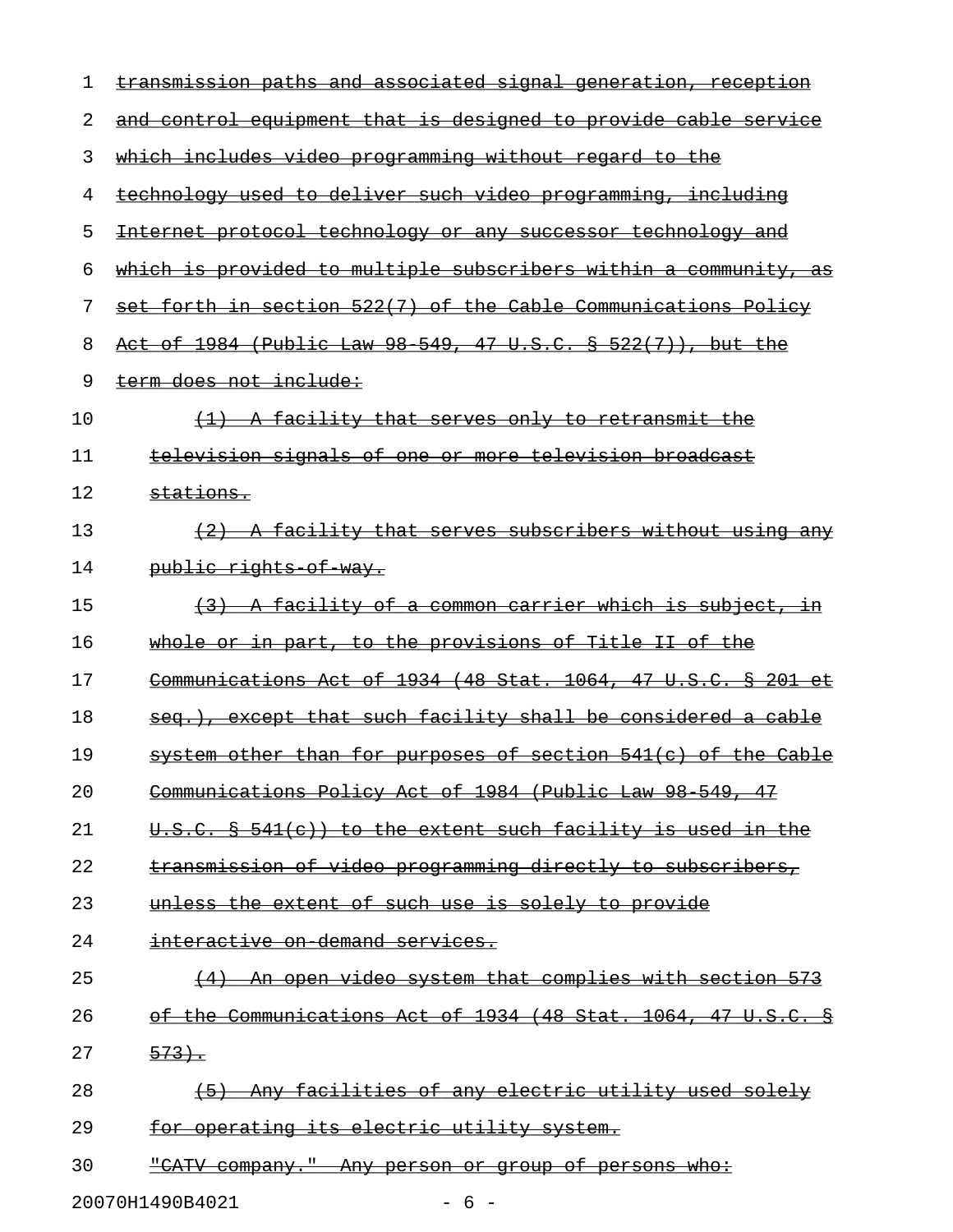| 1  | (1) provides cable service over a cable system and                   |
|----|----------------------------------------------------------------------|
| 2  | directly or through one or more affiliates owns a significant        |
| 3  | interest in such cable system; or                                    |
| 4  | (2) otherwise controls or is responsible for, through                |
| 5  | any arrangement, the management and operation of such a cable        |
| 6  | <del>svstem.</del>                                                   |
| 7  | "CATV system." Any facility which receives and amplifies the         |
| 8  | <u>signals broadcast by one or more television stations and</u>      |
| 9  | redistributes such signals by wire, cable or other means or          |
| 10 | which distributes signals it originates or which are originated      |
| 11 | by another for viewing by subscribers, whether the wire, cable       |
| 12 | or other facilities are owned or leased. A CATV system shall not     |
| 13 | include:                                                             |
| 14 | (1) the poles or other facilities of any telephone                   |
| 15 | corporation used to provide channel service as a common              |
| 16 | <del>carrier;</del>                                                  |
| 17 | (2) a system serving not more than 250 subscribers; or               |
| 18 | <u>(3) a master antenna system servicing subscribers</u>             |
| 19 | situated on property under common ownership.                         |
| 20 | "Commission." The Pennsylvania Public Utility Commission, or         |
| 21 | <del>successor agency.</del>                                         |
| 22 | <u> "Franchise." An initial authorization, or renewal of an</u>      |
| 23 | authorization, issued by a franchising authority, regardless of      |
| 24 | whether the authorization is designated as a franchise, permit,      |
| 25 | license, resolution, contract, certificate, agreement or             |
| 26 | otherwise, that authorizes the construction and operation of a       |
| 27 | cable system in public rights of way.                                |
| 28 | <u> "Franchise holder." A person who has received a State issued</u> |
| 29 | certificate of franchise authority but has not transferred or        |
| 30 | terminated such franchise authorization, in accordance with the      |

20070H1490B4021 - 7 -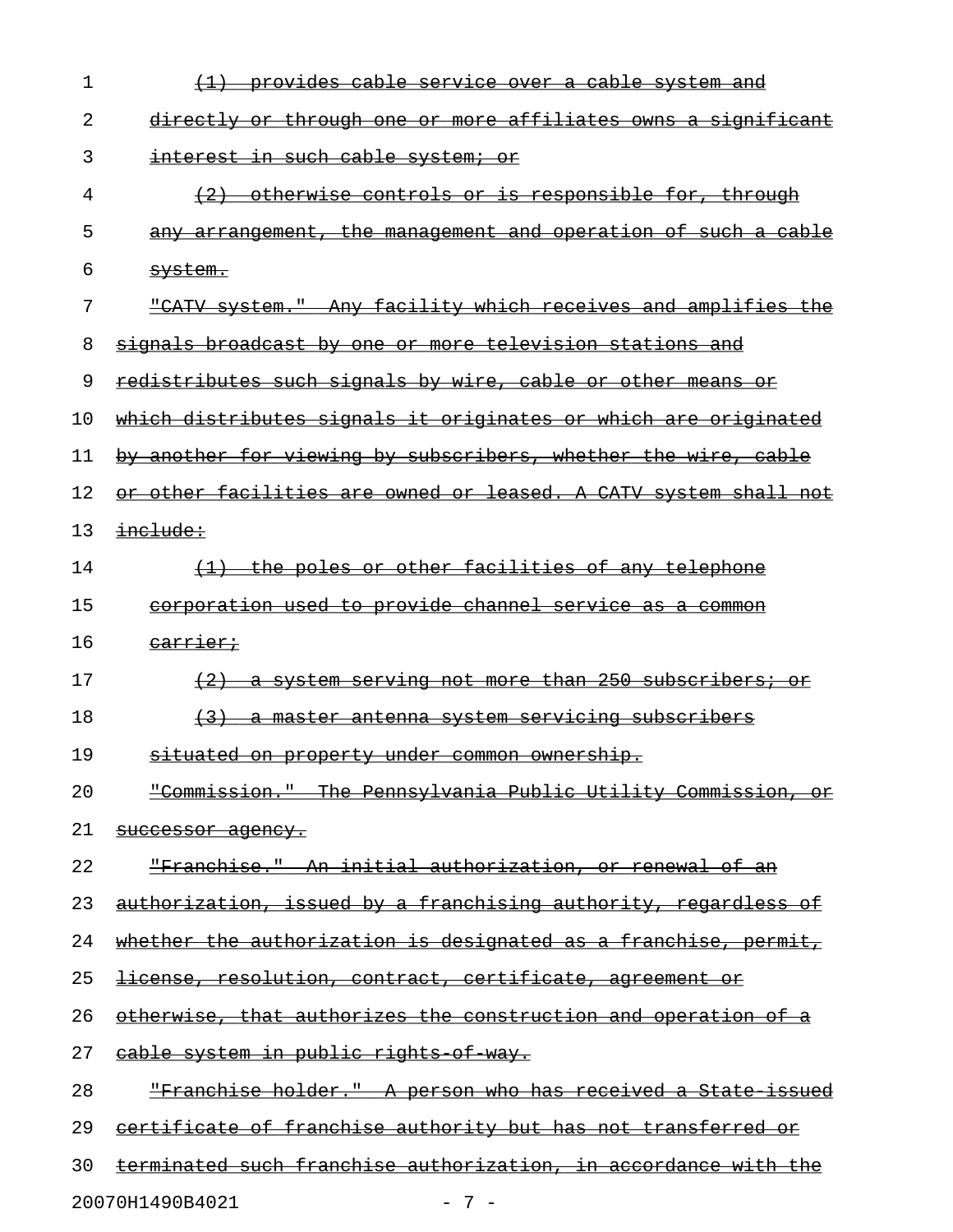1 provisions of this chapter.

| 2  | <u> "Franchising authority." The commission and municipalities</u>      |
|----|-------------------------------------------------------------------------|
| 3  | <u>which are entitled to grant franchises and impose fees in</u>        |
| 4  | accordance with sections 522(10) and 542 of the Cable                   |
| 5  | Communications Policy Act of 1984 (Public Law 98 549, 47 U.S.C.         |
| 6  | $$8 - 522(10)$ and $542$ .                                              |
| 7  | <u> "Gross revenues." Any and all revenues, including cash,</u>         |
| 8  | <u>eredits, property or consideration of any kind or nature arising</u> |
| 9  | <u>from, attributable to, or in any way derived directly or</u>         |
| 10 | <u>indirectly from the operation of the franchisee's cable system,</u>  |
| 11 | including the studios and other associated facilities, to               |
| 12 | provide cable services. Gross revenues include, by way of               |
| 13 | illustration and not limitation, monthly fees charged                   |
| 14 | subscribers for any basic, optional, premium, per channel, per          |
| 15 | program or cable programming service; installation                      |
| 16 | <u>disconnection, reconnection and change in service fees; leased</u>   |
| 17 | channel fees; late fees and administrative fees; payments or            |
| 18 | <u>other consideration received from programmers for carriage of</u>    |
| 19 | programming on the system; revenues from rentals or sales of            |
| 20 | converters or other equipment; any studio rental, production            |
| 21 | equipment and personnel fees; advertising revenues; barter;             |
| 22 | <u>revenues from program guides; revenues from the sale or carriage</u> |
| 23 | of other cable services; and revenues from home shopping                |
| 24 | channels and other revenue sharing arrangements. Gross revenues         |
| 25 | <u>shall include revenues received by an entity other than the</u>      |
| 26 | <u>franchisee, an affiliate or other entity that operates the</u>       |
| 27 | system where necessary to prevent evasion or avoidance of the           |
| 28 | obligation to pay the franchise fee. The term shall not include:        |
| 29 | amounts not actually received, even if billed, such                     |
| 30 | as bad debt; refunds, rebates or discounts to subscribers or            |
|    | 20070H1490B4021<br>$-8-$                                                |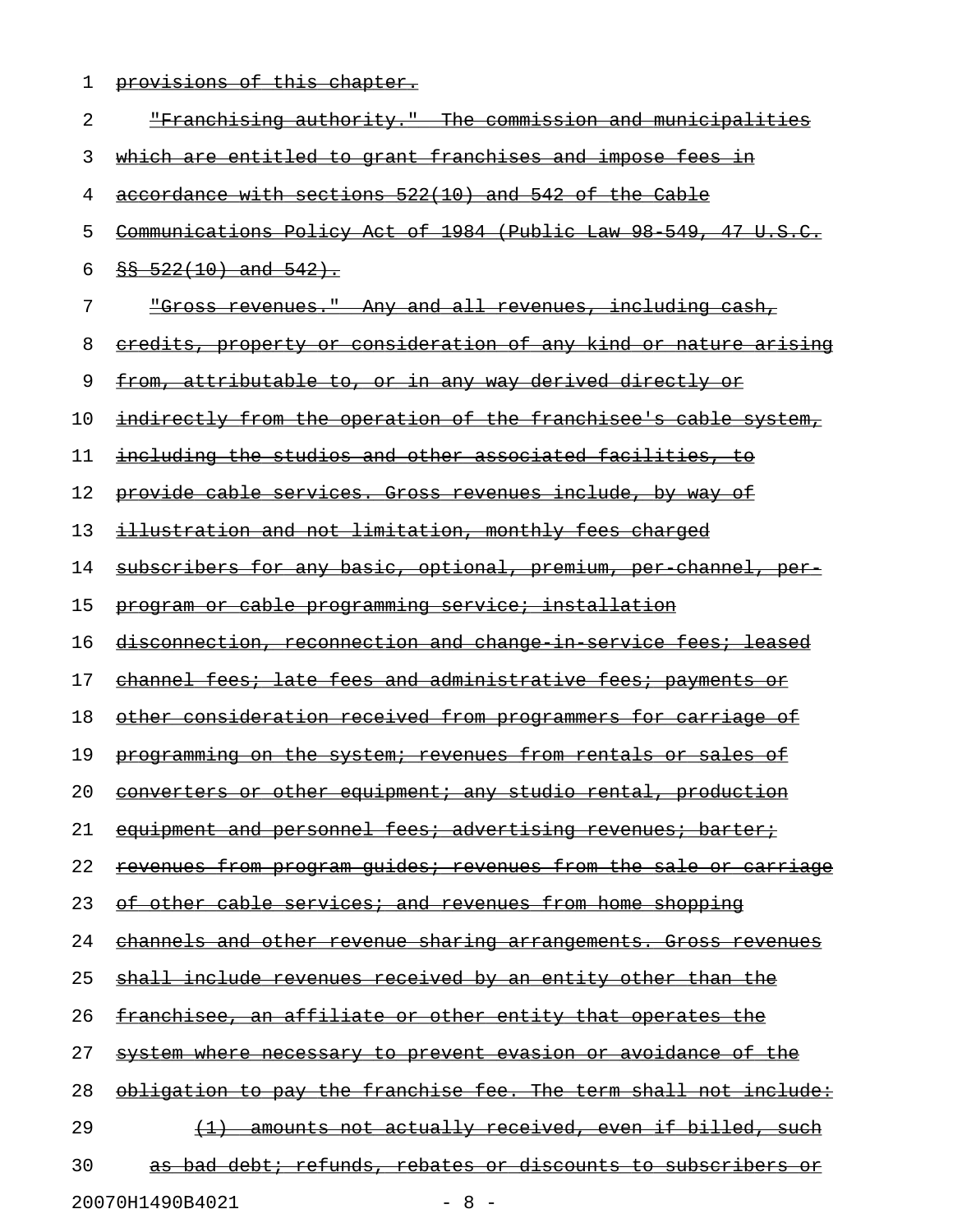| 1  | imputed from the provision of<br>third parties; or revenue<br><del>cab Le</del> |
|----|---------------------------------------------------------------------------------|
| 2  | services for free or at reduced rates to any person as                          |
| 3  | required or allowed by law, including, without limitation,                      |
| 4  | the provision of such services to public institutions, public                   |
| 5  | schools, governmental entities or employees, other<br><del>than</del>           |
| 6  | forgone revenue chosen not to be received in exchange<br>for                    |
| 7  | trades, barters, services or other items of value; or                           |
| 8  | any revenue from any charges or fees derived from                               |
| 9  | services classified as noncable services and information                        |
| 10 | services and any other revenues attributed by the holder of<br><del>a</del>     |
| 11 | certificate of approval or systemwide franchise to noncable                     |
| 12 | services in accordance with the Federal Communications                          |
| 13 | Commission's rules, requlations, standards or orders; amounts                   |
| 14 | billed to and collected from subscribers to recover any<br><del>tax,</del>      |
| 15 | fee or surcharge of general applicability imposed by any                        |
| 16 | governmental entity on the holder of a certificate of                           |
| 17 | approval; or a systemwide franchise, including, without                         |
| 18 | <u>limitation, sales and use taxes, gross receipt taxes, excise</u>             |
| 19 | taxes, utility user taxes, public service taxes,                                |
| 20 | communication taxes and any other fee not imposed. In the                       |
| 21 | case of cable service that may be bundled or integrated                         |
| 22 | functionally with other services, capabilities or                               |
| 23 | applications, the gross revenues shall only include those                       |
| 24 | charges or fees derived from or attributable to the provision                   |
| 25 | of cable service, as reflected on the books and records of                      |
| 26 | the holder of a certificate of approval or a systemwide                         |
| 27 | franchise, as the case may be, in accordance with the rules,                    |
| 28 | regulations, standards and orders of the Federal                                |
| 29 | Communications Commission.                                                      |
| 30 | "High speed broadband." A communication channel using any                       |

20070H1490B4021 - 9 -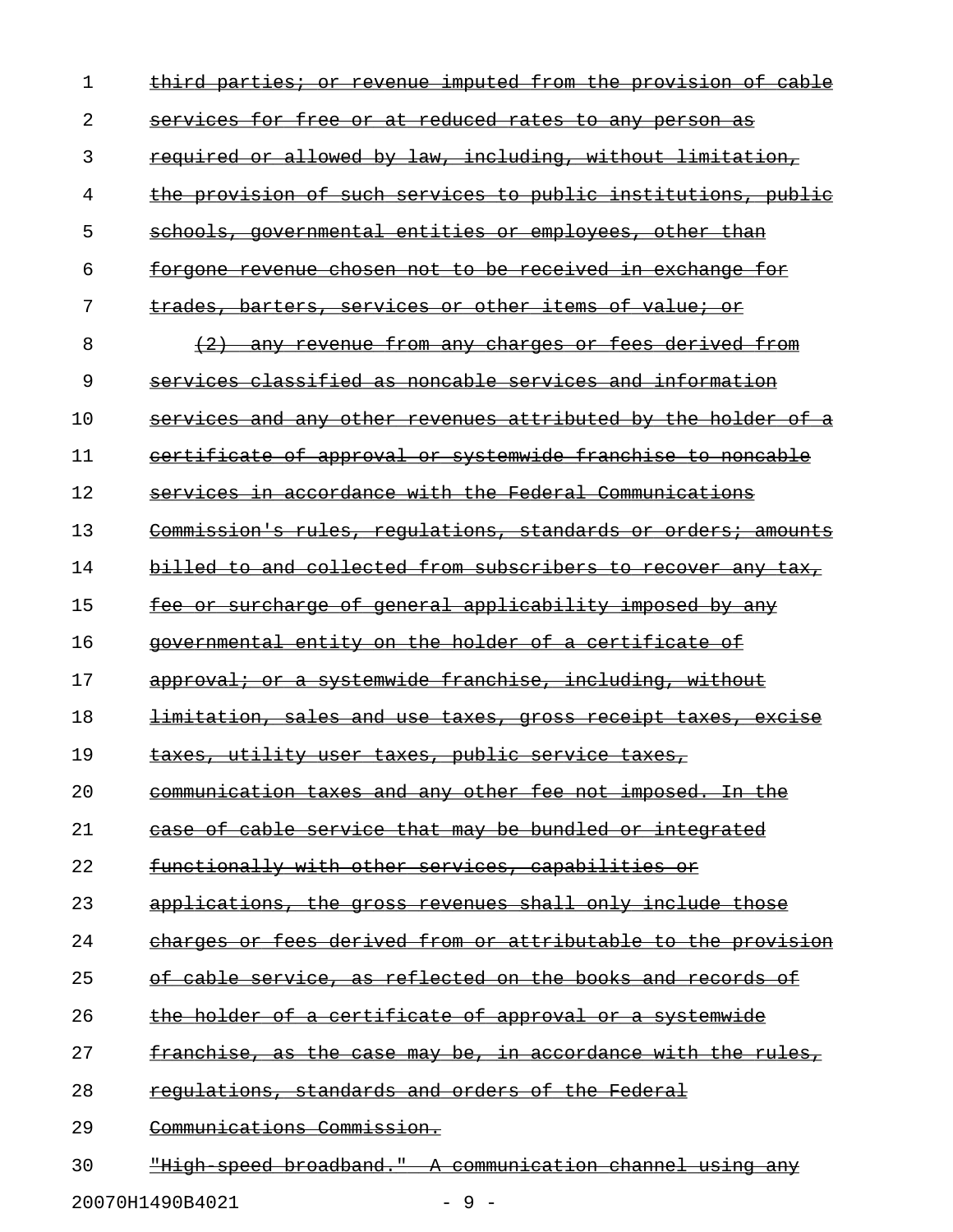| ı  | technology and having a bandwidth equal to or greater<br><del>than</del> |
|----|--------------------------------------------------------------------------|
| 2  | megabits per second (mps) in the downstream direction and equal          |
| 3  | to or greater than one megabit in the upstream.                          |
| 4  | <u>"Incumbent cable operator." The cable operator serving the</u>        |
| 5  | largest number of cable subscribers in a particular municipal            |
| 6  | franchise area on the effective date of this chapter.                    |
| 7  | <u> "Low income household." A household whose income is 30%</u><br>⊖±    |
| 8  | the median household income in this Commonwealth.                        |
| 9  | "Municipality." Cities of the first class, cities of the                 |
| 10 | second class, cities of the second class A, cities of the third          |
| 11 | class, boroughs, incorporated towns, townships of the first              |
| 12 | class, townships of the second class and home rule                       |
| 13 | municipalities within this Commonwealth.                                 |
| 14 | <u> "Person." An individual, partnership, association, joint</u>         |
| 15 | stock company, trust, corporation, government entity, limited            |
| 16 | <b>liability company or any other entity.</b>                            |
| 17 | "Public rights of way." The areas on, below or above public              |
| 18 | <u>roadways, highways, streets, public sidewalks, alleys, waterways</u>  |
| 19 | or utility easements in which a municipality has an interest.            |
| 20 |                                                                          |
|    | "Service area." For corporations providing                               |
| 21 | telecommunications services, the term includes the entire                |
| 22 | territory in which the company provides telecommunications               |
| 23 | service.                                                                 |
| 24 | <u> "Video programming." Programming provided by, or generally</u>       |
| 25 | considered comparable to programming provided by, a television           |
| 26 | broadcast station, as set forth in section 522(20) of the Cable          |
| 27 | Communications Policy Act of 1984 (Public Law 98 549, 47 U.S.C.          |
| 28 | $\frac{8}{9}$ 522(20)).                                                  |
| 29 | 30A04. State authorization to provide cable and/or video                 |

20070H1490B4021 - 10 -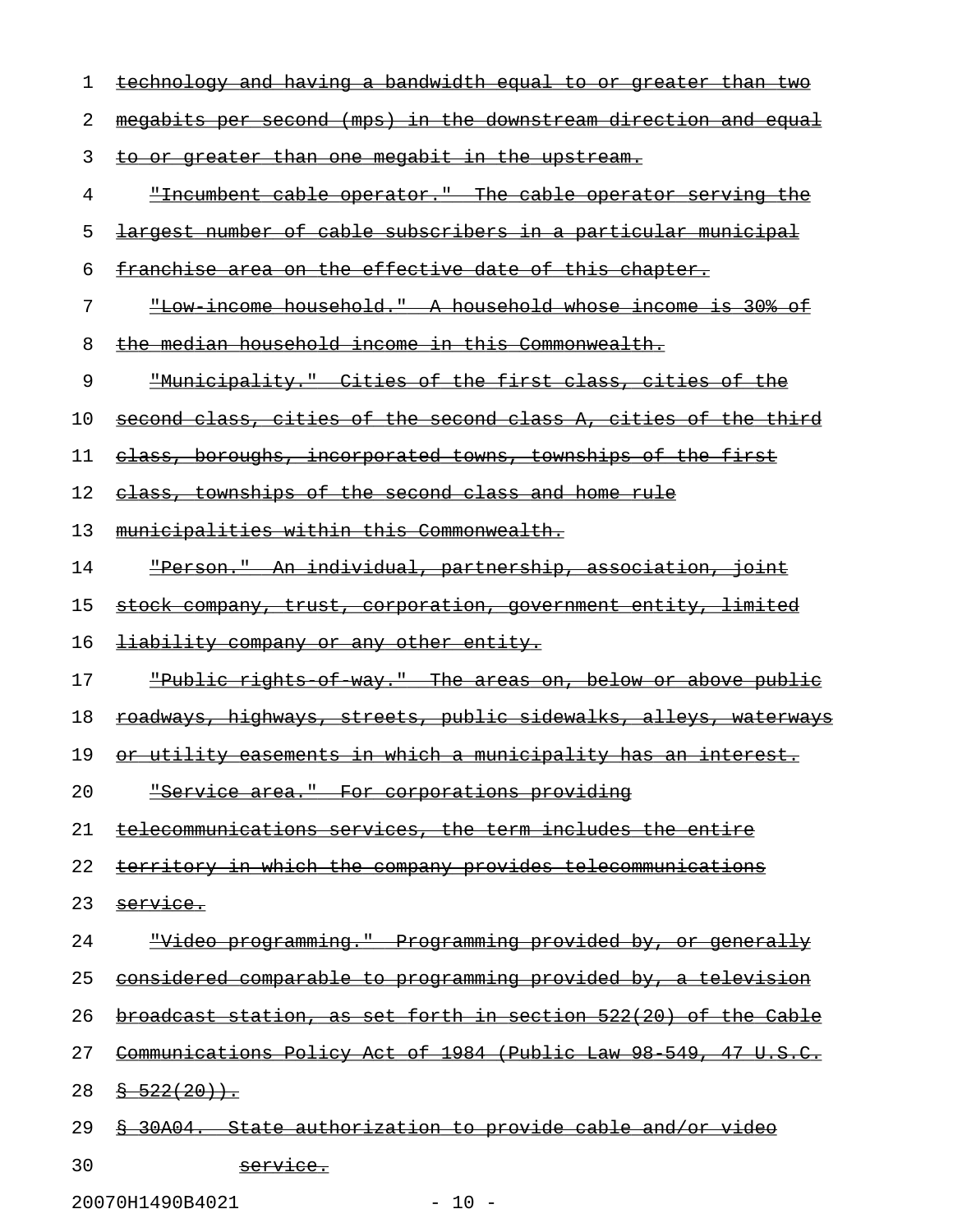| 1  | (a) General rule. Notwithstanding any other law to the                  |
|----|-------------------------------------------------------------------------|
| 2  | <u>contrary and subject to the provisions of this chapter, a person</u> |
| 3  | seeking to provide cable service in this Commonwealth after the         |
| 4  | effective date of this chapter may file an application for a            |
| 5  | Statewide franchise with the commission as required by this             |
| 6  | <u>section. This section does not preclude cable operators from</u>     |
| 7  | <u>filing individual applications under this chapter, however, a</u>    |
| 8  | person seeking to provide cable service in this Commonwealth,           |
| 9  | whether a Statewide franchise under this section or section             |
| 10 | 30A06 (relating to application for Statewide cable franchise) or        |
| 11 | a municipal franchise under section 30A11 (relating to municipal        |
| 12 | regulation of franchise holders) shall be subject to all other          |
| 13 | provisions of this chapter.                                             |
| 14 | (b) Compliance. A person filing an application for a                    |
| 15 | Statewide franchise with the commission shall be required upon          |
| 16 | receipt of such franchise to comply with section 30A14(f)               |
| 17 | <u>(relating to cable operator's community commitment and</u>           |
| 18 | responsibilities) with regard to all in State broadband and             |
| 19 | broadband capable facilities and lines built during the initial         |
| 20 | build out period pursuant to the authorization provided by such         |
| 21 | <u>franchise and for the period of the initial build out period</u>     |
| 22 | <u>with regard to such person's in State broadband and broadband-</u>   |
| 23 | capable facilities and lines in existence when such franchise           |
| 24 | becomes effective.                                                      |
| 25 | <u>(c) Grandfather provision. A person including an incumbent</u>       |
| 26 | cable operator providing cable service under a franchise                |
| 27 | <u>agreement with a franchising authority which existed prior to</u>    |
| 28 | <u>the effective date of this chapter is not subject to this </u>       |
| 29 | section until the franchise agreement expires at the end of its         |
| 30 | <u>original or any mutually agreeable renewal term, or unless and</u>   |
|    |                                                                         |

20070H1490B4021 - 11 -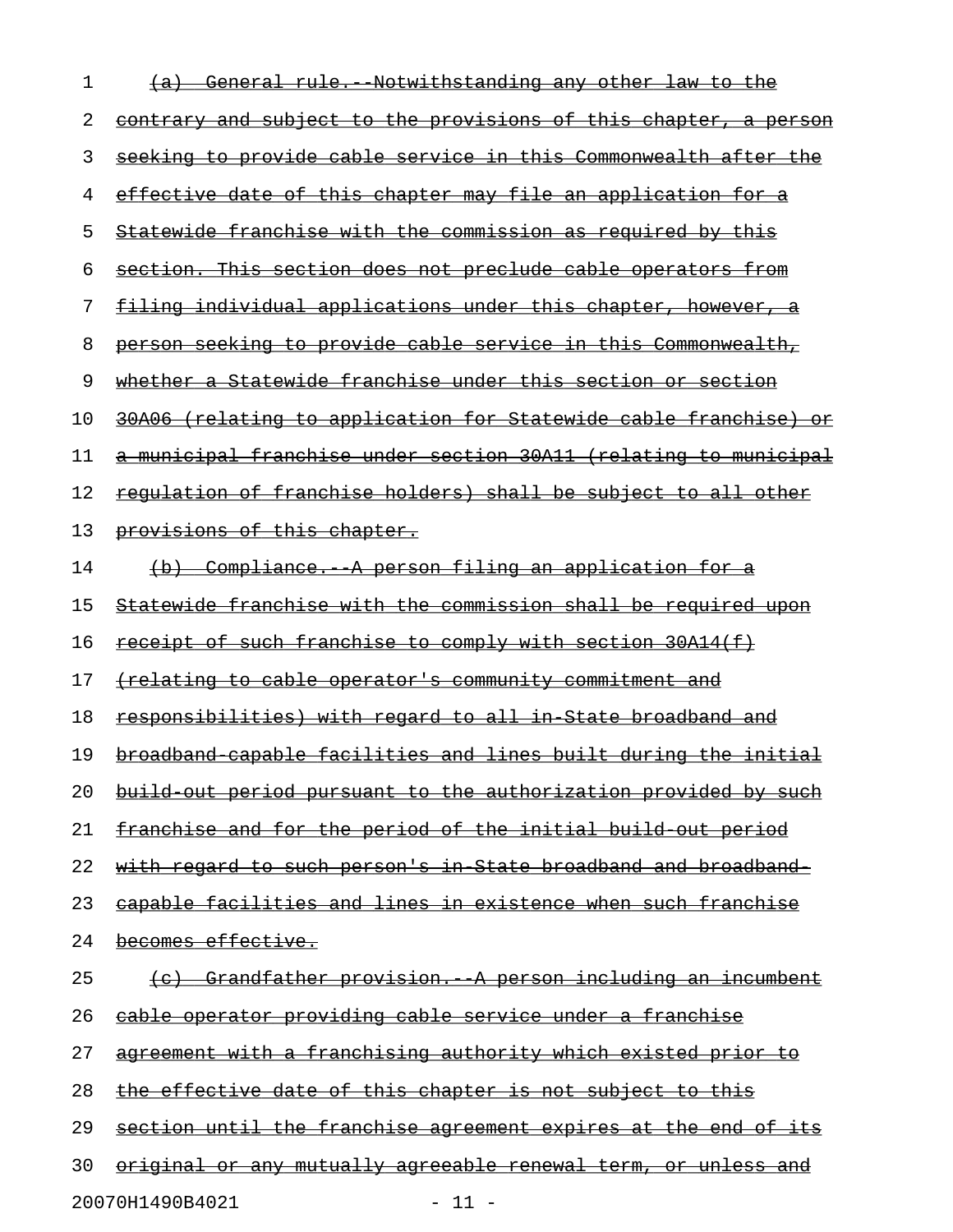| 1  | <u>until the franchising authority and entity providing cable</u>       |
|----|-------------------------------------------------------------------------|
| 2  | service mutually agree to terminate the existing franchise              |
| 3  | <del>aqreement.</del>                                                   |
| 4  | (d) Restrictions. Nothing in this section shall restrict a              |
| 5  | <u>eable operator from applying to the commission for a Statewide</u>   |
| 6  | franchise authority to provide cable and/or video service in            |
| 7  | territories of this Commonwealth.                                       |
| 8  | (e) Franchising authority. The commission shall have the                |
| 9  | franchising authority to issue Statewide franchises to provide          |
| 10 | cable service under this chapter. Neither the commission nor any        |
| 11 | <u>municipality in this Commonwealth may require a franchise holder</u> |
| 12 | to obtain any separate or additional franchise or otherwise             |
| 13 | impose any fee or other requirement, including, but not limited         |
| 14 | <u>to, the regulation of cable service rates, on any franchise</u>      |
| 15 | holder as a condition of providing cable service, except as             |
| 16 | provided in this chapter.                                               |
| 17 | § 30A05. Commission responsibilities.                                   |
| 18 | (a) General rule. The commission shall assign existing                  |
| 19 | permanent staff of such legal, technical and other employees of         |
| 20 | the commission as may be required for the proper conduct of its         |
| 21 | cable franchising responsibilities under this chapter. The              |
| 22 | powers and duties of the commission with respect to Statewide           |
| 23 | <u>franchise shall not exceed those prescribed in this chapter.</u>     |
| 24 | (b) Power and duties. The commission shall be responsible               |
| 25 | <u>for establishing additional administrative procedures not</u>        |
| 26 | explicitly granted in this chapter for the issuance of a                |
| 27 | <u>Statewide franchise in accordance with the provisions of this</u>    |
| 28 | chapter. The commission's administrative powers and duties shall        |
| 29 | be limited to the provisions found in section 30A06 (relating to        |
| 30 | application for Statewide cable franchise) and additional               |
|    |                                                                         |

20070H1490B4021 - 12 -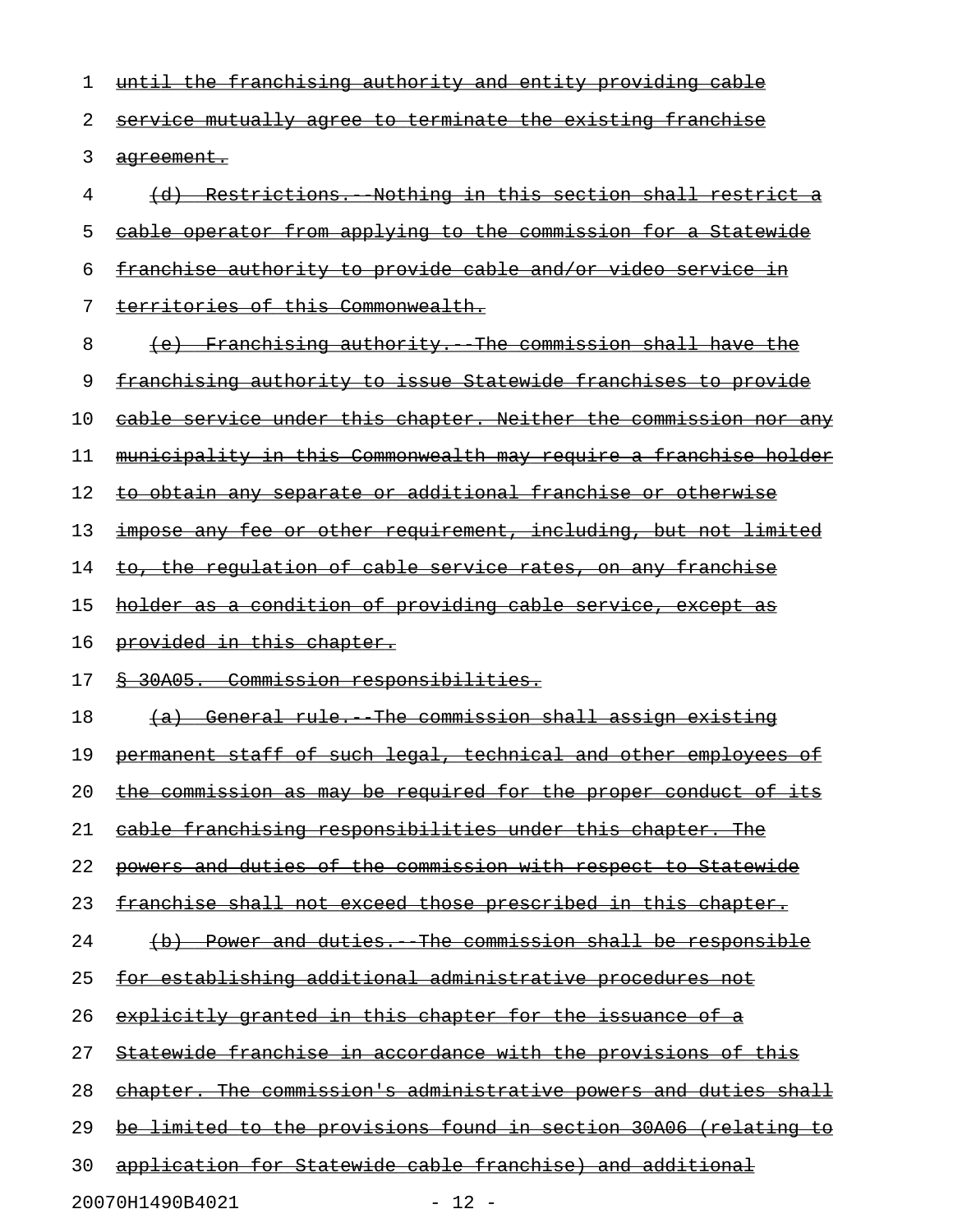1 powers, including the:

| 2  | development of procedures to submit, review and<br>$\left(1\right)$ |
|----|---------------------------------------------------------------------|
| 3  | document applications filed with the commission;                    |
| 4  | (2) review of the initial submission and any updates of             |
| 5  | the general description of the service area footprint to be         |
| 6  | served or expanded, including, if applicable, any area within       |
| 7  | a municipality to be served by an applicant;                        |
| 8  | (3) determination and notice of incomplete applications;            |
| 9  | (4) approval of applications and amended applications,              |
| 10 | or denial of such applications within the periods designated        |
| 11 | under the provisions of this article;                               |
| 12 | (5) issuance to applicants whose applications are                   |
| 13 | approved for Statewide franchises to provide cable service in       |
| 14 | the service area footprint described in the application; to         |
| 15 | construct, upgrade, operate or maintain a network capable of        |
| 16 | providing such service; and to use and occupy the public            |
| 17 | rights of way in the delivery of that service;                      |
| 18 | (6) development of procedures to review and document the            |
| 19 | transfer or termination of a Statewide franchise;                   |
| 20 | (7) establish regulations to deal with any consumer                 |
| 21 | complaints or complaints alleging violations of any                 |
| 22 | provisions of this chapter. Such regulations shall be easily        |
| 23 | accessible to Commonwealth residents and shall be posted on         |
| 24 | the Internet. The commission shall also provide consumer            |
| 25 | complaint forms on the Internet. In addition to any other           |
| 26 | authority granted by law, the Office of Consumer Advocate and       |
| 27 | the Office of Small Business Advocate shall have the                |
| 28 | authority to represent the interests of consumers under this        |
| 29 | <del>chapter; and</del>                                             |
| 30 | establish procedures for the periodic review of the                 |

20070H1490B4021 - 13 -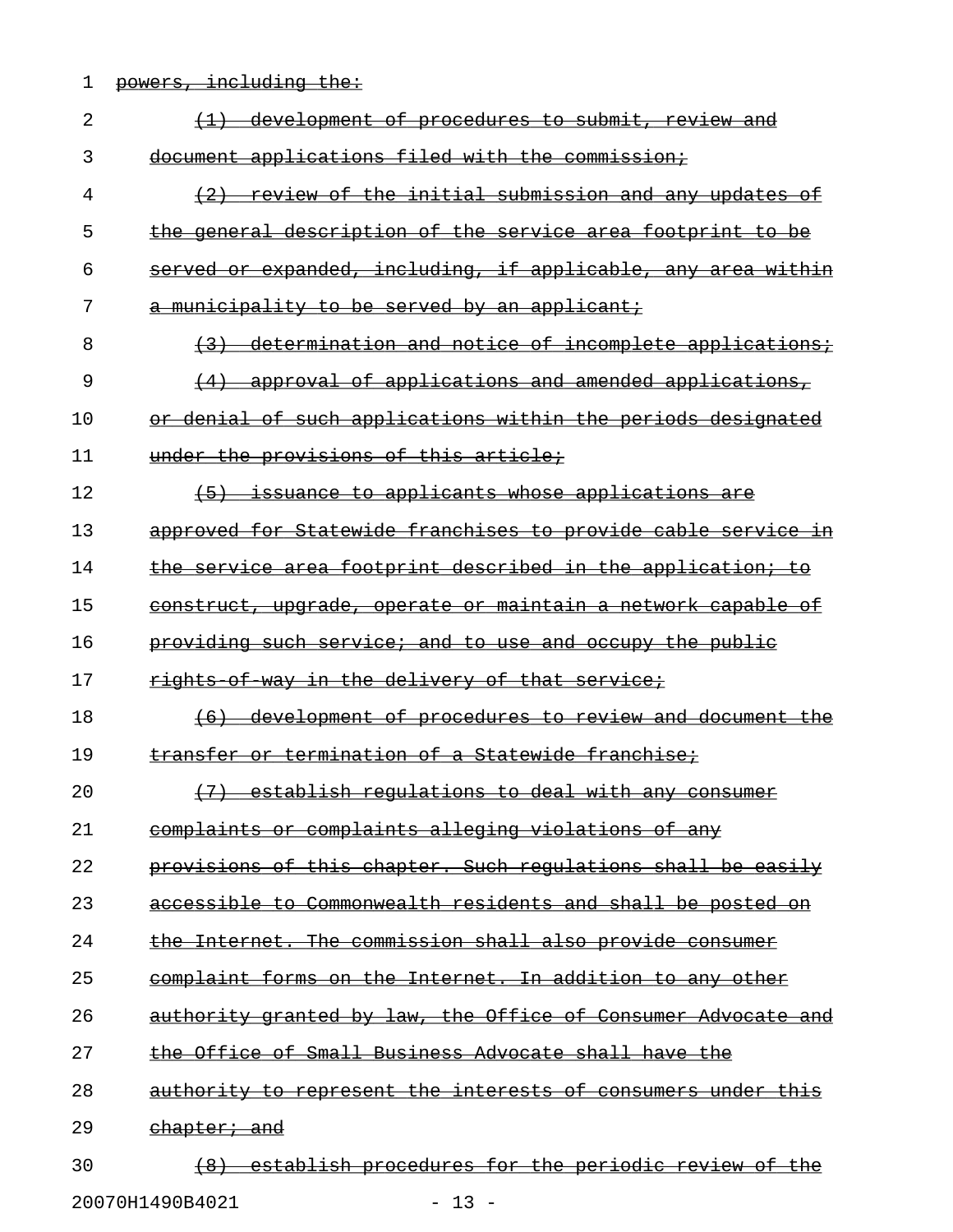| 1  | compliance of Statewide franchises with the rules,                        |
|----|---------------------------------------------------------------------------|
| 2  | regulations and commitments required in this chapter.                     |
| 3  | \$ 30A06. Application for Statewide cable franchise.                      |
| 4  | (a) General rule. Any person desiring to provide cable                    |
| 5  | service in this Commonwealth after the effective date of this             |
| 6  | chapter may file an application for a Statewide franchise with            |
| 7  | the commission as required by this section.                               |
| 8  | Contents of application. Applications for a Statewide                     |
| 9  | franchise shall contain and be limited to:                                |
| 10 | (1) A statement that the applicant has filed or will                      |
| 11 | timely file with the Federal Communications Commission all                |
| 12 | forms required by that agency in advance of offering cable                |
| 13 | service in this Commonwealth.                                             |
| 14 | (2) A statement that the applicant agrees to comply with                  |
| 15 | all other applicable Federal and State statutes and                       |
| 16 | requlations and all generally applicable municipal ordinances             |
| 17 | and regulations regarding the time, place and manner of using             |
| 18 | and occupying public rights of way adopted in accordance with             |
| 19 | Federal and State law.                                                    |
| 20 | <del>qeneral</del><br>description of the service area footprint           |
| 21 | to be served, including, if applicable, any area within a                 |
| 22 | to be served by the applicant. The description<br><del>municipality</del> |
| 23 | be set forth on one or more maps. If the applicant is a                   |
| 24 | telecommunications carrier or an affiliate of a                           |
| 25 | telecommunications carrier, the service area shall include a              |
| 26 | description of the territory in which the company provides                |
| 27 | telephone service. Descriptions of service area footprints                |
| 28 | shall be updated by the applicant prior to the expansion of               |
| 29 | cable service to a previously undesignated service area and,              |
| 30 | <u>upon such expansion, written notice shall be given to the </u>         |

20070H1490B4021 - 14 -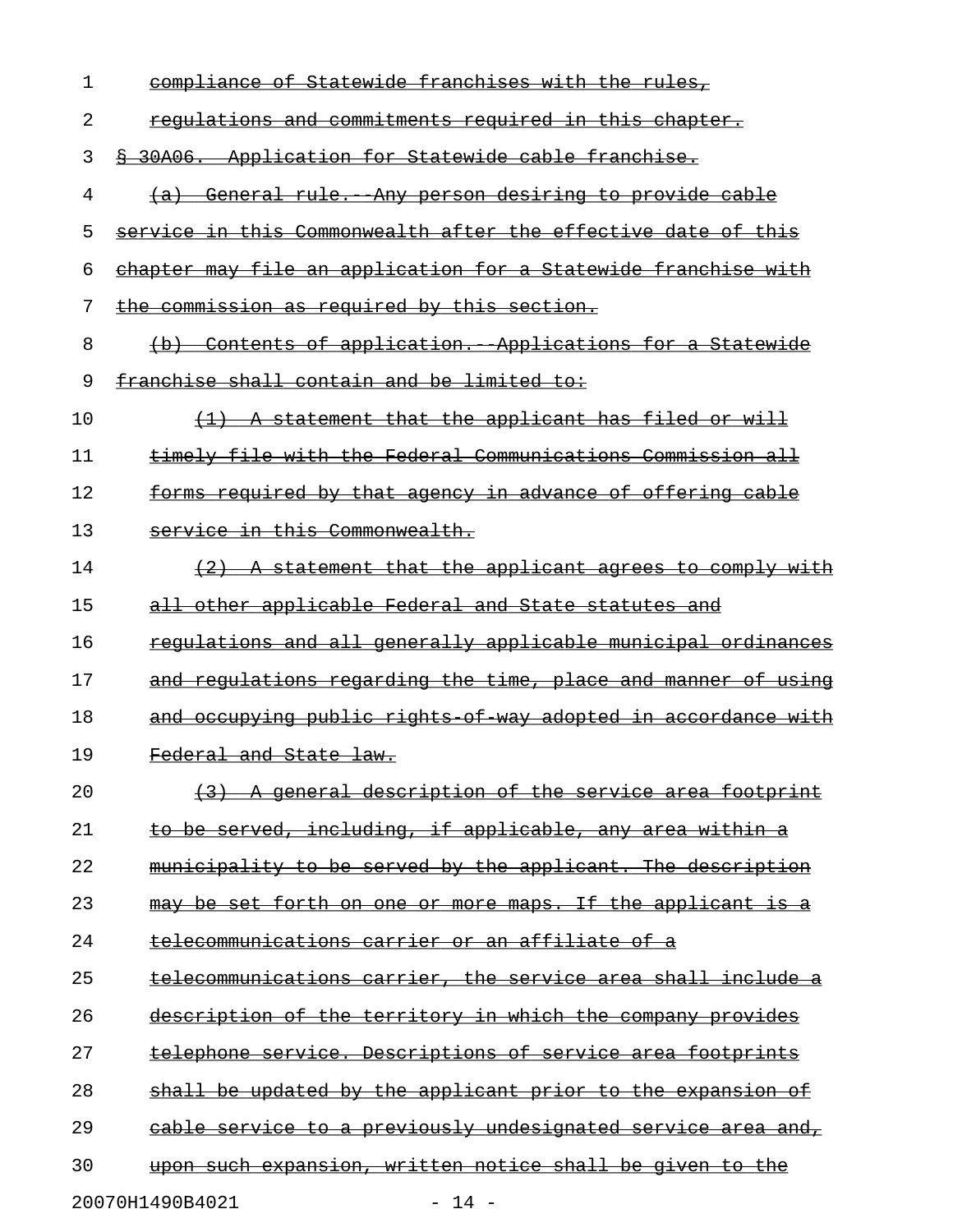| 1  | commission of the new service area to be served by the                |
|----|-----------------------------------------------------------------------|
| 2  | applicant. The State issued franchise area and any service            |
| 3  | area within the franchise area may extend beyond the area or          |
| 4  | areas where the applicant has preexisting authority to occupy         |
| 5  | the public rights of way.                                             |
| 6  | (4) The location of the applicant's principal place of                |
| 7  | business, the names of the applicant's principal executive            |
| 8  | officers, and the name, address and telephone number of an            |
| 9  | officer, general partner or other employee of the applicant           |
| 10 | who will be responsible for ongoing communications with the           |
| 11 | commission.                                                           |
| 12 | The name and location of the principal place of<br>$\left( -5\right)$ |
| 13 | business of the applicant's parent company, if any.                   |
| 14 | (6) The signature of an officer or general partner of                 |
| 15 | the applicant verifying the information set forth in the              |
| 16 | application.                                                          |
| 17 | (7) Demonstration that the financial, technical,                      |
| 18 | managerial and legal character and other qualifications               |
| 19 | needed to construct, operate and maintain the necessary plant         |
| 20 | and to provide service in a safe, adequate and proper manner,         |
| 21 | including compliance with the act of July 9, 1990 (P.L.340,           |
| 22 | No.78), known as the Public Safety Emergency Telephone Act.           |
| 23 | (8) A record of compliance with Federal, State and local              |
| 24 | <del>laws.</del>                                                      |
| 25 | (9) Commitment that all installation, maintenance,                    |
| 26 | billing, customer service and associated work related to the          |
| 27 | provision of cable television service will be performed in            |
| 28 | this Commonwealth.                                                    |
| 29 | (10) Additional information as needed by the commission.              |
| 30 | (c) List of municipalities. Upon filing an application with           |
|    | 20070H1490B4021<br>$-15 -$                                            |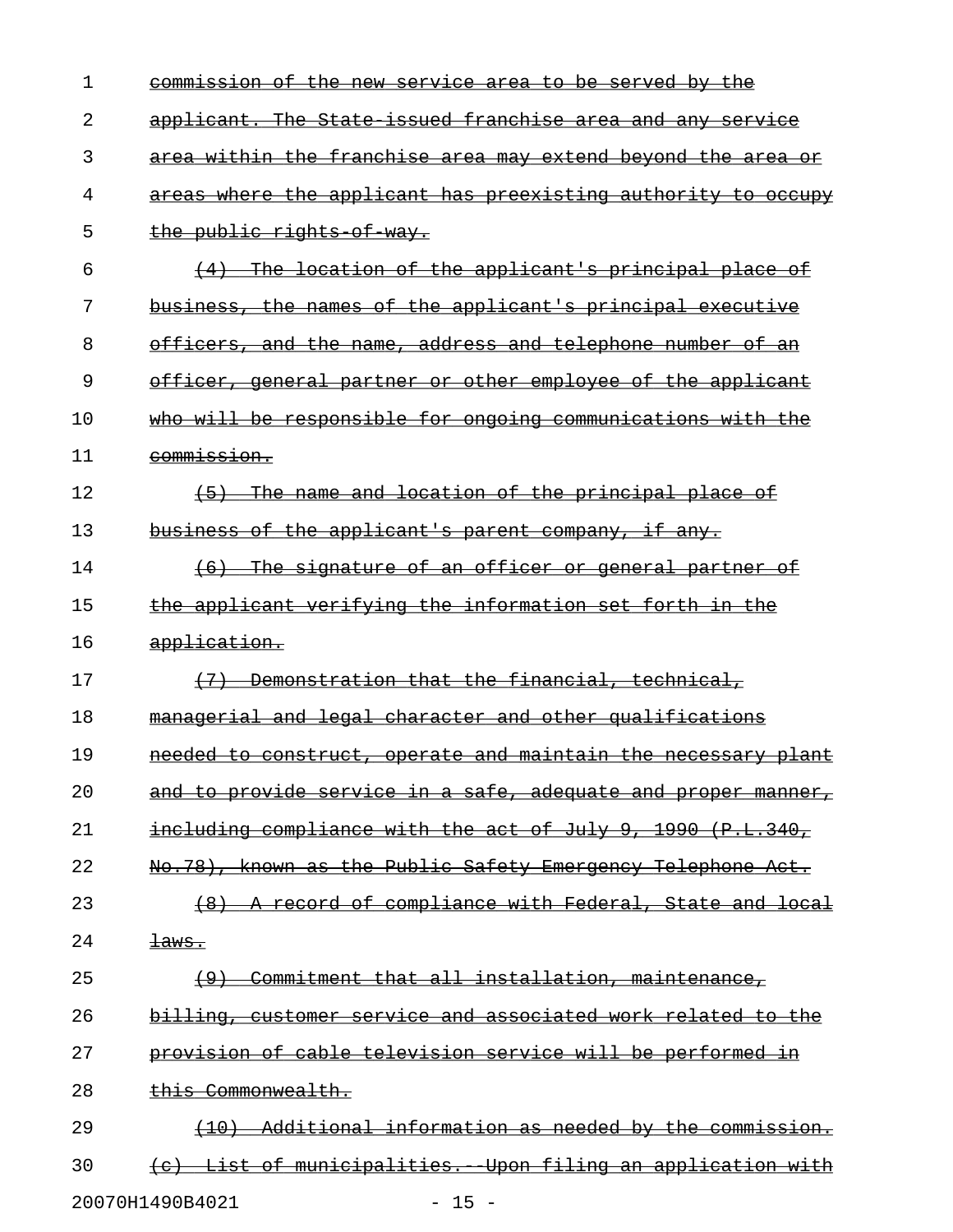| 1  | the commission for a systemwide franchise agreement pursuant to         |
|----|-------------------------------------------------------------------------|
| 2  | subsection (b), the applicant shall include a list of the               |
| 3  | specific municipalities to which CATV service will be provided          |
| 4  | or extended, the anticipated construction and deployment dates          |
| 5  | and the anticipated date on which service will be offered and a         |
| 6  | eertified statement that such deployment will meet the                  |
| 7  | requirements of sections 30A15 and 30A16. The applicant shall           |
| 8  | concurrently provide a copy of the application to each affected         |
| 9  | municipality.                                                           |
| 10 | (d) Notification. Within 15 business days after it receives             |
| 11 | the application, the commission shall:                                  |
| 12 | (1) determine whether an application submitted is                       |
| 13 | incomplete; and                                                         |
| 14 | $(2)$ if so, the commission shall notify the applicant                  |
| 15 | that the application is incomplete and identify the                     |
| 16 | information that the commission must receive from the                   |
| 17 | applicant to make the application complete.                             |
| 18 | (e) Application decision. Within 120 days after it receives             |
| 19 | the completed application, the commission shall approve the             |
| 20 | <u>application and issue a Statewide franchise to the applicant or</u>  |
| 21 | <u>deny the application. Within 120 days of the receipt, the </u>       |
| 22 | <u>commission shall schedule three public hearings to be held in</u>    |
| 23 | <u>different geographical areas of this Commonwealth to gain public</u> |
| 24 | comment in consideration of the application. On or before the           |
| 25 | expiration of the 120 day period, the commission shall issue an         |
| 26 | <u>order in writing approving the application if the applicant has </u> |
| 27 | <u>eomplied with the requirements for a Statewide franchise, or the</u> |
| 28 | commission shall disapprove the application in writing, citing          |
| 29 | the reasons for disapproval if the commission determines that           |
| 30 | the application for a Statewide franchise does not comply with          |
|    | 20070H1490B4021<br>$-16 -$                                              |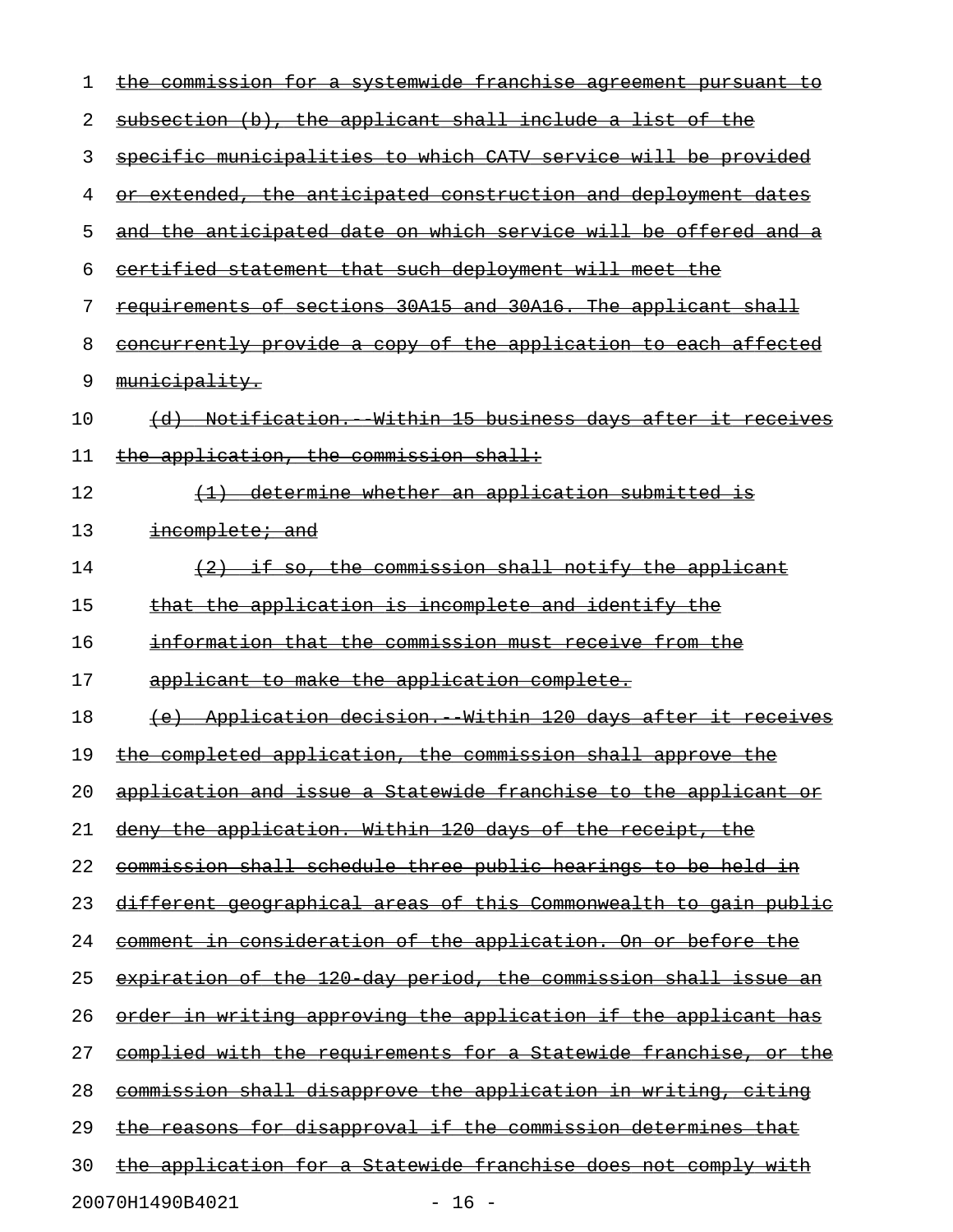| 1  | the requirements for a Statewide franchise. The commission may          |
|----|-------------------------------------------------------------------------|
| 2  | deny the application only if the applicant has failed to state          |
| 3  | in the application the information and representations required         |
| 4  | by subsection (b). If the commission denies the application, it         |
| 5  | must specify with particularity the reason or reasons for the           |
| 6  | denial, and the applicant may amend its application to cure any         |
| 7  | deficiency. The commission shall decide upon the amended                |
| 8  | application within 60 business days of its submission to the            |
| 9  | commission by the applicant. If the commission denies the               |
| 10 | application, the commission shall schedule a public meeting with        |
| 11 | the applicant to explain to the applicant the reasons for the           |
| 12 | commission's disapproval. The meeting shall be scheduled no             |
| 13 | later that 30 days following the expiration of the 120 day              |
| 14 | <u>review period as required by this subsection. The applicant</u>      |
| 15 | shall have 30 days following the date of the meeting with the           |
| 16 | commission to file an appeal of the board's decision. The               |
| 17 | commission shall thereafter schedule an administrative hearing          |
| 18 | not later than the 30th day following the date of the filing of         |
| 19 | <u>the applicant's appeal in order to consider the applicant's</u>      |
| 20 | appeal. The commission shall issue a final decision in written          |
| 21 | form on the applicant's appeal not later than the 60th day              |
| 22 | following the administrative hearing, required by this                  |
| 23 | subsection, on the applicant's appeal. After an administrative          |
| 24 | <u>period an applicant may challenge a denial of its application or</u> |
| 25 | amended application in any court of competent jurisdiction.             |
| 26 | (f) Contents of franchise authorization. A Statewide                    |
| 27 | franchise authorization shall contain:                                  |
| 28 | (1) A grant of a franchise to provide cable service in                  |
| 29 | the service area footprint described in the application, and            |
| 30 | <u>to construct, upgrade, operate or maintain a network capable</u>     |
|    |                                                                         |

20070H1490B4021 - 17 -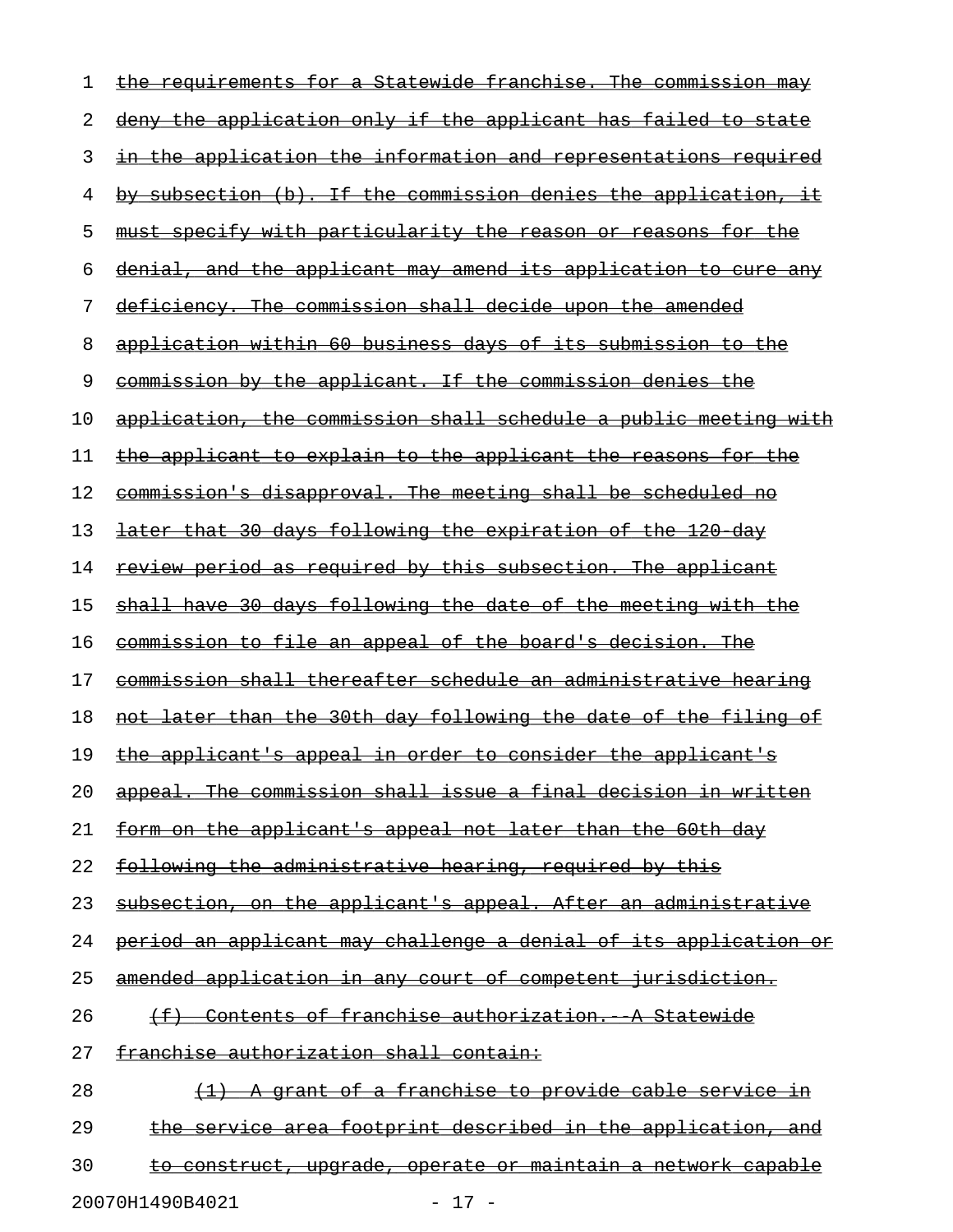| 1  | <u>providing such service, except where a network grant is</u>               |
|----|------------------------------------------------------------------------------|
| 2  | not required to use and occupy public rights of way in the                   |
| 3  | delivery of that service.                                                    |
| 4  | A statement that the franchise grant in paragraph                            |
| 5  | (1) is subject to lawful operation of the cable service by                   |
| 6  | the applicant or its successor in interest.                                  |
| 7  | Preexisting authority. An applicant having preexisting                       |
| 8  | authority to utilize public rights of way is required to obtain              |
| 9  | a Statewide franchise prior to the actual provision of cable                 |
| 10 | service on a commercial basis directly to subscribers. However,              |
| 11 | such an applicant is not required to obtain a Statewide                      |
| 12 | franchise or any municipality authorization, except for being                |
| 13 | subject to municipal right of way requirements, in order to                  |
| 14 | construct, upgrade, operate or maintain a network that is                    |
| 15 | eapable of providing cable service.                                          |
| 16 | (h) Nontransferability. A systemwide franchise issued by                     |
| 17 | the commission shall be nontransferable, except by written                   |
| 18 | consent. In order to grant such consent the commission shall:                |
| 19 | (1) Develop rules and procedures to ensure that any                          |
| 20 | company applying for a transfer shall meet all Statewide                     |
| 21 | franchisee requirements and commitments included with this                   |
| 22 | <del>chapter.</del>                                                          |
| 23 | Obtain a commitment from company obtaining the<br>$\left(\frac{2}{2}\right)$ |
| 24 | transfer that any collective bargaining agreement entered                    |
| 25 | into by a CATV provider shall continue to be honored, paid or                |
| 26 | performed to the same extent as would be required if the CATV                |
| 27 | provider continued to operate under its franchise for the                    |
| 28 | duration of that franchise unless the duration of that                       |
| 29 | agreement is limited by its terms or by Federal or State law.                |
| 30 | § 30A07. Length of Statewide franchise.                                      |
|    |                                                                              |

20070H1490B4021 - 18 -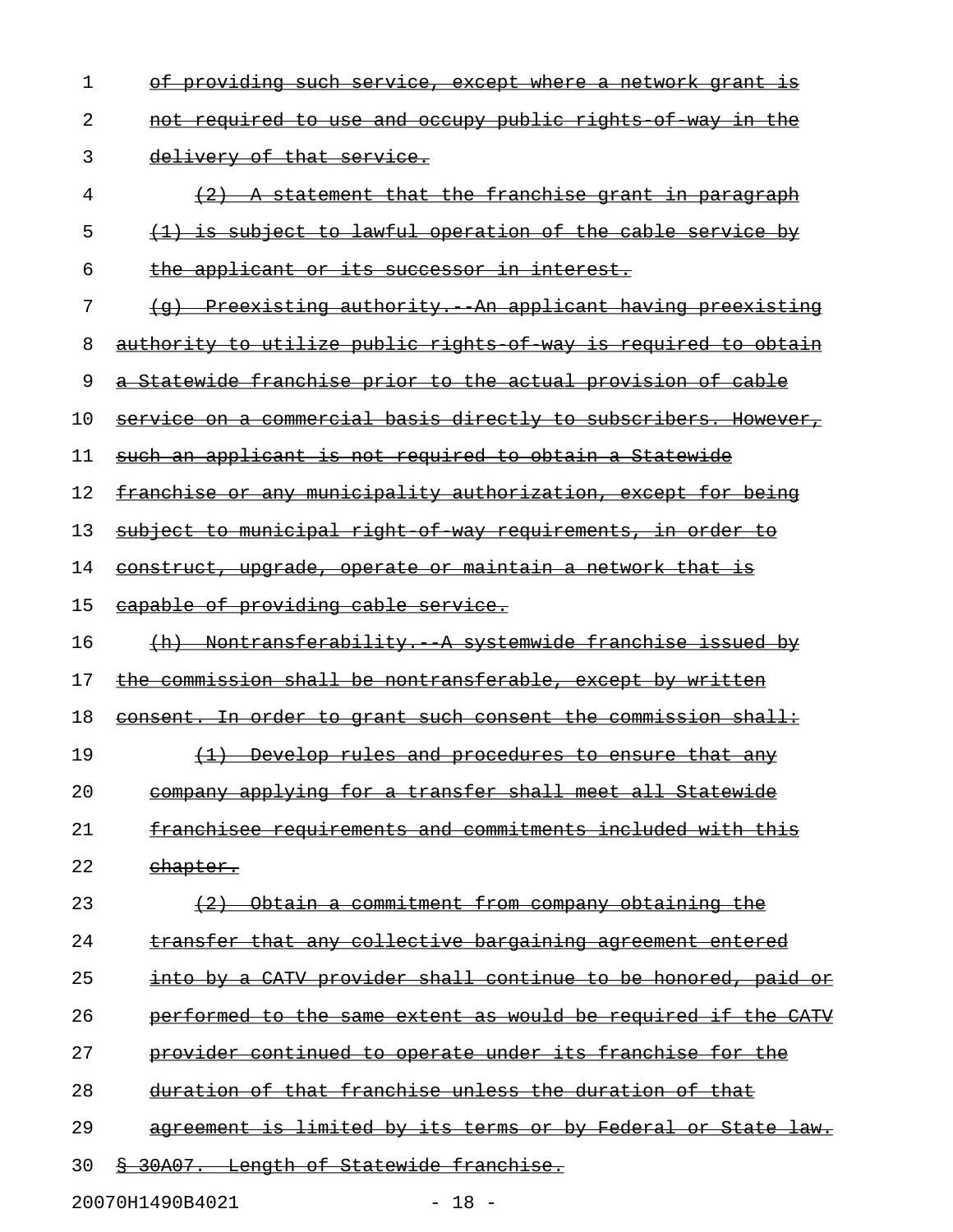| 1  | Statewide franchise issued by the commission shall be valid                  |
|----|------------------------------------------------------------------------------|
| 2  | for six years from the date of issuance. Renewal of a Statewide              |
| 3  | franchise shall be valid for a period of six years from the date             |
| 4  | of the renewal issuance, and the commission shall establish                  |
| 5  | rules governing the renewal of a Statewide franchise.                        |
| 6  | § 30A08. Termination of Statewide franchise.                                 |
| 7  | General rule. A franchise shall terminate at the<br><del>(a)</del>           |
| 8  | expiration of its term or otherwise in accordance with the                   |
| 9  | provisions thereof, unless, prior thereto, the commission                    |
| 10 | otherwise orders.                                                            |
| 11 | <u>Commission ordering termination. The commission may</u><br>$\overline{a}$ |
| 12 | order a termination only if it finds, after public notice and                |
| 13 | opportunity for a hearing, that the franchisee:                              |
| 14 | has committed a material breach of its franchise or                          |
| 15 | any applicable provision of this chapter or of the                           |
| 16 | requlations promulgated under this chapter and has failed,                   |
| 17 | without reasonable justification, to cure said breach within                 |
| 18 | 60 days after having received written notice thereof from the                |
| 19 | commission;                                                                  |
| 20 | (2) has not met the requirements of sections 30A15                           |
| 21 | <u>(relating to deployment requirements for Statewide cable</u>              |
| 22 | license) and 30A16 (relating to discrimination in provision                  |
| 23 | of service prohibited); or                                                   |
| 24 | (3) has been adjudicated a bankrupt or has filed a                           |
| 25 | <u>voluntary petition for bankruptcy or reorganization or for an</u>         |
| 26 | order protecting its assets from the claims of creditors and                 |
| 27 | the commission finds that termination of the franchise or                    |
| 28 | certificate of confirmation under such conditions is in the                  |
| 29 | best interest of the public.                                                 |
| 30 | (c) Upon termination. Upon termination of a franchise or                     |
|    | 20070H1490B4021<br>$-19 -$                                                   |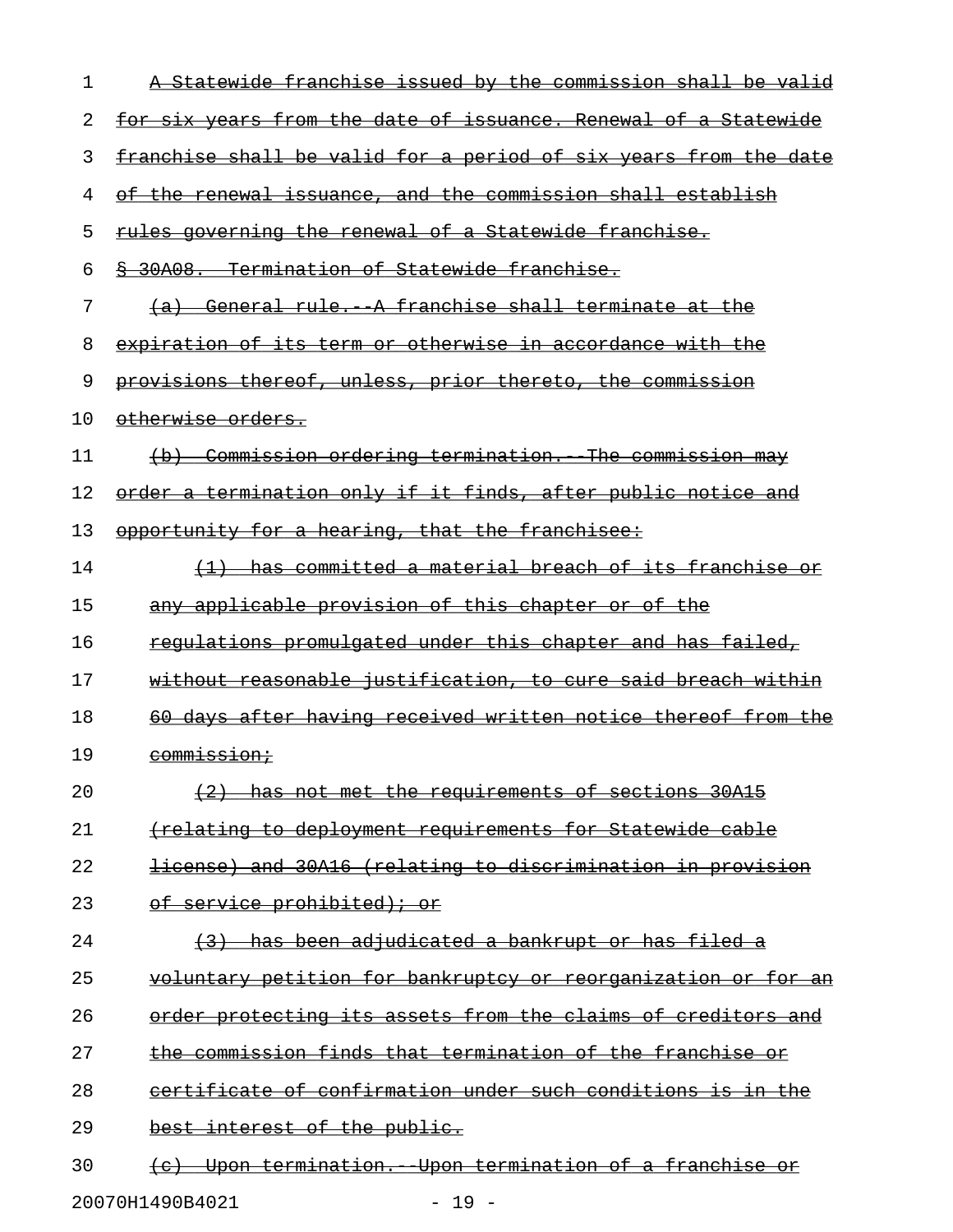| 1  | <u>eertificate of confirmation, the cable operator shall dispose of</u> |
|----|-------------------------------------------------------------------------|
| 2  | <u>its facilities in accordance with the provisions of the </u>         |
| 3  | <u>franchise or certificate. However, on motion of any interested</u>   |
| 4  | <u>party or upon its own motion, and after public notice and</u>        |
| 5  | opportunity for hearing, if the commission finds that the               |
| 6  | continued presence of the facilities in any public thoroughfare         |
| 7  | would pose a nuisance to the municipality or its residents, the         |
| 8  | operator shall remove its facilities within such period as the          |
| 9  | commission shall order. In the absence of any applicable                |
| 10 | franchise or certificate provision or order by the commission to        |
| 11 | <u>the contrary, the cable television company may abandon its</u>       |
| 12 | <del>facilities.</del>                                                  |
| 13 | § 30A09. Abandonment of service.                                        |
| 14 | <u>(a) General rule. No cable operator may abandon any service</u>      |
| 15 | <u>or portion thereof without giving six months' prior written</u>      |
| 16 | <u>notice to the commission and to the franchisor, if any, and to</u>   |
| 17 | <u>the municipalities it serves.</u>                                    |
| 18 | (b) Written consent. When abandonment of any service is                 |
| 19 | prohibited by a franchise, no cable operator may abandon such           |
| 20 | service without written consent of the commission. In granting          |
| 21 | such consent, the commission may impose such terms, conditions          |
| 22 | or requirements as in its judgment are necessary to protect the         |
| 23 | public interest.                                                        |
| 24 | <u>&amp; 30A10. Access to public rights of way.</u>                     |
| 25 | (a) General rule. Municipalities shall allow a franchise                |
| 26 | holder under this chapter to install, construct and maintain            |
| 27 | facilities capable of providing cable and/or video service              |
| 28 | within public rights of way within the jurisdiction of the              |
| 29 | municipality under the same terms and conditions as applicable          |
| 30 | to public utility corporations under applicable Federal and             |
|    | 20070H1490B4021<br>$-20 -$                                              |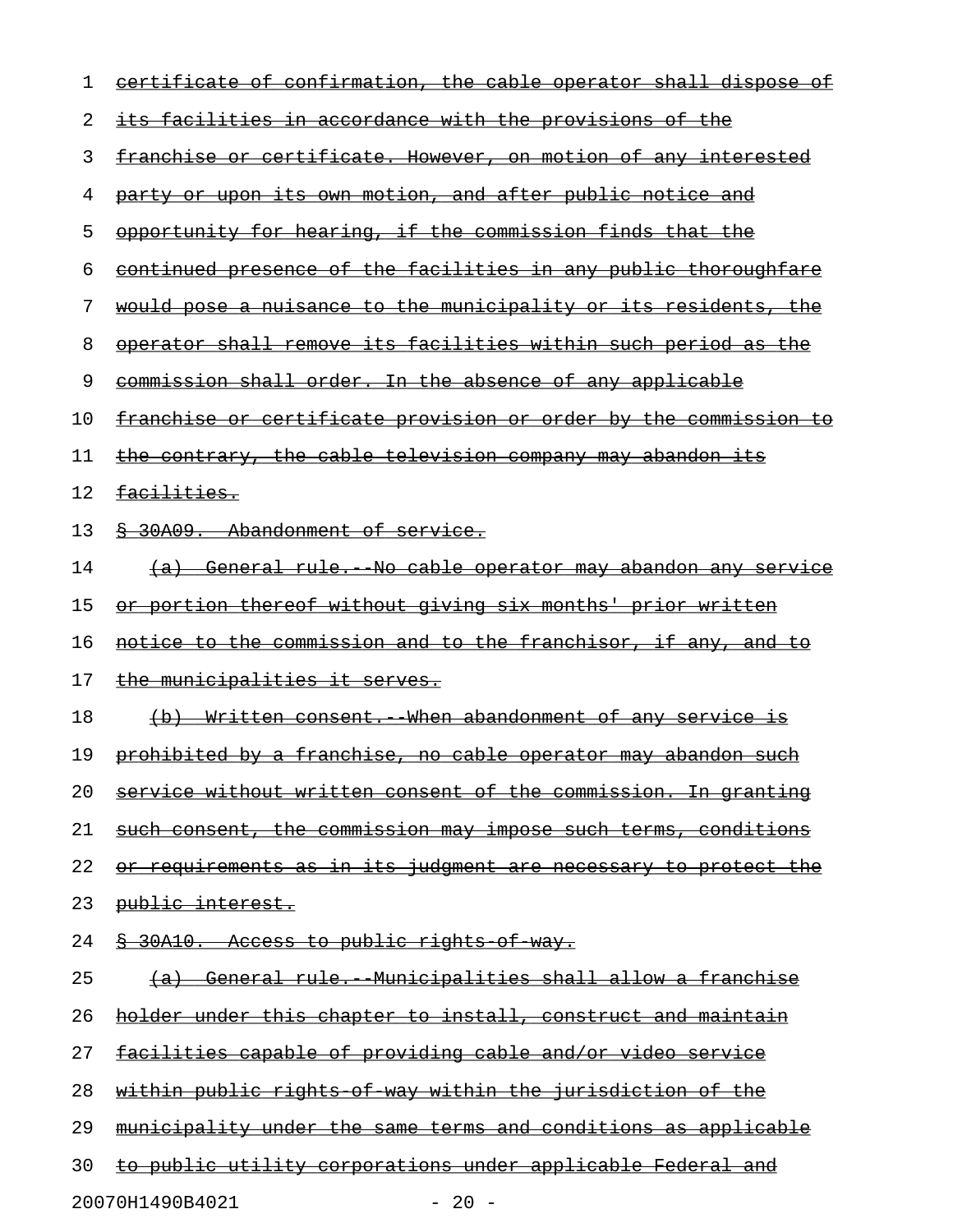1 State law.

| 2  | <del>Nondiscrimination.</del><br><del>municipal</del><br>ser                                            |
|----|---------------------------------------------------------------------------------------------------------|
| 3  | holder regarding the authorization or<br><del>aqainst a franchise</del>                                 |
| 4  | <u>placement of a communications network in public rights</u><br>-o£–<br><del>way,</del>                |
| 5  | to a building or a utility pole attachment<br><del>term. All</del><br><del>access-</del>                |
| 6  | municipality public right of<br>way requirements applicable<br>€o                                       |
| 7  | cable operators and video service providers must be                                                     |
| 8  | competitively neutral, reasonable and nondiscriminatory.                                                |
| 9  | Construction permits and licenses. In the<br>⊖±<br><del>(e)</del><br><del>exercise</del>                |
| 10 | lawful regulatory authority, municipalities<br><u>-shall</u><br><del>promptly</del><br><del>their</del> |
| 11 | process all valid and administratively complete applications of                                         |
| 12 | franchise holder for a permit or license to excavate, set<br><del>a -</del>                             |
| 13 | poles, locate lines, construct facilities, make repairs, affect                                         |
| 14 | flow or other similar approvals. The municipality shall<br><del>traffic</del>                           |
| 15 | r reasonable effort not to delay or unduly burden the<br><del>make every</del>                          |
| 16 | in the timely conduct of the holder's business.<br><del>franchise holder-</del>                         |
| 17 | <del>fire,</del><br><u>Expedited response or repair. In the event of </u><br>$\overline{a}$             |
| 18 | <u>flooding, accident or other exigent</u><br><u>circumstances necessitating</u>                        |
| 19 | work or repair by the franchise holder, the<br><del>immediate</del><br><del>response</del>              |
| 20 | franchise holder may begin the repair or response<br><del>work without</del>                            |
| 21 | prior approval from the affected municipality, provided,                                                |
| 22 | however, that the franchise holder shall notify the municipality                                        |
| 23 | as promptly as reasonably possible after beginning the work and                                         |
| 24 | shall subsequently obtain any approval required by a municipal                                          |
| 25 | <u>ordinance applicable to expedited response or repair work.</u>                                       |
| 26 | <u> Indemnity in connection with public rights of way. A</u>                                            |
| 27 | franchise holder shall indemnify and hold a municipality and its                                        |
| 28 | officers and employees harmless against any and all claims,                                             |
| 29 | <del>lawsuits, judgments, costs, liens, losses, expenses, fees,</del>                                   |
| 30 | including reasonable attorneys' fees and costs of defense,                                              |
|    | 20070H1490B4021<br>$-21 -$                                                                              |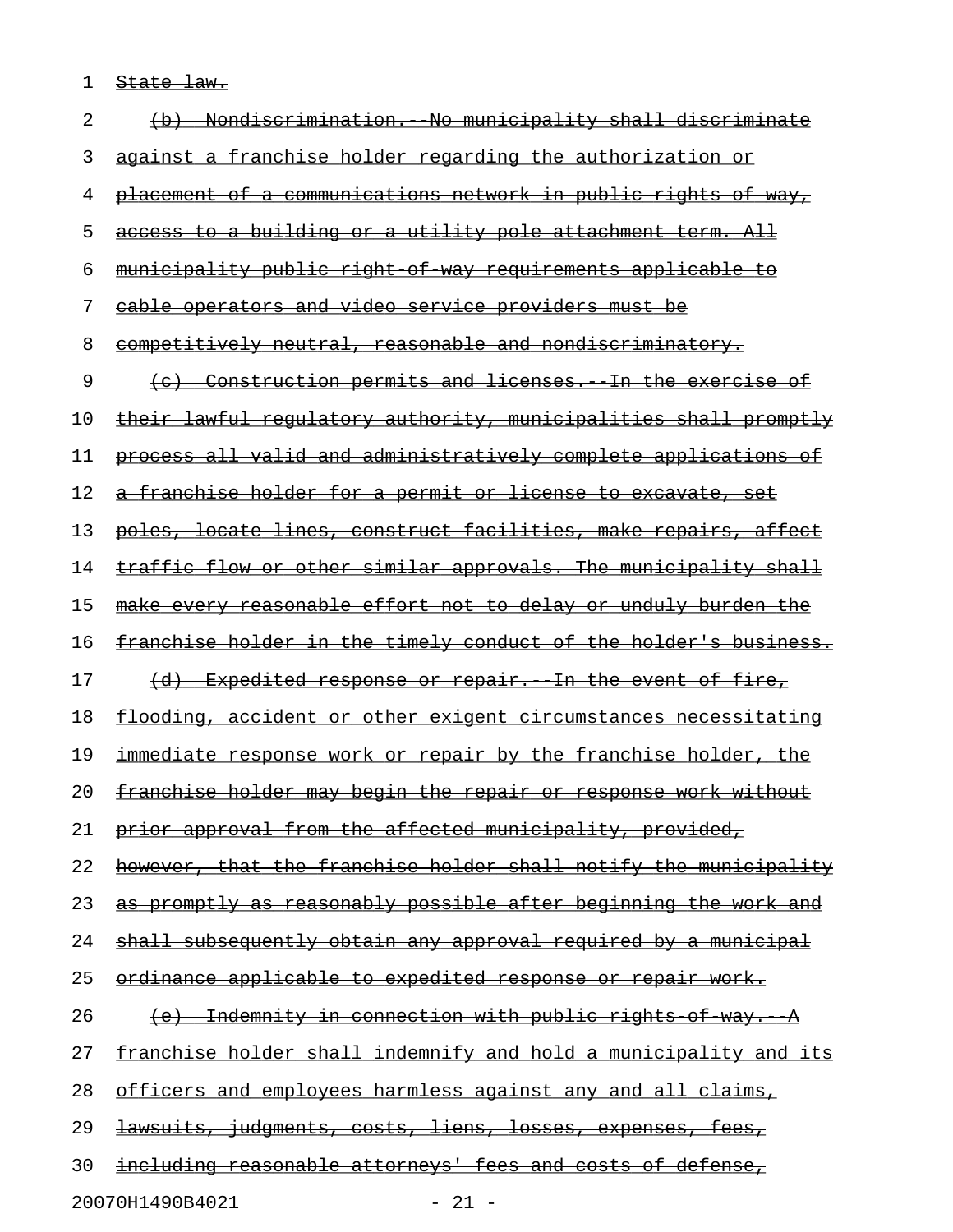| 1  | proceedings, actions, demands, causes of action, liability and         |
|----|------------------------------------------------------------------------|
| 2  | suits of any kind and nature, including personal or bodily             |
| 3  | <u>injury or death, property damage or other harm for which</u>        |
| 4  | <u>recovery of damages is sought, that is found by a court of</u>      |
| 5  | competent jurisdiction to be caused solely by the negligent act,       |
| 6  | error or omission of the franchise holder or any agent, officer,       |
| 7  | director, representative, employee, affiliate or subcontractor         |
| 8  | of the franchise holder or their respective officers, agents,          |
| 9  | employees, directors or representatives, while installing,             |
| 10 | <u>repairing or maintaining facilities in a municipality public</u>    |
| 11 | right of way. The indemnity provided by this subsection does not       |
| 12 | apply to any liability resulting from the negligence of the            |
| 13 | municipality or its officers, employees, contractors or                |
| 14 | subcontractors. If the franchise holder and the municipality are       |
| 15 | found jointly liable by a court of competent jurisdiction,             |
| 16 | <u>liability shall be apportioned comparatively in accordance with</u> |
| 17 | the laws of this Commonwealth without, however, waiving any            |
| 18 | governmental immunity available to the municipality under State        |
| 19 | law and without waiving any defenses of the parties under State        |
| 20 | law. This subsection is solely for the benefit of the                  |
| 21 | <u>municipality and the franchise holder and does not create or</u>    |
| 22 | grant any rights, contractual or otherwise, for or to any other        |
| 23 | person or entity.                                                      |
| 24 | (f) Written notice. A franchise holder and a municipality              |
| 25 | shall promptly advise the other in writing of any known claim or       |
| 26 | demand against the holder or the municipality related to or            |
| 27 | arising out of the holder's activities in a public right of way.       |
| 28 | \$ 30A11. Municipal regulation of franchise holders.                   |
| 29 | <del>A municipality may:</del>                                         |
| 30 | (1) Exercise its nondiscriminatory police power with                   |

20070H1490B4021 - 22 -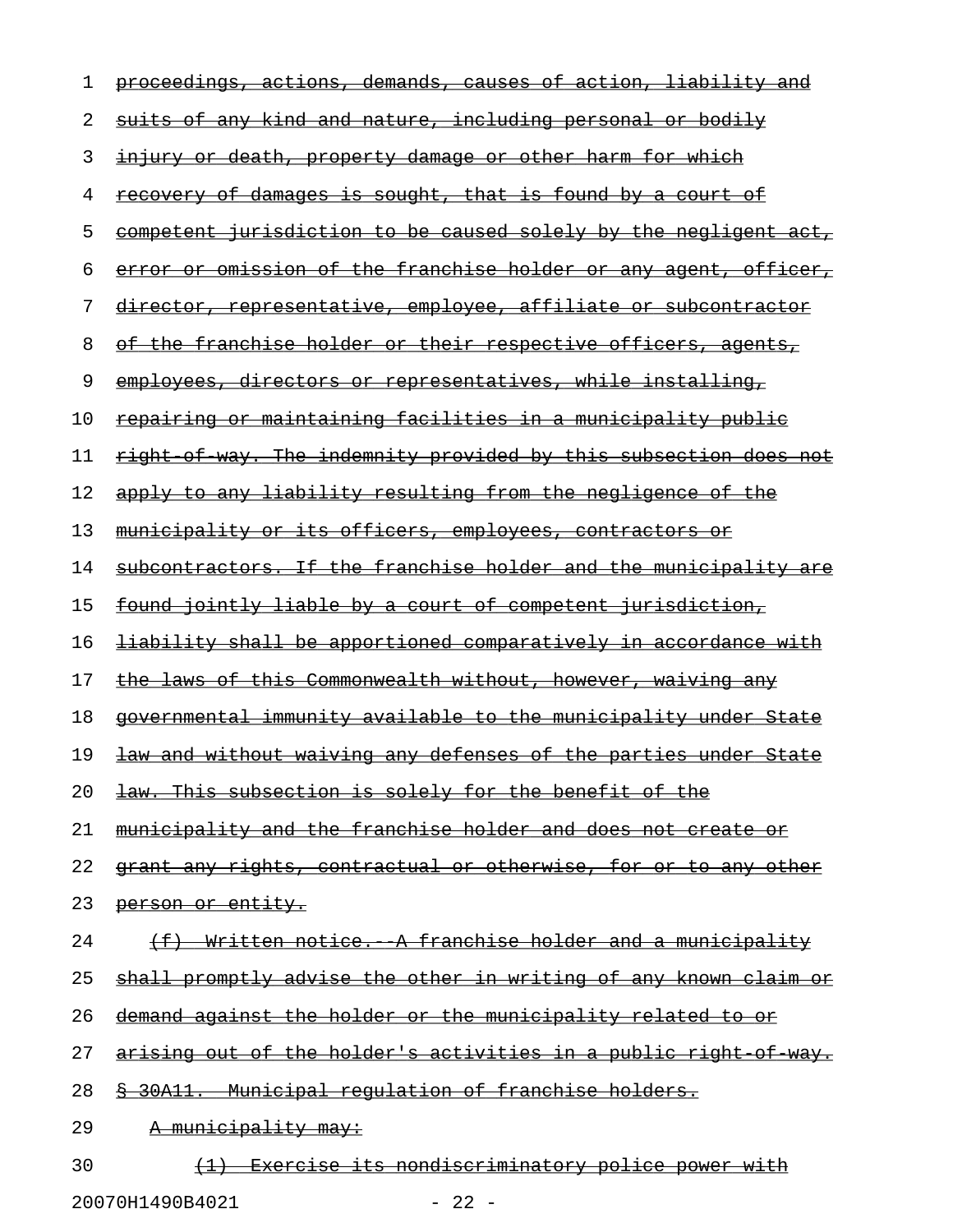| respect to its public rights of way and a franchise holder's           |
|------------------------------------------------------------------------|
| use thereof, which may include requiring the holders to                |
| provide the municipality with maps showing the location of             |
| its cable system and its communications facilities, if any,            |
| within the municipality.                                               |
| (2) Receive and mediate cable service quality complaints               |
| from a franchise holder's customers within the municipality.           |
| (3) Require a franchise holder who is providing cable                  |
| service within the municipality to register with the                   |
| municipality, maintain a point of contact and provide notice           |
| of any franchise authorization transfer to the municipality            |
| within 14 business days after the completion of the transfer.          |
| (4) Establish reasonable quidelines regarding the use of               |
| public, educational and governmental access channels within            |
| the municipality in addition to those established under this           |
| <del>chapter.</del>                                                    |
|                                                                        |
| Nothing in this title shall be construed to preclude<br>$+5$           |
| the continued provision or offering of telecommunications              |
| services by a political subdivision.                                   |
| \$ 30A12. Payment and remittance of franchise fee.                     |
| (a) General rule. A franchise holder who offers cable                  |
| service within the jurisdiction of a municipality shall                |
| <u>calculate and remit to the municipality at the end of each</u>      |
| <u>ealendar year quarter a franchise fee as provided in this</u>       |
| section. The obligation to calculate and remit the franchise fee       |
| to a municipality shall begin immediately upon provision of            |
| <u>cable service within that municipality's jurisdiction. However,</u> |
| the first remittance shall not be due until the end of the first       |
| <u>ealendar year quarter that is at least 180 days after the </u>      |
|                                                                        |

20070H1490B4021 - 23 -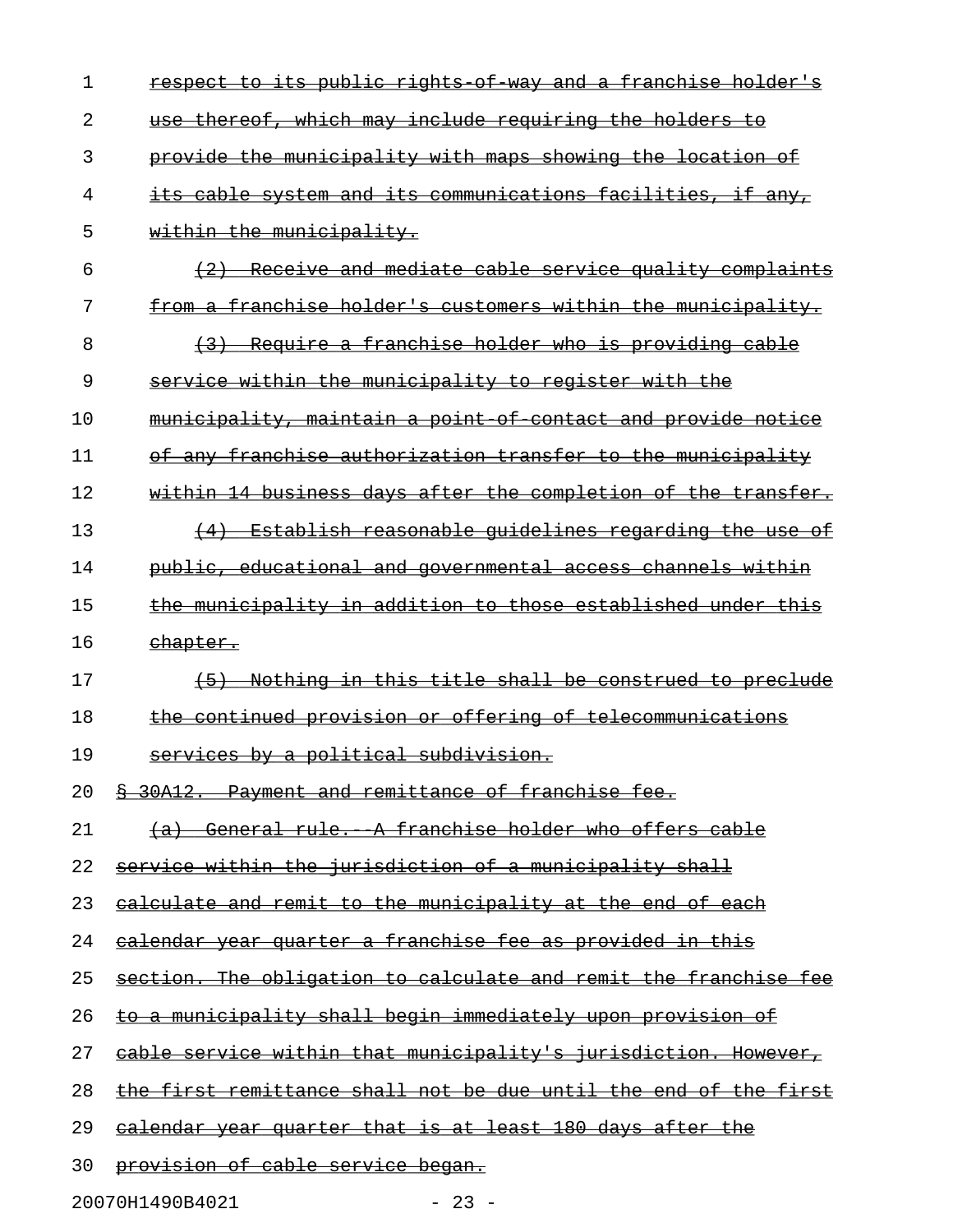| 1  | Calculation of franchise fee. The franchise fee shall<br><del>(d)</del> |
|----|-------------------------------------------------------------------------|
| 2  | be calculated as a percentage of the franchise holder's gross           |
| 3  | revenues equal to the franchise fee percentage applied by the           |
| 4  | municipality to the incumbent cable operator in the                     |
| 5  | municipality, or when no incumbent cable operator exists, a             |
| 6  | percentage agreed to by the holder and the municipality or,             |
| 7  | absent such agreement, a percentage prescribed by the                   |
| 8  | <u>municipality in an ordinance, provided, however, that the </u>       |
| 9  | percentage shall not exceed 5%. After the expiration of the             |
| 10 | incumbent cable operator's franchise, a municipality may, by            |
| 11 | ordinance, change the percentage applied to the gross revenues          |
| 12 | of the franchise holder and the incumbent cable operator,               |
| 13 | provided that after such change the percentage shall not exceed         |
| 14 | 5% and shall apply equally to all cable operators operating             |
| 15 | within the municipality.                                                |
| 16 | Documentation. No fee under this section will become<br>$\leftarrow$    |
| 17 | due until the municipality certifies and provides documentation         |
| 18 | to the franchise holder supporting the percentage paid by any           |
| 19 | incumbent cable operator serving the area within the                    |
| 20 | municipality's jurisdiction.                                            |
| 21 | (d) Restrictions. No municipality or any other political                |
| 22 | subdivision of this Commonwealth may assess any additional fees         |
| 23 | or charges or other remuneration of any kind from a franchise           |
| 24 | holder other than as set forth in this section or in section            |
| 25 | 30A13 (relating to public, educational and governmental                 |
| 26 | <del>channels).</del>                                                   |
| 27 | (e) Application to bundled services. For purposes of this               |
| 28 | section, in the case of a cable service that may be bundled or          |
| 29 | integrated functionally with other services, capabilities or            |
| 30 | applications, the franchise fee shall be applied only to the            |

20070H1490B4021 - 24 -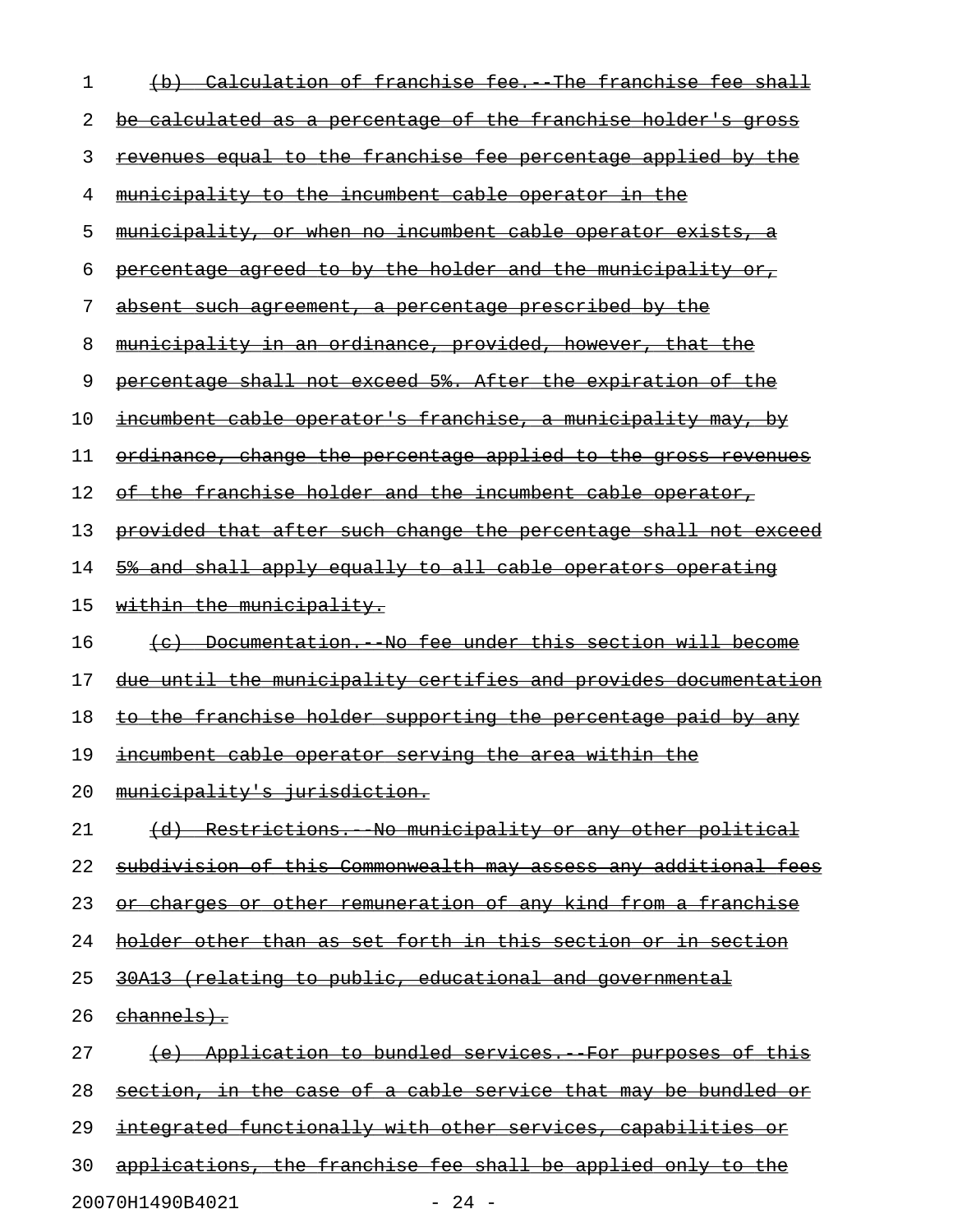| ı  | defined<br><del>in this chapter,</del><br><del>attributable</del><br><del>аs</del><br>ŧθ<br><del>aross</del> |
|----|--------------------------------------------------------------------------------------------------------------|
| 2  | reflected on the books and<br><del>o£</del><br><del>cable service.</del><br><del>records</del><br>-as        |
| 3  | holder in accordance with generally accepted accounting                                                      |
| 4  | principles and Federal Communications Commission rules,                                                      |
| 5  | <u>regulations, standards or orders, as applicable.</u>                                                      |
| 6  | Remittance and review of franchise fee.<br>$\leftarrow$<br>The franchise                                     |
| 7  | fee shall be remitted to the applicable municipality quarterly,                                              |
| 8  | within 45 days after the end of the quarter for the preceding                                                |
| 9  | calendar quarter. Each payment shall be accompanied by<br><del>a summary</del>                               |
| 10 | explaining the basis for the calculation of the franchise fee.                                               |
| 11 | Not more than once annually, a municipality may examine the                                                  |
| 12 | franchise holder's business records to the extent reasonably                                                 |
| 13 | necessary to ensure compensation in accordance with this                                                     |
| 14 | section. Each party shall bear the party's own costs of the                                                  |
| 15 | examination. Any claims by a municipality that compensation is                                               |
| 16 | <u>not in accordance with this section, and any claims for refunds</u>                                       |
| 17 | <u>or other corrections to a remittance of a franchise holder, must</u>                                      |
| 18 | be made within three years and 45 days of the end of the quarter                                             |
| 19 | for which compensation is remitted or three years from the date                                              |
| 20 | <u>of remittance, whichever is later. Either a municipality or a</u>                                         |
| 21 | <u>franchise holder may, in the event of a dispute concerning</u>                                            |
| 22 | compensation under this section, bring an action in a court of                                               |
| 23 | competent jurisdiction.                                                                                      |
| 24 | § 30A13. Public, educational and governmental access channels.                                               |
| 25 | <u>General rule. A franchise holder shall provide</u>                                                        |
| 26 | <u>municipalities it serves with capacity in its cable service to</u>                                        |
| 27 | allow public, educational and governmental (PEG) access                                                      |
| 28 | channels. For the purposes of this section, PEG channels shall                                               |
| 29 | be defined as analog channels of six Mhz bandwidth or the same                                               |
| 30 | as any other channel on the basic tier, whichever is greater. In                                             |
|    |                                                                                                              |

20070H1490B4021 - 25 -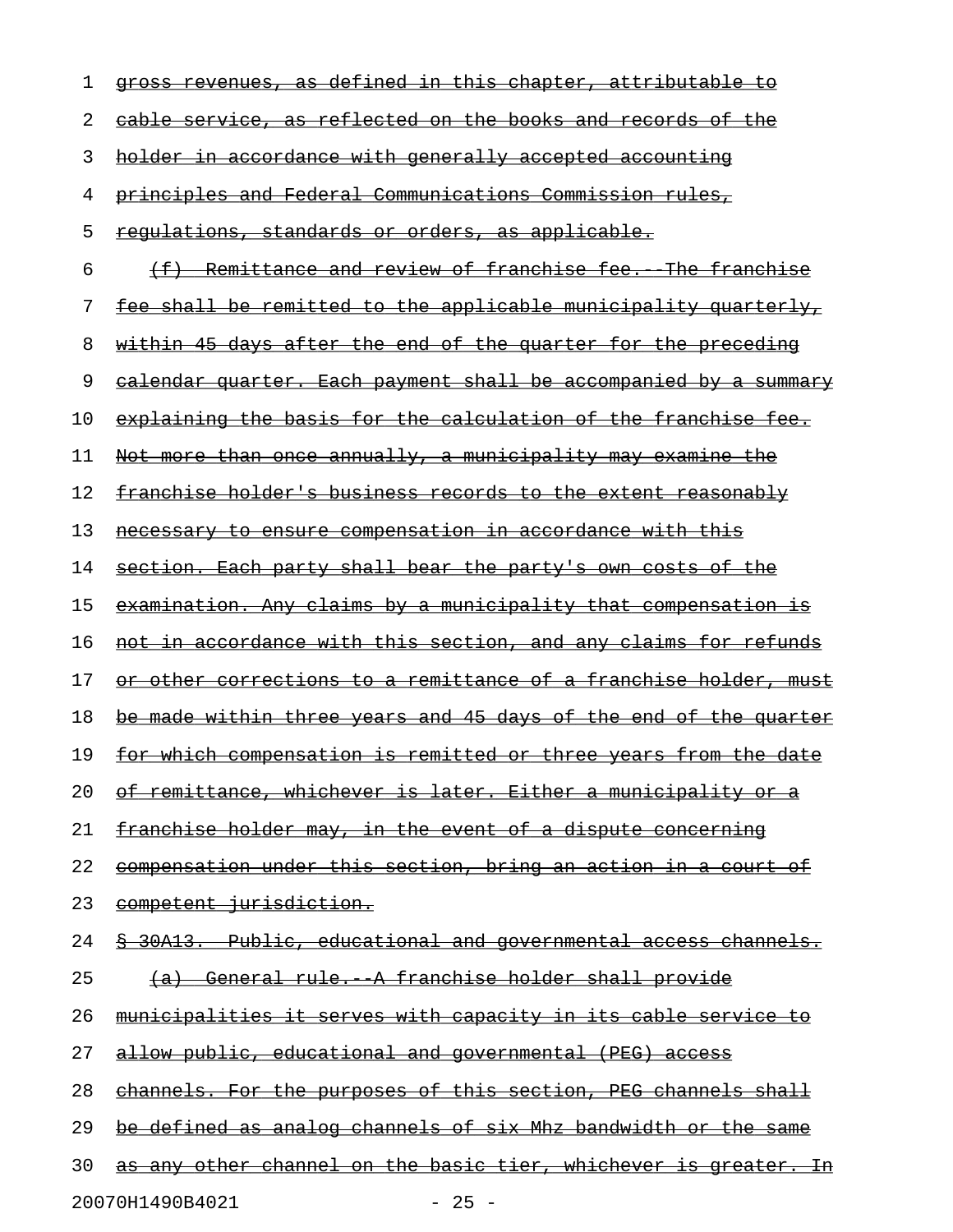| 1  | addition to the requirements set forth in this section, the           |
|----|-----------------------------------------------------------------------|
| 2  | <u>commission may issue additional rules or quidelines regarding</u>  |
| 3  | PEG access channels. The holder shall provide the same ancillary      |
| 4  | services to the PEG channels as the incumbent providers.              |
| 5  | (b) Provisioning of access channels. The franchise holder             |
| 6  | shall designate a sufficient amount of capacity on its cable          |
| 7  | service to allow the provision of a comparable number of PEG          |
| 8  | access channels or hours of programming that the incumbent cable      |
| 9  | operator has activated and provided within the municipality           |
| 10 | under the terms of its franchise agreement as of the effective        |
| 11 | date of this chapter. If a municipality did not have PEG access       |
| 12 | channels as of that date, the cable operator shall furnish to         |
| 13 | the municipality upon request up to three PEG access channels         |
| 14 | <u>for a municipality with a population of at least 50,000 and up</u> |
| 15 | to two PEG access channels for a municipality with a population       |
| 16 | of less than 50,000. The holder shall have 12 months from the         |
| 17 | date the municipality requests such PEG access channels to            |
| 18 | designate the PEG access channel capacity, provided, however,         |
| 19 | that the 12 month period shall be tolled by any period during         |
| 20 | which the designation or provision of PEG access channel              |
| 21 | <u>eapacity is technically infeasible, including any failure or</u>   |
| 22 | delay of the incumbent cable operator to make adequate                |
| 23 | interconnection available, as required by this section. In            |
| 24 | cities with a population of 80,000 or more persons, if a system       |
| 25 | has total activated bandwidth in excess of 862 Mhz then at least      |
| 26 | two additional PEG channels shall be set aside by the holder,         |
| 27 | including one for public access.                                      |
| 28 | (c) Channel responsibility. The content and operation of              |
| 29 | <u>any PEG access channel provided pursuant to this section shall</u> |
| 30 | be the responsibility of the municipality receiving the benefit       |
|    |                                                                       |

20070H1490B4021 - 26 -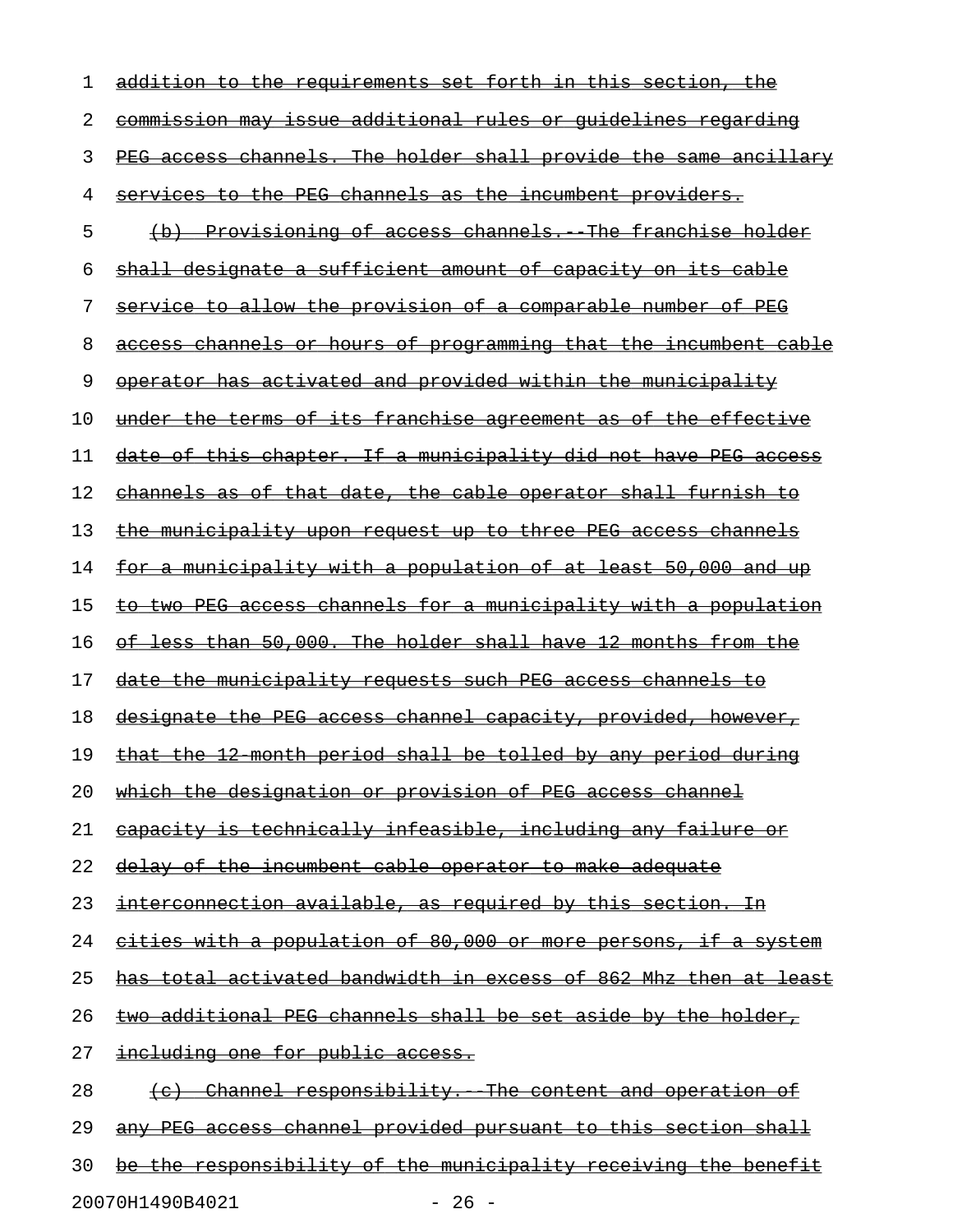| 1  | of such channel, and the franchise holder bears only the                |
|----|-------------------------------------------------------------------------|
| 2  | <u>responsibility for the transmission of such channel, subject to</u>  |
| 3  | technological constraints. The franchise holder shall be                |
| 4  | <u>responsible for providing the connectivity, as well as other</u>     |
| 5  | equipment necessary, to each PEG access channel programming             |
| 6  | distribution location and for doing so without charge for up to         |
| 7  | the first 200 feet of the holder's connecting facilities.               |
| 8  | (d) Transmission of municipal programming. The                          |
| 9  | municipality, or its designees, must ensure that all                    |
| 10 | <u>transmissions, content or programming to be transmitted over a</u>   |
| 11 | PEG access channel or facility by a franchise holder are                |
| 12 | <u>provided or submitted to the franchise holder in a manner or</u>     |
| 13 | form that is capable of being accepted and transmitted by the           |
| 14 | <u>franchise holder, without requirement for additional alteration</u>  |
| 15 | <u>or change in the content by the franchise holder, over the</u>       |
| 16 | <u>franchise holder's cable service. The municipality's provision</u>   |
| 17 | of PEG content to the franchise holder shall constitute                 |
| 18 | authorization for the franchise holder to carry such content            |
| 19 | including, at the franchise holder's option, beyond the                 |
| 20 | jurisdictional boundaries of the municipality.                          |
| 21 | <u>(e) Interconnection. Each franchise holder and incumbent</u>         |
| 22 | <u>cable operator shall use reasonable efforts to interconnect</u>      |
| 23 | <u>their facilities for the purpose of providing PEG access channel</u> |
| 24 | programming. Interconnection may be accomplished by direct              |
| 25 | <u>eable, microwave link, satellite or other reasonable method of</u>   |
| 26 | <u>connection. Franchise holders and incumbent cable operators</u>      |
| 27 | shall negotiate in good faith and incumbent cable operators may         |
| 28 | <u>not withhold interconnection of PEG channels. In the event a</u>     |
| 29 | <u>franchise holder and an incumbent cable operator cannot reach a</u>  |
| 30 | <u>mutually acceptable interconnection agreement, then the duty of</u>  |
|    | 20070H1490B4021<br>$-27 -$                                              |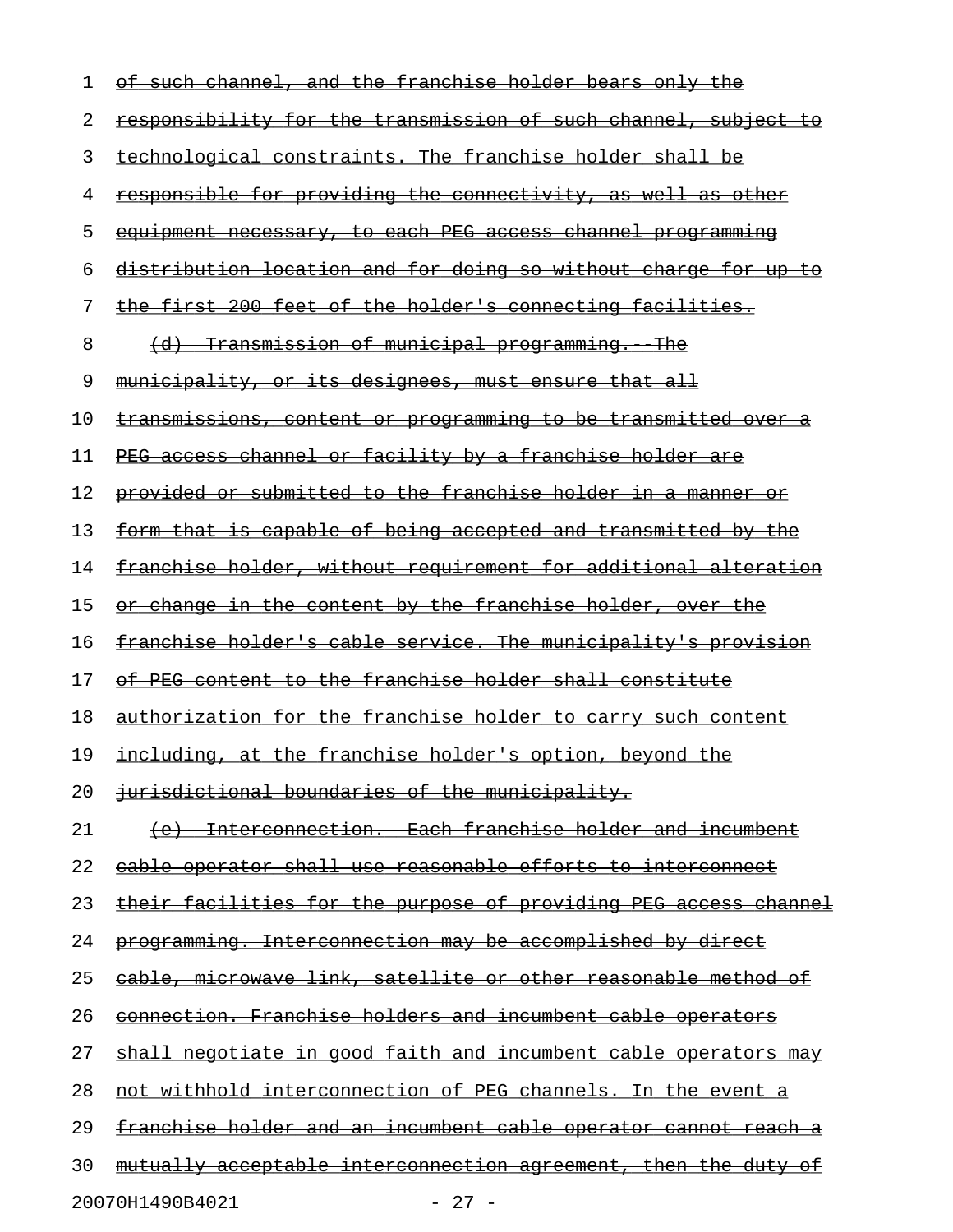| 1  | the holder shall be discharged if the holder makes                     |
|----|------------------------------------------------------------------------|
| 2  | interconnection available to the channel originator at a point         |
| 3  | on the franchise holder's network, as determined by the                |
| 4  | franchise holder.                                                      |
| 5  | (f) Use of PEG channels. The PEG channels shall be for the             |
| 6  | exclusive use of the local entity or its designee to provide           |
| 7  | public, educational and governmental channels. The PEG channels        |
| 8  | shall be used only for noncommercial purposes. However,                |
| 9  | <u>advertising, underwriting or sponsorship recognition may be</u>     |
| 10 | carried on the channels for the purpose of funding PEG related         |
| 11 | activities. The PEG channels shall all be carried on the basic         |
| 12 | service tier. To the extent feasible, the PEG channel shall not        |
| 13 | be separated numerically from other channels carried on the            |
| 14 | <u>basic service tier and the channel numbers for the PEG channels</u> |
| 15 | shall be the same channel numbers used by the incumbent cable          |
| 16 | operator unless prohibited by Federal law. After the initial           |
| 17 | designation of PEG channel numbers, the channel numbers shall          |
| 18 | not be changed without the agreement of the local entity unless        |
| 19 | the change is required by Federal law. Each channel shall be           |
| 20 | capable of carrying a national television system committee             |
| 21 | <del>(NTSC) television signal.</del>                                   |
| 22 | (g) Content. The content to be provided over the PEG                   |
| 23 | channel capacity provided pursuant to this section shall be the        |
| 24 | responsibility of the local entity or its designee receiving the       |
| 25 | benefit of that capacity, and the holder of a State franchise          |
| 26 | bears only the responsibility for the transmission of that             |
| 27 | content, subject to technological constraints.                         |
| 28 | PEG signal and capacity. The PEG signal shall be<br>$+h$               |
| 29 | receivable by all subscribers, whether they receive digital or         |
| 30 | analog service, or a combination thereof, without the need for         |
|    | 20070H1490B4021<br>$-28 -$                                             |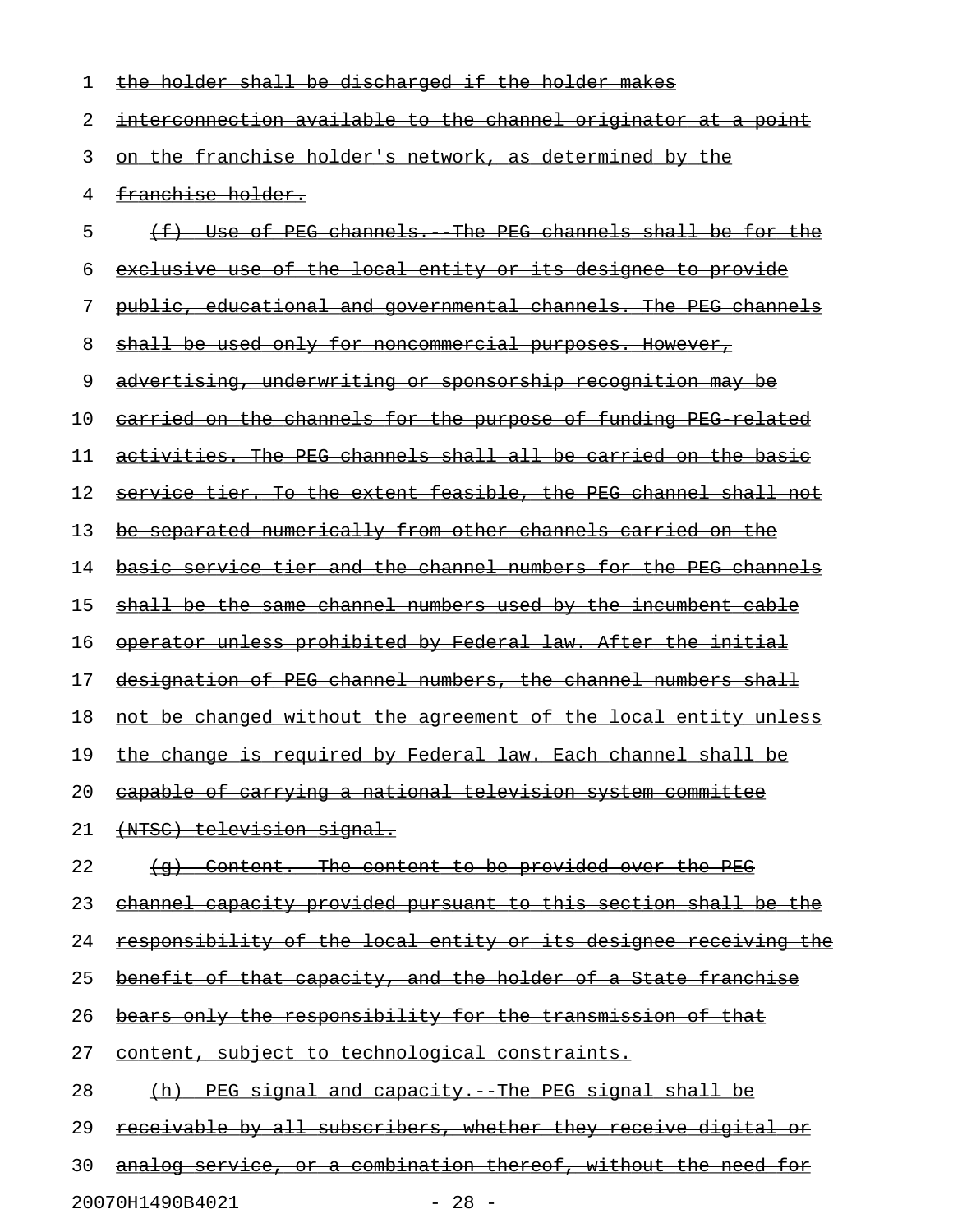| 1  | any equipment other than the equipment necessary to receive the         |
|----|-------------------------------------------------------------------------|
| 2  | lowest cost tier of service. The PEG access capacity provided           |
| 3  | shall be of similar quality and functionality to that offered by        |
| 4  | commercial channels on the lowest cost tier of service unless           |
| 5  | <u>the signal is provided to the holder at a lower quality or with </u> |
| 6  | less functionality.                                                     |
| 7  | (i) Unsatisfied obligations. After January 1, 2007, and                 |
| 8  | until the expiration of the incumbent cable operator's                  |
| 9  | franchise, if the incumbent cable operator has existing                 |
| 10 | unsatisfied obligations under the franchise to remit to the             |
| 11 | local entity or its designee any cash payments for the ongoing          |
| 12 | costs of public, educational and government access channel              |
| 13 | <u>facilities, the local entity or its designee for the public</u>      |
| 14 | access channels shall divide those cash payments among all cable        |
| 15 | providers as provided in this section. The fee shall be the             |
| 16 | holder's pro rata per subscriber share of the cash payment              |
| 17 | <u>required to be paid by the incumbent cable operator to the local</u> |
| 18 | <u>entity or its designee community access organization for the</u>     |
| 19 | costs of PEG channel facilities. All video service providers and        |
| 20 | the incumbent cable operator shall be subject to the same               |
| 21 | <u>requirements for recurring payments for the support of PEG</u>       |
| 22 | <u>channel facilities, whether expressed as a percentage of gross</u>   |
| 23 | <u>revenue or as an amount per subscriber, per month or otherwise.</u>  |
| 24 | (i) Local fee for ongoing support. A local entity shall                 |
| 25 | <u>establish a fee for the ongoing support of the cost of PEG</u>       |
| 26 | <u>facilities and services that would become effective subsequent</u>   |
| 27 | to the expiration of any fee imposed by this chapter, provided,         |
| 28 | however, that no such fee shall be allocated such that any              |
| 29 | <u>community access organization is receiving anything less than</u>    |
| 30 | what it is receiving from the cable operator on the effective           |
|    | 20070H1490B4021<br>$-29 -$                                              |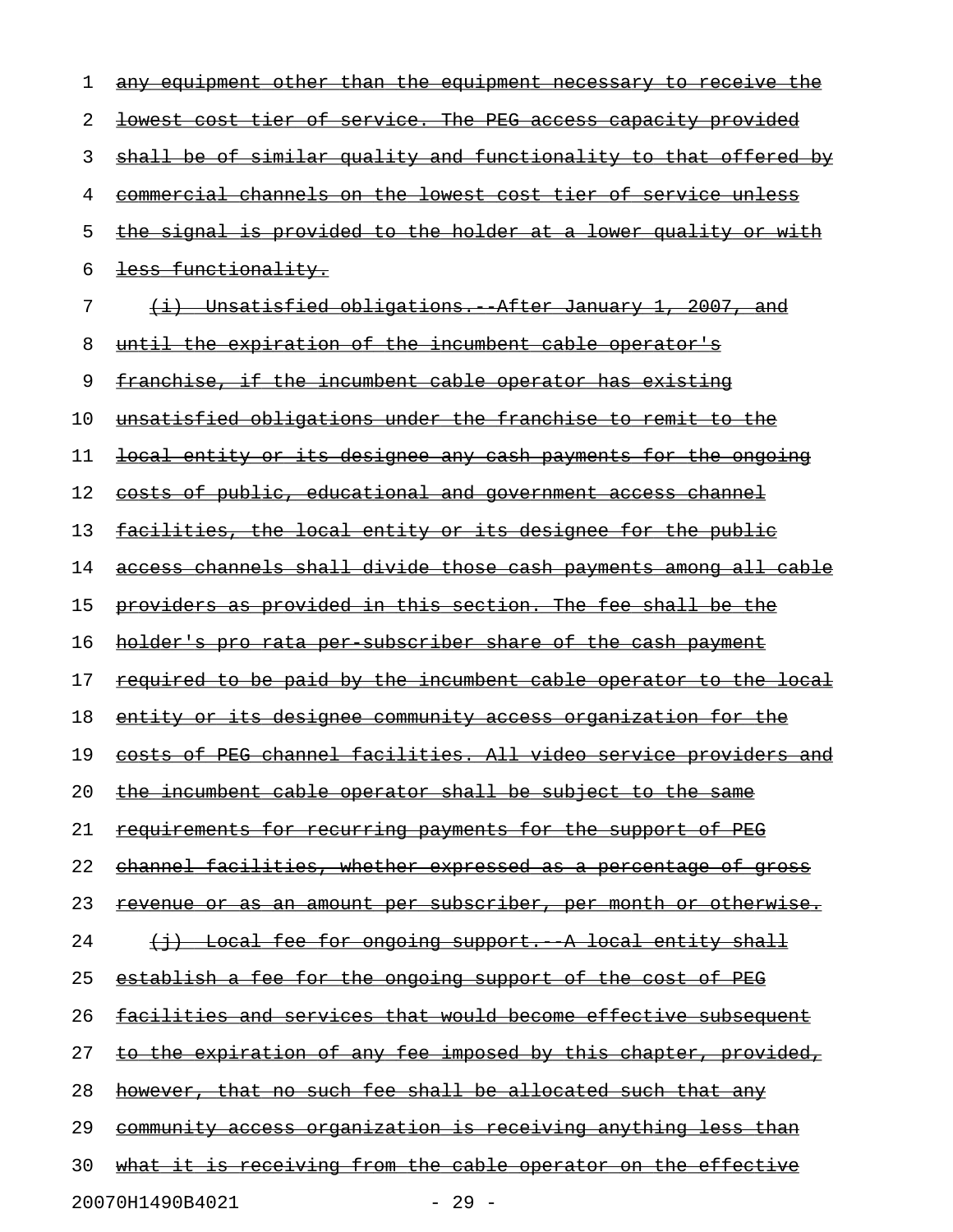| 1  | $-31,$<br><del>If, on December</del><br>2007,<br><del>local</del><br><del>this</del><br><del>chapter.</del><br>a |
|----|------------------------------------------------------------------------------------------------------------------|
| 2  | <u>its designee is imposing a separate fee to support PEG</u><br>ΘF                                              |
| 3  | channel facilities that is in excess of 2%, that entity or its                                                   |
| 4  | designee may establish a fee no greater than that separate fee,                                                  |
| 5  | and in no event greater than 3%, to support PEG activities. If                                                   |
| 6  | PEG support fee imposed by a local entity or<br><del>its designee</del><br>ŦЗ                                    |
| 7  | expressed in a manner other than as a percentage of gross                                                        |
| 8  | revenues, the local entity or its designee community access                                                      |
| 9  | organization may convert that fee to a currently equivalent                                                      |
| 10 | percentage of gross revenues at any time. The local entity or                                                    |
| 11 | designee may adopt requirements for the provision of PEG-                                                        |
| 12 | related in kind resources by all cable service providers.                                                        |
| 13 | <u>-Rules governing channel time and facilities.  Pules and</u><br>$\left(\frac{1}{2}x\right)$                   |
| 14 | requlations adopted by the community access organization shall                                                   |
| 15 | govern the use of any channel time on the public channels as                                                     |
| 16 | equipment, facilities and services related<br><del>well as the</del><br><del>-to-</del>                          |
| 17 | public channels.                                                                                                 |
| 18 | The commission, through an administrative<br>$\leftrightarrow$<br><del>- Enforcement.</del>                      |
| 19 | proceeding, shall have the original jurisdiction to enforce any                                                  |
| 20 | requirements under this section to resolve any dispute regarding                                                 |
| 21 | the requirements set forth in this section. After the                                                            |
| 22 | administrative process is exhausted, a court of competent                                                        |
| 23 | jurisdiction shall have jurisdiction to enforce any requirement                                                  |
| 24 | under this section or resolve any dispute regarding the                                                          |
| 25 | requirements set forth in this section, and no cable operator                                                    |
| 26 | may be barred from the provision of cable service or be required                                                 |
| 27 | to terminate cable service as a result of such dispute or                                                        |
| 28 | enforcement action.                                                                                              |
| 29 | § 30A14. Cable operator's community commitment and                                                               |
|    |                                                                                                                  |

20070H1490B4021 - 30 -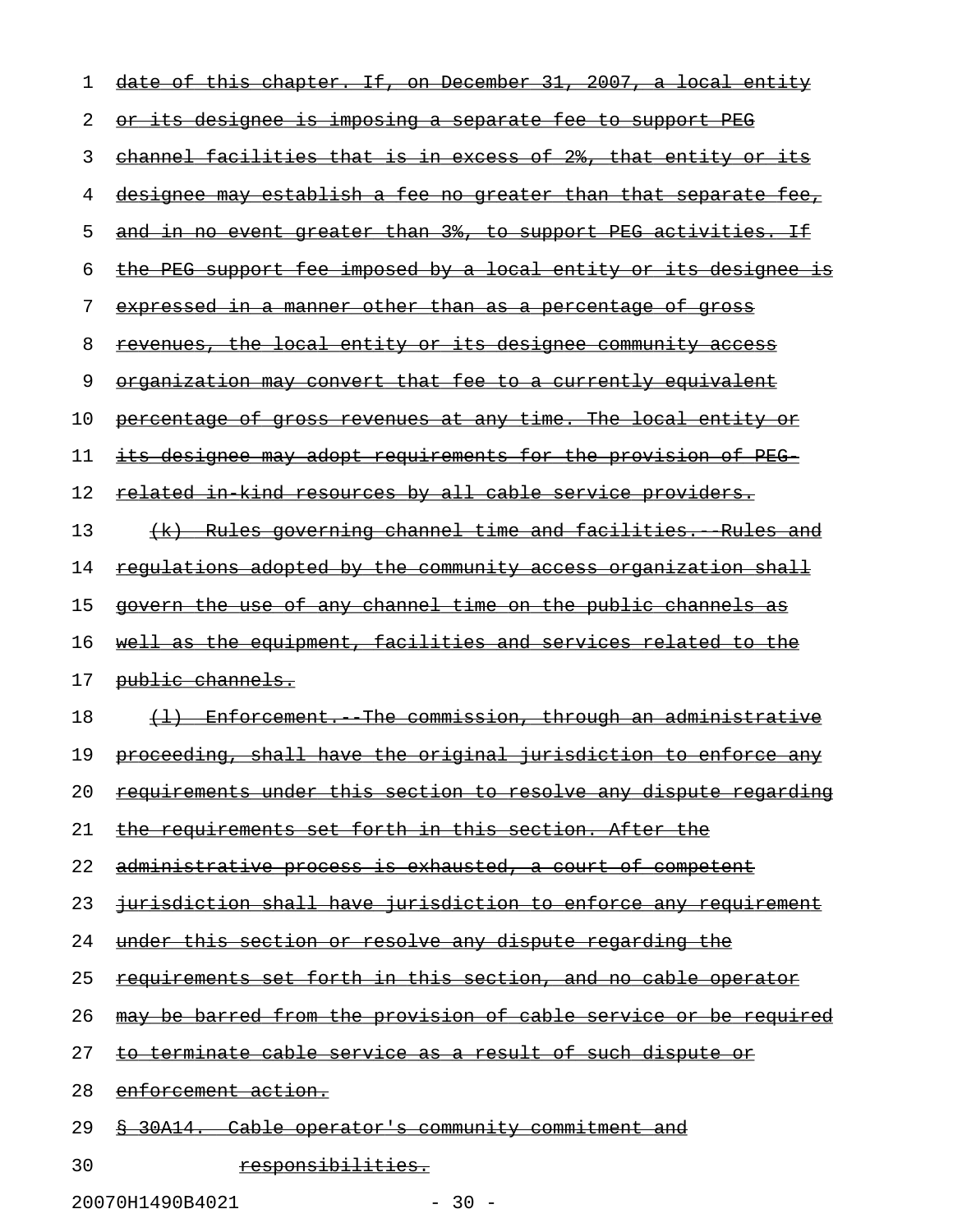| ı  | Cable operators shall make<br>the following<br><del>General rule.</del>      |
|----|------------------------------------------------------------------------------|
| 2  | <u>commitments to the communities they serve.</u>                            |
| 3  | <u>-Provision of basic service to public institutions.</u><br><del>(b)</del> |
| 4  | Cable operators shall install and retain or provide, without                 |
| 5  | charge, one service outlet activated for basic service to any                |
| 6  | and all fire stations, public schools, police stations, public               |
| 7  | <u>libraries and other such buildings used for municipal purposes.</u>       |
| 8  | <u>Provision of Internet service to public institutions.</u>                 |
| 9  | Cable operators shall provide high speed broadband Internet                  |
| 10 | service, without charge, through one service outlet activated                |
| 11 | for basic service to any and all fire stations, public schools,              |
| 12 | police stations, public libraries and other such buildings used              |
| 13 | for municipal purposes.                                                      |
| 14 | Equipment and training. A cable operator shall provide<br><del>(d)</del>     |
| 15 | equipment and training for access users without charge, on a                 |
|    |                                                                              |
| 16 | schedule to be agreed upon between the municipality and the CATV             |
| 17 | <del>company.</del>                                                          |
| 18 | (e) Return feed. The CATV company shall provide a return                     |
| 19 | feed from any one location in the municipality, without charge,              |
| 20 | to the CATV company's headend or other location of                           |
| 21 | interconnection to the cable television system for public,                   |
| 22 | educational or governmental use, which return feed, at a                     |
| 23 | minimum, provides the ability for the municipality to cablecast              |
| 24 | live or taped access programming, in real time, as may be                    |
| 25 | applicable to the CATV company's customers in the municipality.              |
| 26 | No CATV company is responsible for providing a return access                 |
| 27 | feed unless a municipality requests such a feed in writing. A                |
| 28 | CATV company that has interconnected with another CATV company               |
| 29 | may require the second CATV company to pay for one half of the               |

20070H1490B4021 - 31 -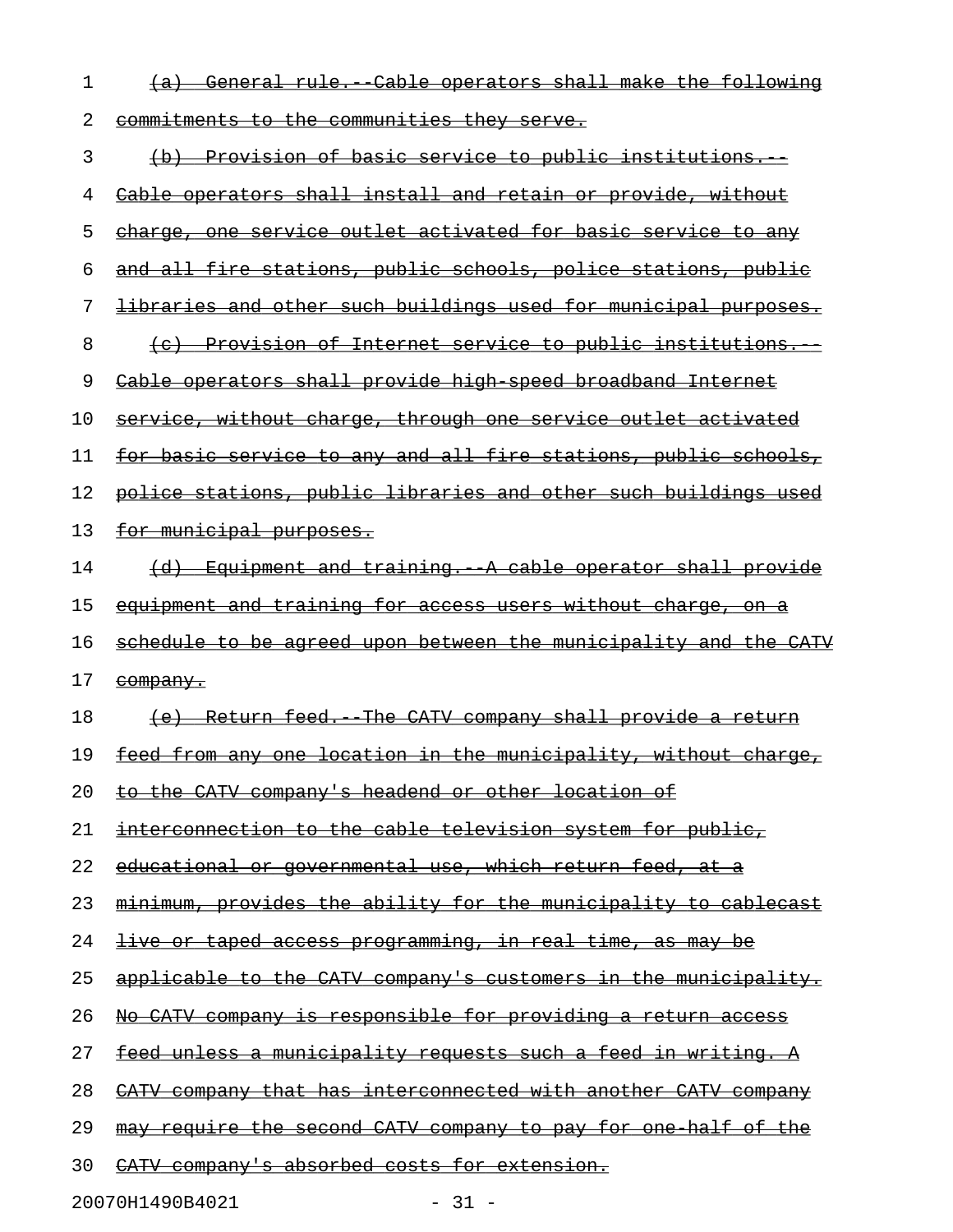1 (f) Cable operator responsibilities. Cable operators are 2 responsible to:

| 3  | (1) clearly and conspicuously disclose to users, in                 |
|----|---------------------------------------------------------------------|
| 4  | plain language, accurate information concerning any terms,          |
| 5  | conditions or limitations on the broadband network service          |
| 6  | they offer, the speeds of the download and uploading speeds         |
| 7  | of the provider's high speed broadband Internet service;            |
| 8  | (2) interconnect their facilities with the facilities of            |
| 9  | other providers of broadband network services on reasonable         |
| 10 | <u>and nondiscriminatory terms or conditions; and</u>               |
| 11 | (3) not prohibit a user from attaching or using a device            |
| 12 | on the provider's network that does not physically damage or        |
| 13 | materially degrade other users' utilization of the network.         |
| 14 | \$ 30A15. Deployment requirements for Statewide cable license.      |
| 15 | (a) General rule. As part of any franchise issued by the            |
| 16 | commission under this chapter, a cable operator shall be            |
| 17 | required to deploy cable service in their entire service            |
| 18 | territory.                                                          |
| 19 | (b) Deployment requirements. Deployment requirements for            |
| 20 | eable operators with more than 250,000 or more local exchange or    |
| 21 | long distance lines in this Commonwealth:                           |
| 22 | <u>Within three years of the issuance of the Statewide</u>          |
| 23 | <del>license:</del>                                                 |
| 24 | The operator shall provide access to its cable<br>$\leftrightarrow$ |
| 25 | service including high speed broadband Internet service             |
| 26 | on a commercial basis to a number of households at least            |
| 27 | equal to 35% of the customer households in the franchise            |
| 28 | <del>holder's service area.</del>                                   |
| 29 | At least 25% of the households with access to                       |
| 30 | the holder's cable and high speed broadband Internet                |
|    |                                                                     |

20070H1490B4021 - 32 -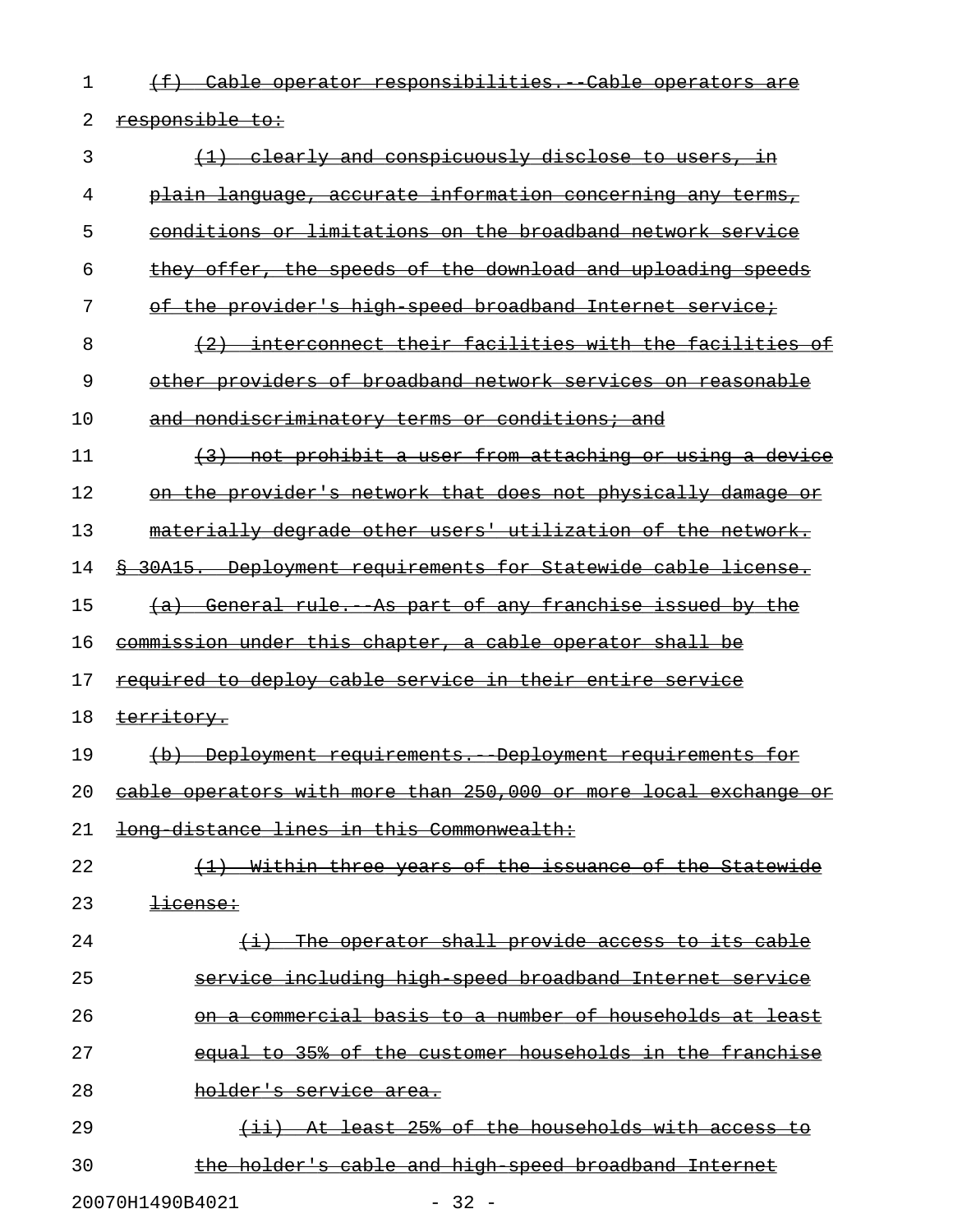| 1  | service on a commercial basis shall be low income                                                                    |
|----|----------------------------------------------------------------------------------------------------------------------|
| 2  | households.                                                                                                          |
| 3  | (2) Within six years of the issuance of the Statewide                                                                |
| 4  | <del>license:</del>                                                                                                  |
| 5  | $(i)$ the operator shall provide access to its cable                                                                 |
| 6  | and high speed broadband Internet service on a commercial                                                            |
| 7  | basis to 70% of the households in its service area; and                                                              |
| 8  | $(i)$ at least 30% of the households with access to                                                                  |
| 9  | the holder's cable and high speed broad band Internet                                                                |
| 10 | service on a commercial basis shall be low income                                                                    |
| 11 | households.                                                                                                          |
| 12 | (3) Within 12 years of the issuance of the initial                                                                   |
| 13 | Statewide license, the operator, if it obtained a franchise                                                          |
| 14 | renewal, or any transferee shall provide access to its cable                                                         |
| 15 | and high speed broadband Internet service on a commercial                                                            |
| 16 | basis service to all of the households in its service area                                                           |
| 17 | subject to its line extension policy.                                                                                |
| 18 | (4) After three years of providing service under this                                                                |
| 19 | subsection, the license holder may apply to the commission                                                           |
| 20 | extension of subsection $(b)(1)$ and $(2)$ if<br><del>ten percent</del><br>-an-                                      |
| 21 | of the households with access to the operator's cable service                                                        |
| 22 | not subscribed to the license holder's cable<br><del>service for</del>                                               |
| 23 | <u>consecutive months within three years after it begins</u>                                                         |
| 24 | <del>offering service.</del>                                                                                         |
| 25 | Deployment requirements for incumbent cable companies                                                                |
| 26 | <u>Statewide franchise holders.</u><br><del>-Incumbent cable</del><br><del>that become</del>                         |
| 27 | <u>companies that become Statewide franchise holders shall</u><br>-not                                               |
| 28 | the number or percentage of household served, shall<br><del>build</del><br><del>reduce-</del>                        |
| 29 | $_{\text{out-to-all}}$<br><u>residential households subject to the </u><br><del>operator's</del><br><del>lin</del> e |
| 30 | extension policy within three years and shall upgrade their                                                          |
|    | 20070H1490B4021<br>$-33 -$                                                                                           |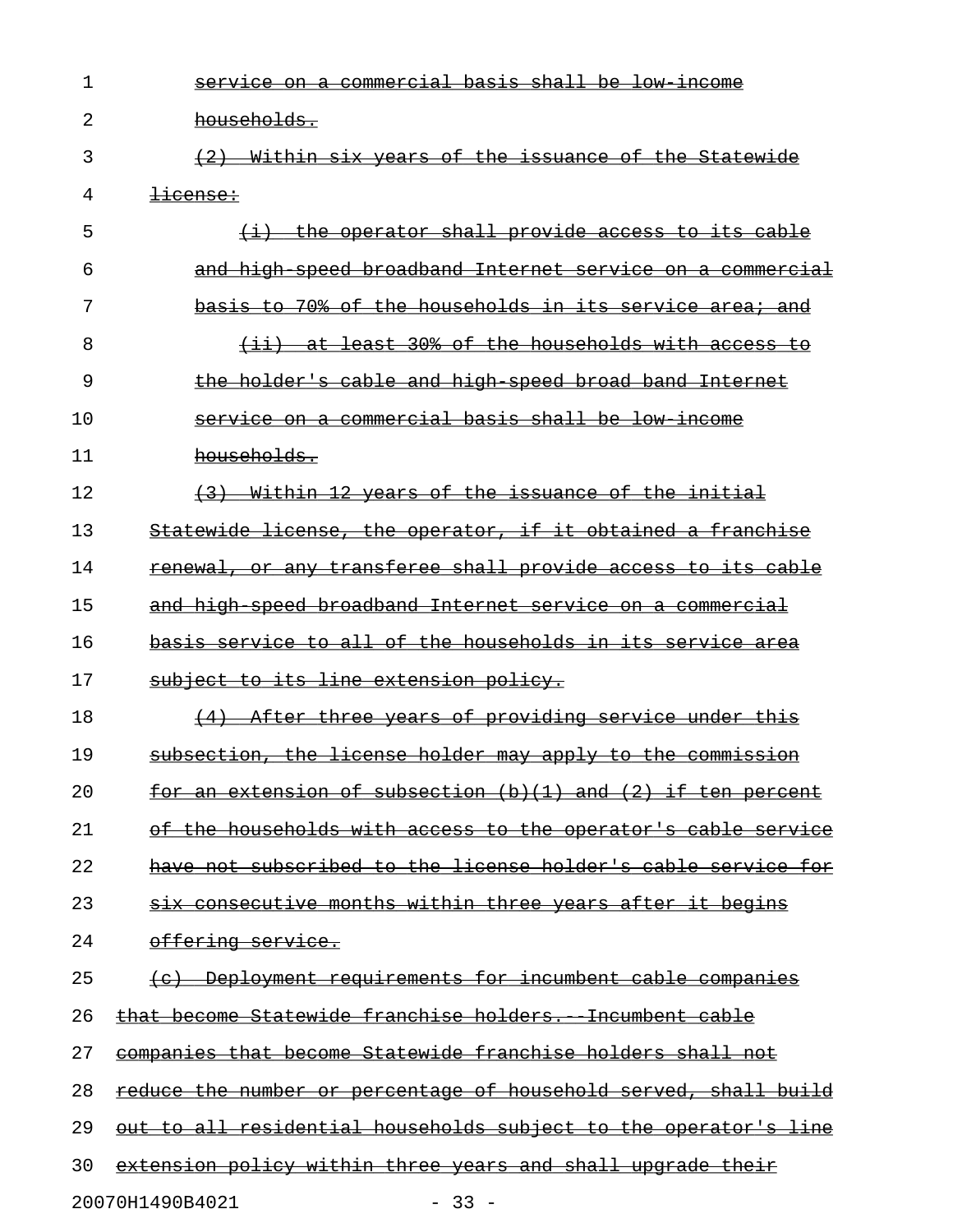| 1  | facilities across the entire service area within three years of  |
|----|------------------------------------------------------------------|
| 2  | the date the cable operator upgrades any part of its facilities. |
| 3  | (d) Deployment requirements for all other Statewide              |
| 4  | franchise holders. Within three years of the issuance of the     |
| 5  | franchise, all other Statewide franchise holders shall fully     |
| 6  | complete a system capable of providing cable service to all      |
| 7  | households within the cable operator's service area, subject to  |
| 8  | the cable operator's line extension policy.                      |
| 9  | (e) Discrimination by building owners prohibited. No             |
| 10 | building owner may discriminate against a telephone company,     |
| 11 | broadband services or advanced communications company or its     |
| 12 | ability to provide services to one or more tenants of a          |
| 13 | multitenant property that is owned or controlled by the building |
| 14 | owner, including discriminatory terms and conditions by which    |
| 15 | the telephone company, broadband services or advanced            |
| 16 | communications company gains physical access to the property to  |
| 17 | place its facilities and provide telecommunications services to  |
| 18 | the property's tenants. The commission shall have jurisdiction   |
| 19 | to implement the provisions of this subsection by appropriate    |
| 20 | rules and regulations and to adjudicate administratively         |
| 21 | disputes arising under this subsection. In no event may the lack |
| 22 | agreement over terms and conditions of access delay the<br>⊖±    |
| 23 | ability of a requesting telecommunications company to obtain     |
| 24 | access for more than 30 days following an initial request        |
| 25 | therefore.                                                       |
| 26 | Annual reports. All license holders must file annual             |
| 27 | public reports with the commission and the relevant local entity |
| 28 | that shall contain:                                              |
| 29 | <del>The-</del><br>total number of actual subscribers in this    |
| 30 | Commonwealth for the preceding fiscal year.                      |

20070H1490B4021 - 34 -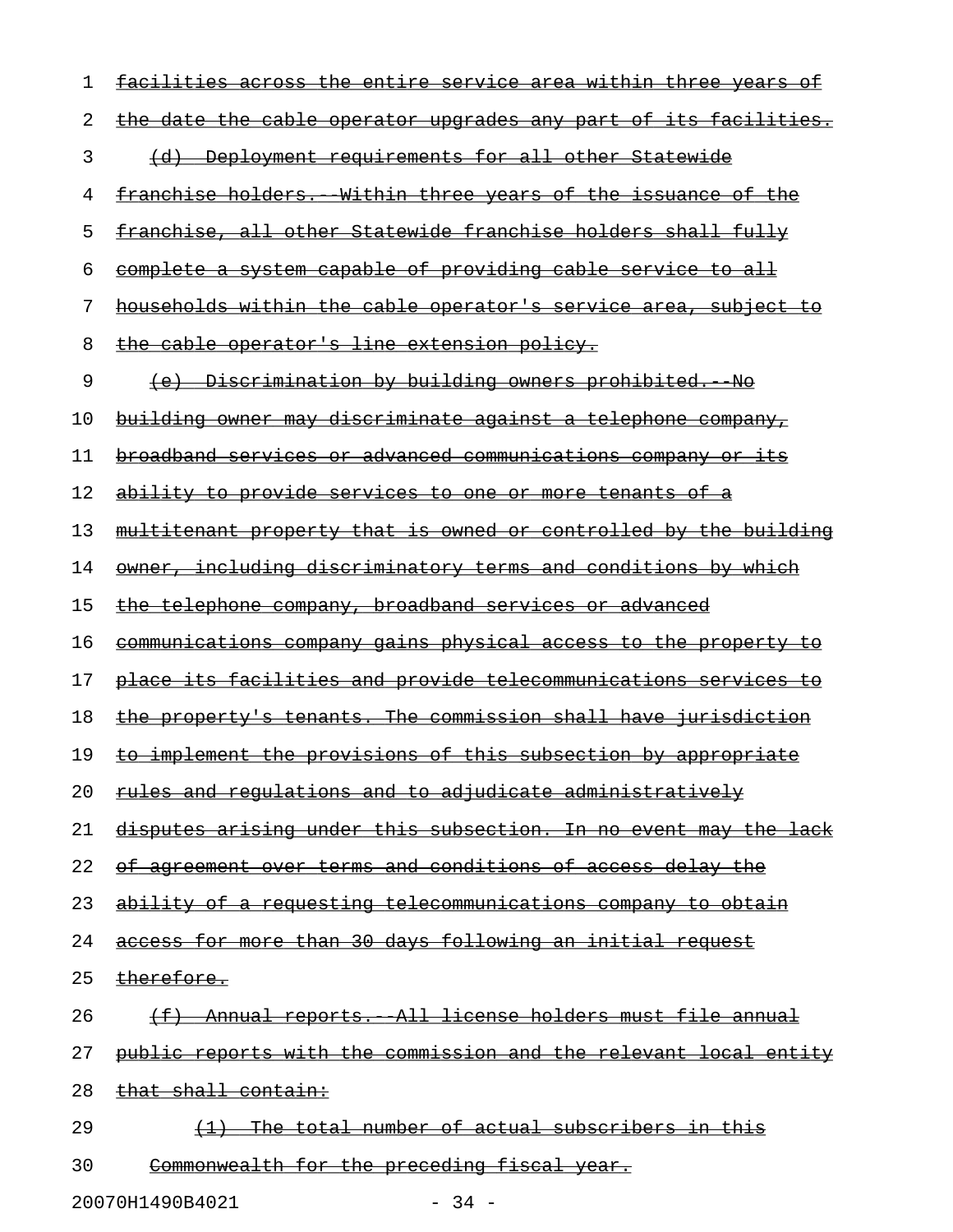| 1  | The total number of actual subscribers within each                    |
|----|-----------------------------------------------------------------------|
| 2  | zip code in this Commonwealth for the preceding fiscal year.          |
| 3  | (3) A description and map of the physical area in which               |
| 4  | the license holder currently offers video services for the            |
| 5  | preceding fiscal year.                                                |
| 6  | (4) A description and map of the physical area in which               |
| 7  | the license holder plans to offer video services for the next         |
| 8  | fiscal year. The license holder is not required to build out          |
| 9  | to all the described areas indicated to the commission, as            |
| 10 | <u>long as the provisions of this chapter are being met.</u>          |
| 11 | \$ 30A16. Discrimination in provision of service prohibited.          |
| 12 | (a) General rule. The franchise holder shall make all                 |
| 13 | efforts to become capable of providing cable service to all           |
| 14 | households within the designated service area footprint. A cable      |
| 15 | operator that has been granted a Statewide franchise under this       |
| 16 | <u>chapter shall not deny access to cable service to any group of</u> |
| 17 | potential residential subscribers because of the income or race       |
| 18 | of the residents in the local area in which such group resides.       |
| 19 | A franchisee must submit to the commission a development              |
| 20 | schedule, setting forth the municipalities to be served, the          |
| 21 | date service shall begin in each proposed municipality, and a         |
| 22 | date certain by which each community will be able to receive          |
| 23 | cable service. The commission shall ensure that the build out         |
| 24 | process is not discriminatory based on an area's class or race.       |
| 25 | If deployment of cable services under a Statewide franchise is        |
| 26 | scheduled for deployment in a given area, the cable operator          |
| 27 | must offer service to all residents within the geographic area        |
| 28 | or the commission may terminate the franchise pursuant to             |
| 29 | section 30A08 (relating to termination of Statewide franchise).       |
| 30 | (b) Enforcement. If the commission determines that a cable            |
|    | 20070H1490B4021<br>$-35 -$                                            |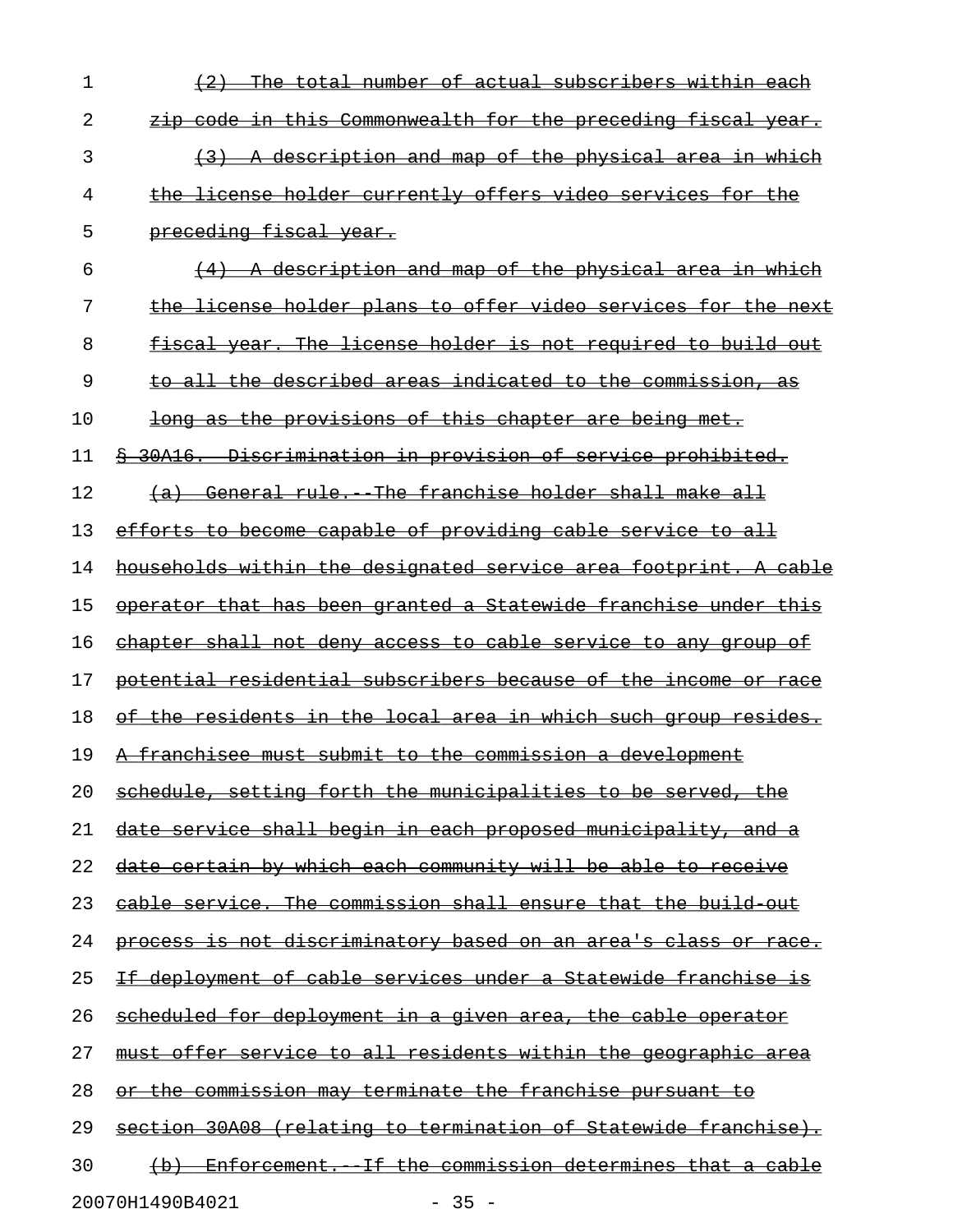| 1  | <u>operator has denied access to cable service to a group of</u>        |
|----|-------------------------------------------------------------------------|
| 2  | potential residential subscribers because of the income levels          |
| 3  | of the residents of the local area in which such group resides          |
| 4  | or has failed to meet the requirements of the section, the              |
| 5  | commission is authorized to, after conducting a hearing with            |
| 6  | <u>full notice and opportunity to be heard, impose monetary</u>         |
| 7  | penalties of not less than \$50,000 nor more than \$100,000 per         |
| 8  | municipality, not to exceed a total of \$3,650,000 per year for         |
| 9  | all violations. A municipality in which the provider offers             |
| 10 | cable service shall be an appropriate party in any such                 |
| 11 | <del>proceeding.</del>                                                  |
| 12 | \$ 30A17. Requirement for adequate service and consumer                 |
| 13 | protection.                                                             |
| 14 | Every cable operator shall provide safe, adequate and                   |
| 15 | <u>reliable service in accordance with applicable laws, requlations</u> |
| 16 | and franchise requirements. Cable operators with a Statewide            |
| 17 | franchise or a franchise issued by a municipality are subject to        |
| 18 | <u>any customer service standards pertaining to the provision of</u>    |
| 19 | cable service established by law or regulation. All customer            |
| 20 | <u>service and consumer protection standards under this section</u>     |
| 21 | shall be interpreted and applied to accommodate newer or                |
| 22 | <u>different technologies while meeting or exceeding the goals of</u>   |
| 23 | <u>these standards. Not withstanding any other provisions of this </u>  |
| 24 | <u>ehapter, all customer service standards and consumer protection</u>  |
| 25 | <u>standards shall be interpreted and applied to any cable system</u>   |
| 26 | <u>operators as defined in this chapter who also provide</u>            |
| 27 | telecommunications services to any customers in their service           |
| 28 | <u>territory; and such telecommunications service providers shall</u>   |
| 29 | <u>be subject to the customer service and consumer protection</u>       |
| 30 | <u>requirements established in 52 Pa. Code Chs. 63 (relating to</u>     |
|    |                                                                         |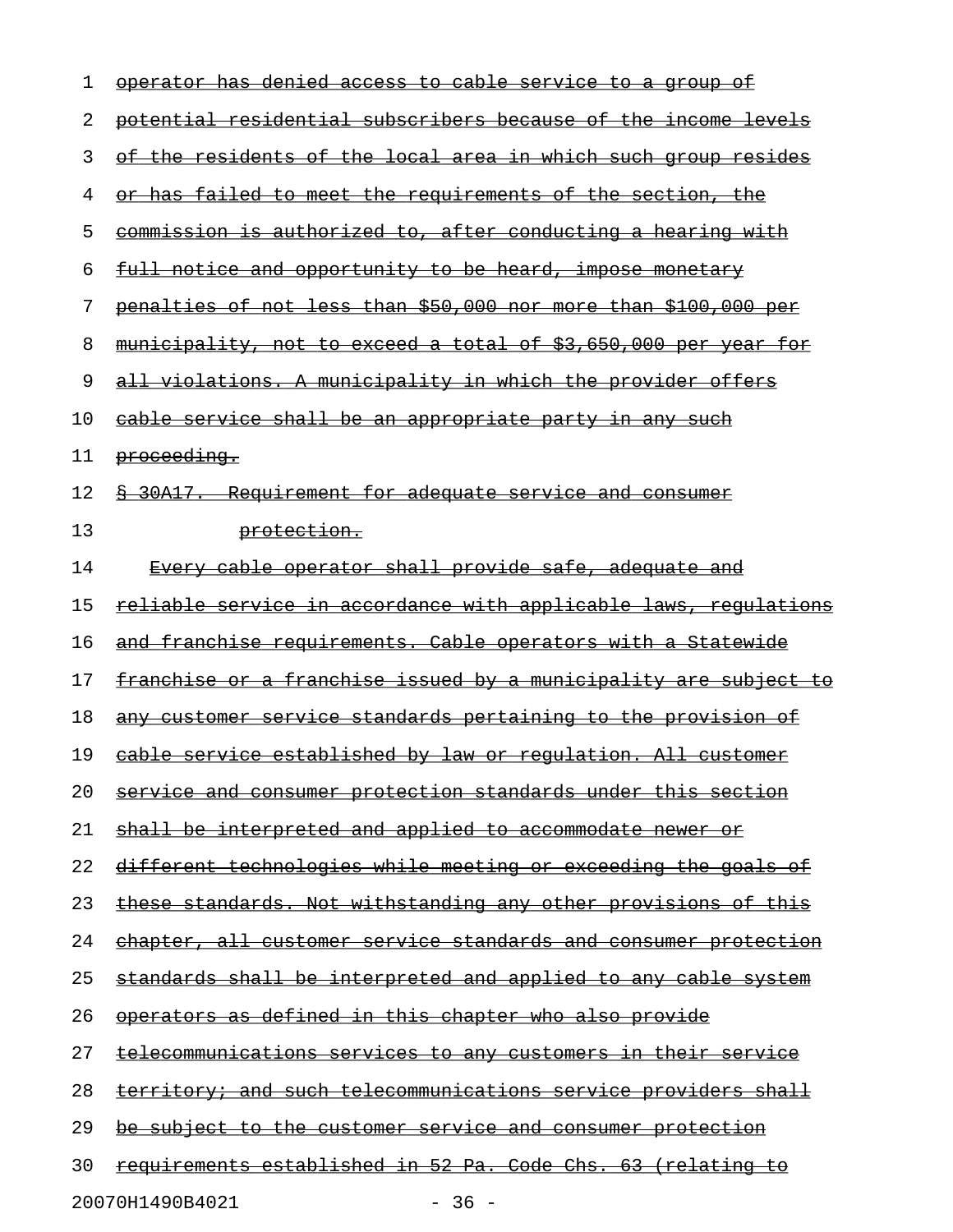| 1  | (relating to standards and billing<br>service) and<br>-64<br>telephone           |
|----|----------------------------------------------------------------------------------|
| 2  | practices for residential telephone service) and section                         |
| 3  | $3019(b)(2)$ (relating to additional powers and duties).                         |
| 4  | § 30A18. Enforcement.                                                            |
| 5  | The exclusive remedy for enforcing the provisions of this                        |
| 6  | chapter, shall be the commission. In addition to any other                       |
| 7  | authority established under law, the Office of Consumer Advocate                 |
| 8  | and the Office of Small Business Advocate shall have the                         |
| 9  | authority to represent the interests of consumers under this                     |
| 10 | <u>ehapter.</u>                                                                  |
| 11 | Statewide high speed broadband assessment and<br>30A19.                          |
| 12 | <del>development.</del>                                                          |
| 13 | (a) General rule. The Department of Community and Economic                       |
| 14 | Development shall enlist a public private partnership to                         |
| 15 | implement a comprehensive, Statewide high speed broadband                        |
| 16 | Internet deployment and adoption initiative with the purpose of:                 |
| 17 | Ensuring that all Commonwealth residents and<br>$\left(1\right)$                 |
| 18 | businesses have access to affordable and reliable high speed                     |
| 19 | broadband Internet services.                                                     |
| 20 | Achieving improved technology literacy, increased                                |
| 21 | computer ownership and high speed broadband Internet use                         |
| 22 | among Commonwealth residents and businesses.                                     |
| 23 | Establishing and empowering local technology teams<br>$\left(3\right)$           |
| 24 | in each county to plan for improved technology use across                        |
| 25 | multiple community sectors.                                                      |
| 26 | <u>Establishing and sustaining an environment ripe for</u><br>$+4+$              |
| 27 | <u>telecommunications and technology investment Statewide.</u>                   |
| 28 | <u>Private public partnership to cooperate. The public-</u><br>$\leftrightarrow$ |
| 29 | private partnership as set forth in subsection (a) shall include                 |
| 30 | input and cooperation among State agencies and bodies                            |
|    | 20070H1490B4021<br>$-37 -$                                                       |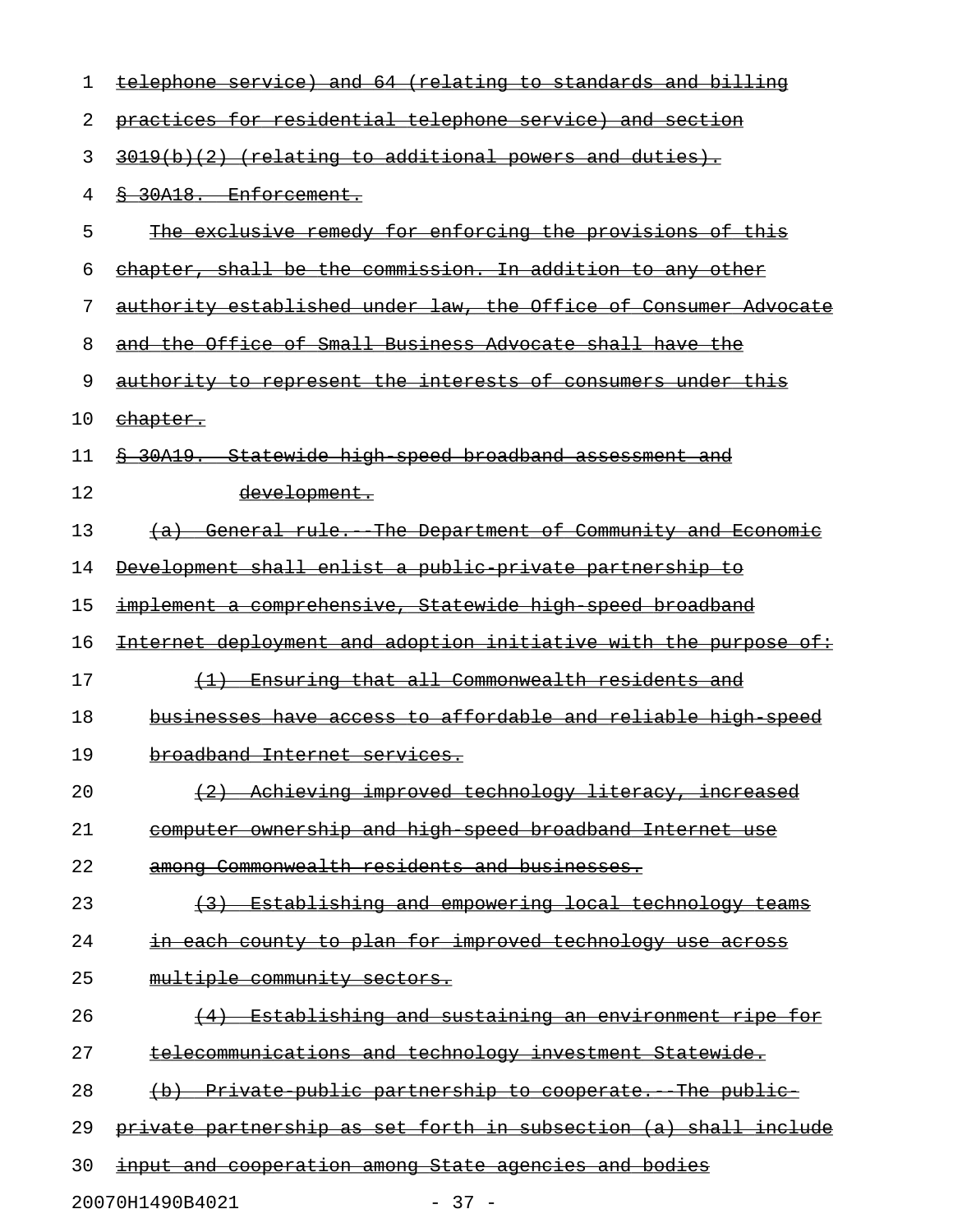| 1  | representing economic development, local community development,  |
|----|------------------------------------------------------------------|
| 2  | technology planning, education, health care and other relevant   |
| 3  | entities. The public entities within the partnership shall       |
| 4  | collaborate with telecommunications providers, technology        |
| 5  | companies, telecommunications labor organizations, community     |
| 6  | based organizations and relevant private sector entities to      |
| 7  | achieve the purposes set forth in subsection (a).                |
| 8  | (c) Requirements. The high speed broadband Internet              |
| 9  | deployment and adoption initiative as set forth in paragraph (2) |
| 10 | shall include, but not be limited to:                            |
| 11 | (1) Creating a geographic Statewide inventory of high-           |
| 12 | speed broadband Internet service and other relevant              |
| 13 | telecommunications and information technology services. The      |
| 14 | inventory shall:                                                 |
| 15 | (i) Identify geographic gaps in high speed broadband             |
| 16 | Internet service through a method of geographic                  |
| 17 | information systems (GIS) mapping of service availability        |
| 18 | and GIS analysis at the census block level.                      |
| 19 | (ii) Provide a baseline assessment of Statewide                  |
| 20 | high speed broadband Internet deployment in terms of             |
| 21 | percentage of households with high speed broadband               |
| 22 | Internet availability.                                           |
| 23 | (iii) Provide updates to these data every six                    |
| 24 | months.                                                          |
| 25 | (2) Tracking Statewide residential and business adoption         |
| 26 | of high speed broadband Internet, computers and related          |
| 27 | information technology; identifying barriers to adoption; and    |
| 28 | measuring progress on these data annually.                       |
| 29 | (3) Building and facilitating in each county or                  |
| 30 | designated region a local technology planning team with          |
|    |                                                                  |

20070H1490B4021 - 38 -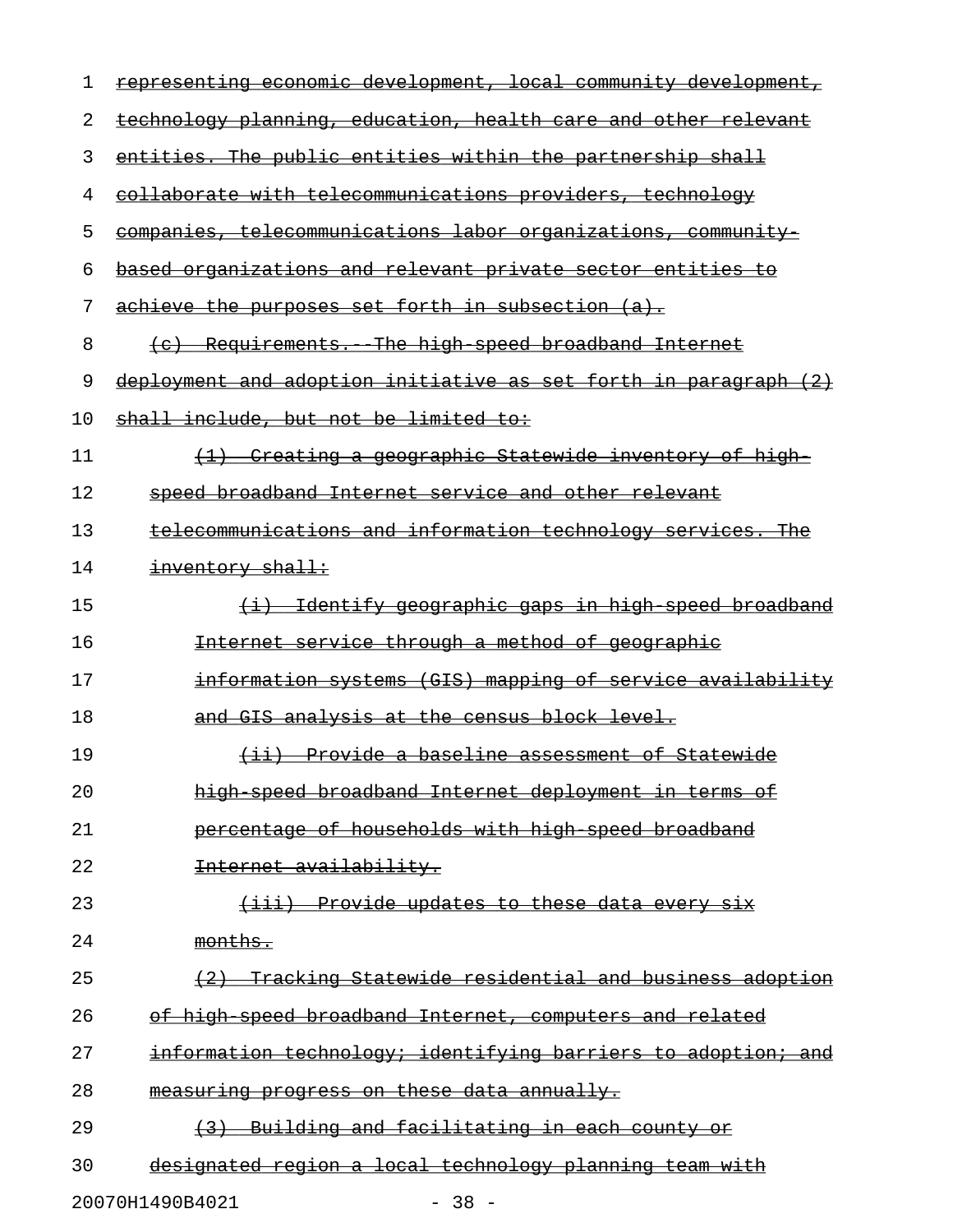| 1  | <u>members representing a cross section of the community, </u> |
|----|----------------------------------------------------------------|
| 2  | including, but not limited to, representatives of business,    |
| 3  | telecommunications labor organizations, K 12 education,        |
| 4  | health care, libraries, higher education, community based      |
| 5  | organizations, local government, tourism, parks and            |
| 6  | recreation and agriculture. Each team shall benchmark          |
| 7  | technology use across relevant community sectors, set goals    |
| 8  | for improved technology use within each sector and develop a   |
| 9  | tactical business plan for achieving its goals, with specific  |
| 10 | recommendations for online application development and demand  |
| 11 | ereation.                                                      |
| 12 | (4) Working collaboratively with high speed broadband          |
| 13 | Internet providers and technology companies across this        |
| 14 | Commonwealth to encourage deployment and use, especially in    |
| 15 | underserved areas, through the use of local demand             |
| 16 | aggregation, mapping analysis and the creation of market       |
| 17 | intelligence to improve the business case for providers to     |
| 18 | deploy.                                                        |
| 19 | $+5+$<br>Establishing programs to improve computer ownership   |
| 20 | and Internet access for disenfranchised populations across     |
| 21 | this Commonwealth.                                             |
| 22 | (d) Contracting with nonprofit. The Department of Community    |
| 23 | and Economic Development may contract with a nonprofit         |
| 24 | organization to accomplish the objectives set forth in this    |
| 25 | chapter. The organization shall have an established competency |
| 26 | in working with public and private sectors to accomplish wide  |
| 27 | scale deployment and adoption of telecommunications and        |
| 28 | information technology.                                        |
| 29 | Section 2. This act shall take effect immediately.             |
| 30 | SECTION 1. DECLARATION OF POLICY.<br><                         |
|    |                                                                |

20070H1490B4021 - 39 -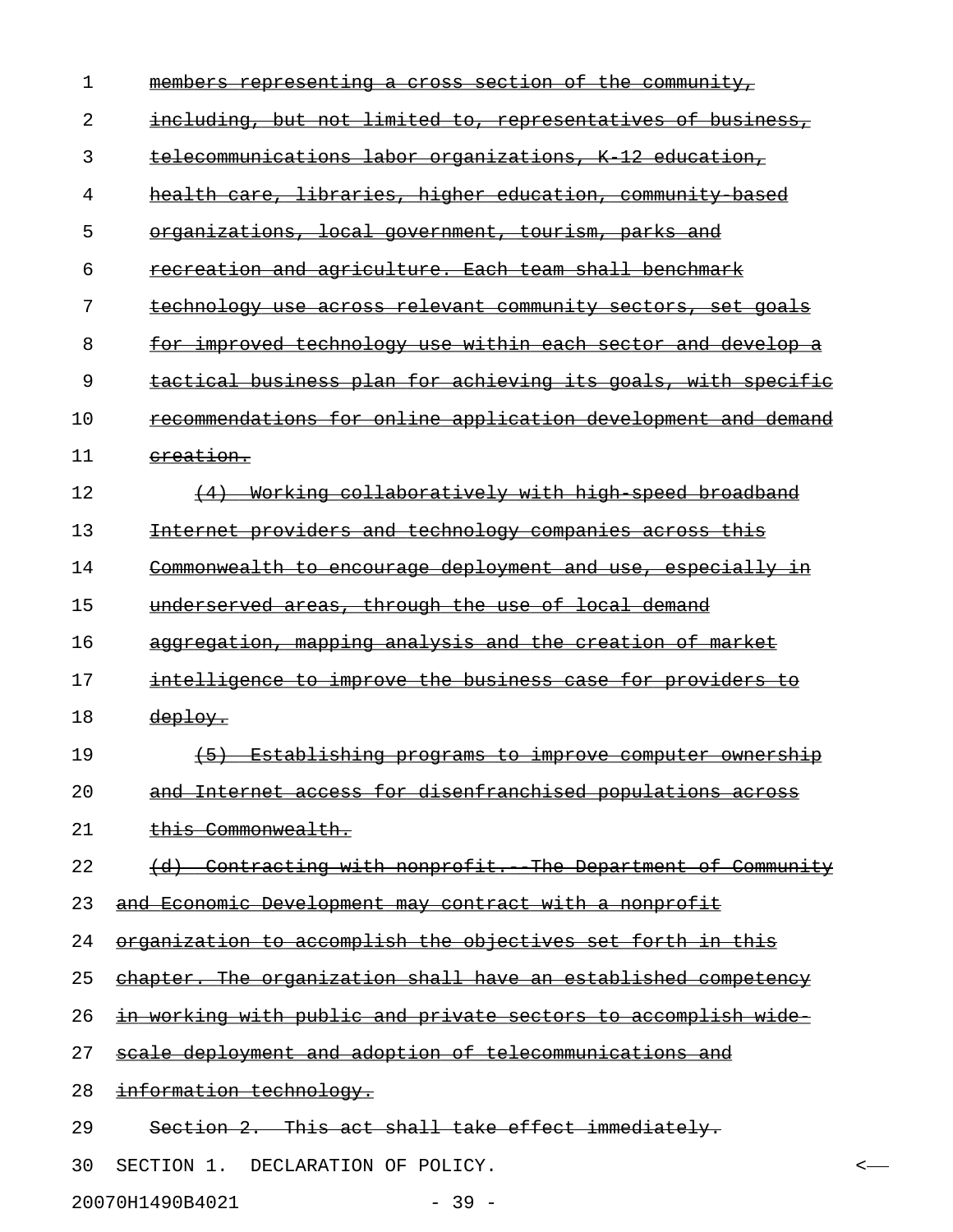1 THE FOLLOWING IS DECLARED TO BE THE POLICY OF THE GENERAL 2 ASSEMBLY:

3 (1) BROADBAND AVAILABILITY IS A CRITICAL FACTOR OF 4 ECONOMIC DEVELOPMENT TO STIMULATE COMMERCE AND INCREASE JOB 5 CREATION AND RETENTION IN THIS COMMONWEALTH.

6 (2) HIGH-SPEED INTERNET ACCESS, OR BROADBAND, IS 7 ESSENTIAL INFRASTRUCTURE THAT HAS BEEN PROVEN TO STIMULATE 8 ECONOMIC DEVELOPMENT, CREATE JOBS AND INCREASE PROPERTY 9 VALUES AND TAX RECEIPTS.

10 (3) THE DEPLOYMENT AND ADOPTION OF BROADBAND TECHNOLOGY 11 HAS RESULTED IN ENHANCED ECONOMIC DEVELOPMENT AND PUBLIC 12 SAFETY, IMPROVED HEALTH CARE AND EDUCATIONAL OPPORTUNITIES 13 AND A BETTER QUALITY OF LIFE FOR ALL PENNSYLVANIANS.

14 (4) A STATEWIDE BROADBAND INVENTORY ESTABLISHED IN 66 15 PA.C.S. CH. 30 (RELATING TO ALTERNATIVE FORM OF REGULATION OF 16 TELECOMMUNICATIONS SERVICES) IS A VITAL BUILDING BLOCK TO A 17 MORE INFORMED BROADBAND POLICY.

18 (5) IMPROVING DATA COLLECTION AND MAPPING OF THE 19 DEPLOYMENT AND ADOPTION OF BROADBAND SERVICE WILL ASSIST IN 20 IDENTIFYING ANY UNDERSERVED AREAS AND UTILIZING EXISTING 21 RESOURCES TO TRIGGER THE DEPLOYMENT OF BROADBAND SERVICES IN 22 SUCH AREAS.

23 (6) THE GENERAL ASSEMBLY RECOGNIZES AND ENCOURAGES 24 COMPLEMENTARY STATE EFFORTS TO IMPROVE THE QUALITY AND 25 USEFULNESS OF BROADBAND DATA COLLECTED AT THE DEPARTMENT OF 26 COMMUNITY AND ECONOMIC DEVELOPMENT AS REQUIRED UNDER 66 27 PA.C.S. CH. 30.

28 (7) THE GENERAL ASSEMBLY CONTINUES TO ENCOURAGE AND 29 SUPPORT THE ESTABLISHED PARTNERSHIP BETWEEN PUBLIC AND 30 PRIVATE SECTORS IN THE UNIVERSAL DEPLOYMENT OF BROADBAND 20070H1490B4021 - 40 -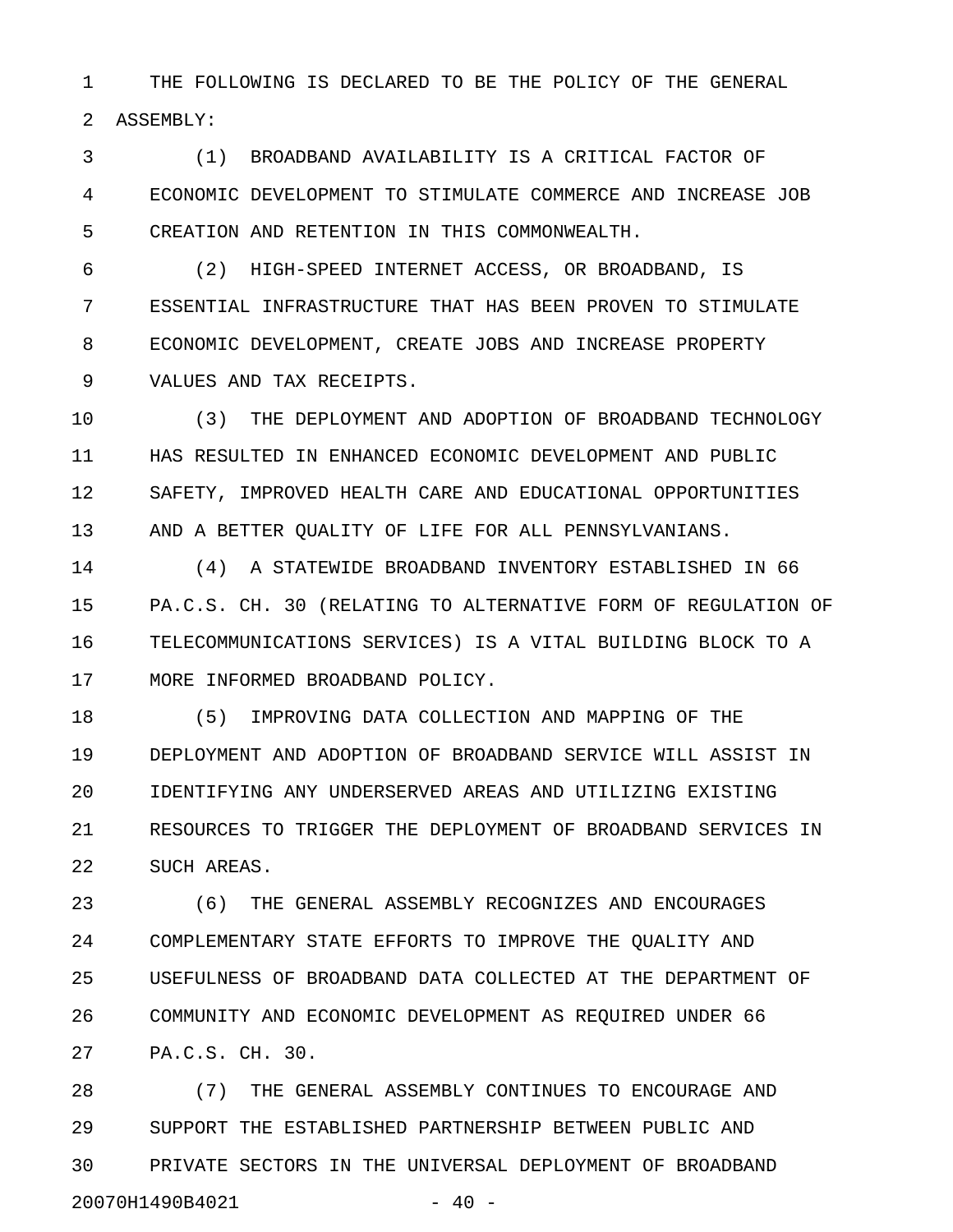1 SERVICES AS MANDATED UNDER 66 PA.C.S. CH. 30 FOR THE

2 RESIDENTS AND BUSINESSES OF THIS COMMONWEALTH.

3 SECTION 2. MAPPING AND REPORT.

4 THE DEPARTMENT OF COMMUNITY AND ECONOMIC DEVELOPMENT SHALL 5 WORK COLLABORATIVELY WITH ALTERNATIVE SERVICE PROVIDERS, 6 BROADBAND SERVICE PROVIDERS AND INFORMATION TECHNOLOGY 7 COMPANIES, AS MANDATED UNDER 66 PA.C.S. CH. 30 (RELATING TO 8 ALTERNATIVE FORM OF REGULATION OF TELECOMMUNICATIONS SERVICES) 9 IN ORDER TO:

10 (1) MAINTAIN AND UPDATE THE COMMONWEALTH'S BROADBAND 11 INVENTORY MAP ON ITS INTERNET WEBSITE NO LESS THAN ON A 12 MONTHLY BASIS TO:

13 (I) IDENTIFY BROADBAND SERVICE PENETRATION LEVELS 14 THROUGH A METHOD OF GEOGRAPHIC INFORMATION SYSTEM MAPPING 15 OF SERVICE AVAILABILITY;

16 (II) UTILIZE EXISTING STATE PROGRAMS TO AGGREGATE 17 DEMAND FOR THE INCREASED DEPLOYMENT OF HIGH-SPEED 18 BROADBAND IN ANY UNDERSERVED AREAS; AND

19 (III) PROVIDE A BASELINE AND ONGOING ASSESSMENT OF 20 STATEWIDE BROADBAND DEPLOYMENT IN TERMS OF TOTAL 21 HOUSEHOLDS WITH HIGH-SPEED BROADBAND AVAILABILITY.

22 (2) PROTECT THE CONFIDENTIALITY OF TRADE SECRETS AND 23 OTHER PROPRIETARY BUSINESS INFORMATION OF ALTERNATIVE SERVICE 24 PROVIDERS, BROADBAND SERVICE PROVIDERS AND INFORMATION 25 SERVICE PROVIDERS.

26 (3) ISSUE AN ANNUAL REPORT TO THE GENERAL ASSEMBLY 27 DETAILING ITS EFFORTS TO MAP BROADBAND AVAILABILITY 28 THROUGHOUT THIS COMMONWEALTH, IDENTIFY UNDERSERVED AREAS AND 29 ASSIST IN THE INCREASED DEPLOYMENT OF HIGH-SPEED BROADBAND 30 SERVICES UNDER EXISTING STATE PROGRAMS. 20070H1490B4021 - 41 -